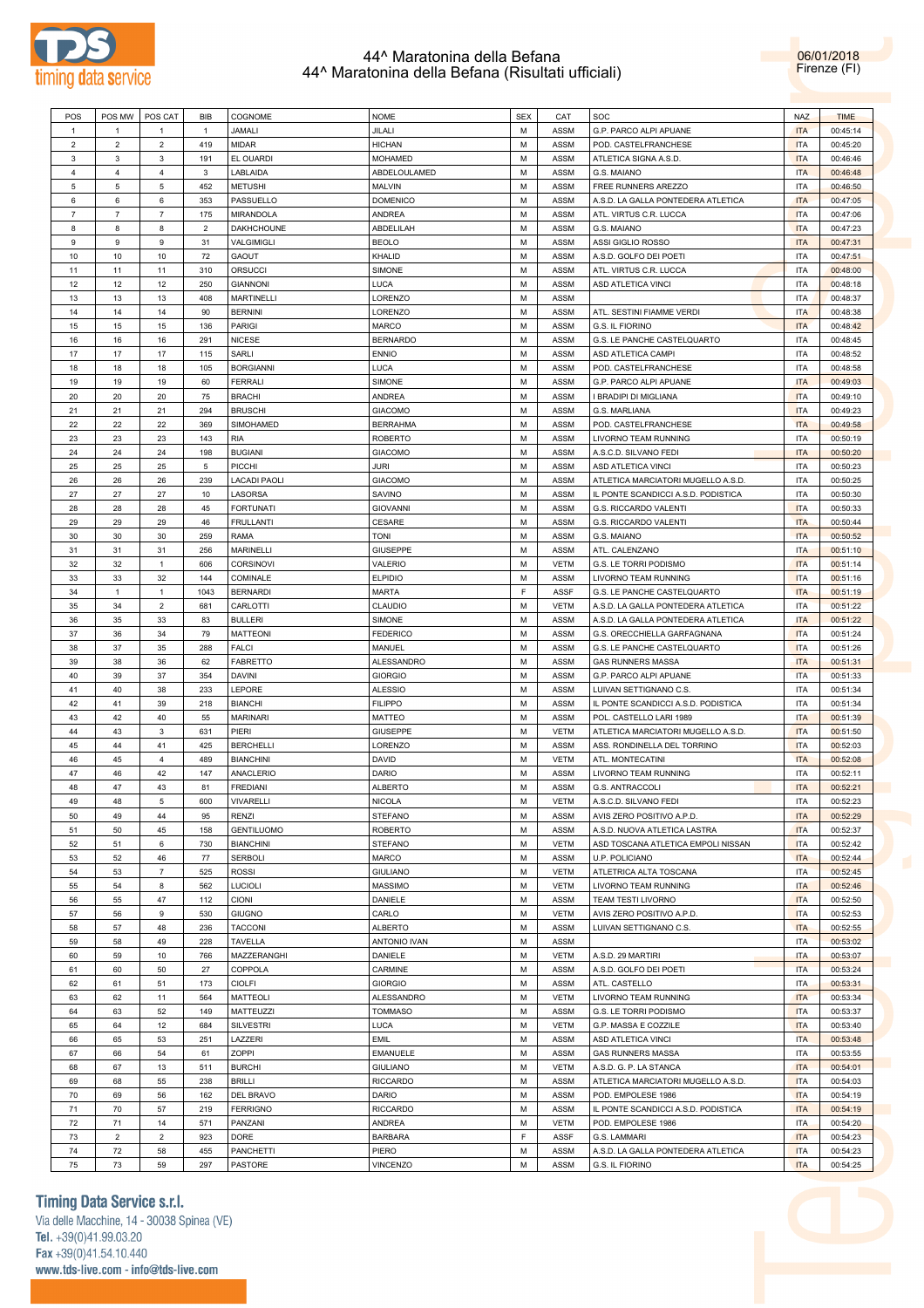



| POS | POS MW         | POS CAT        | BIB  | COGNOME            | <b>NOME</b>           | <b>SEX</b> | CAT         | SOC                                 | <b>NAZ</b> | <b>TIME</b> |
|-----|----------------|----------------|------|--------------------|-----------------------|------------|-------------|-------------------------------------|------------|-------------|
| 76  | 74             | 15             | 556  | <b>BERNARDINI</b>  | MARCO                 | М          | <b>VETM</b> | G.S. IL FIORINO                     | <b>ITA</b> | 00:54:26    |
| 77  | 75             | 60             | 245  | COZZOLINO          | <b>FILIPPO</b>        | м          | <b>ASSM</b> | A.S.D. LA GALLA PONTEDERA ATLETICA  | <b>ITA</b> | 00:54:28    |
|     |                |                |      |                    |                       |            |             |                                     |            |             |
| 78  | 76             | 16             | 582  | CALZOLI            | <b>GIUSEPPE</b>       | М          | <b>VETM</b> | ATLETICA SIGNA A.S.D.               | <b>ITA</b> | 00:54:29    |
| 79  | 77             | 61             | 151  | DI PIERRO          | <b>DAVIDE</b>         | М          | <b>ASSM</b> | PODISTICA PRATONORD A.S.D.          | <b>ITA</b> | 00:54:31    |
| 80  | 78             | 62             | 370  | <b>ROSSI</b>       | DANIELE               | М          | ASSM        | A.S.D. MONTEMURLO M.T.              | <b>ITA</b> | 00:54:40    |
| 81  | 79             | 63             | 358  | <b>FRANCALANCI</b> | <b>GIULIO</b>         | М          | ASSM        | ASD CASTELLO RUN                    | <b>ITA</b> | 00:54:43    |
| 82  | 80             | 17             | 585  | <b>DABIZZI</b>     | ANDREA                | м          | <b>VETM</b> | ATLETICA SIGNA A.S.D.               | <b>ITA</b> | 00:54:46    |
| 83  | 81             | 64             | 78   | <b>SCHICCHI</b>    | <b>MARCO</b>          | М          | <b>ASSM</b> | POD. IL CAMPINO - CASTIGLION FIOR.  | <b>ITA</b> | 00:54:50    |
|     |                |                |      |                    |                       |            |             |                                     |            |             |
| 84  | 82             | 65             | 63   | <b>ARRETINI</b>    | <b>ANDREA</b>         | М          | ASSM        | G.P. CAI PISTOIA                    | <b>ITA</b> | 00:54:53    |
| 85  | 3              | 3              | 1057 | <b>MARTINELLI</b>  | <b>EMANUELA</b>       | F.         | <b>ASSF</b> | ATL. SESTINI FIAMME VERDI           | <b>ITA</b> | 00:54:55    |
| 86  | 83             | 66             | 372  | <b>MARINELLI</b>   | <b>GIUSEPPE</b>       | м          | ASSM        | ATL. CALENZANO                      | <b>ITA</b> | 00:55:03    |
| 87  | 84             | 67             | 152  | <b>CABRAS</b>      | <b>GIANLUCA</b>       | м          | <b>ASSM</b> | ASD TOSCANA ATLETICA EMPOLI NISSAN  | <b>ITA</b> | 00:55:09    |
| 88  | 85             | 68             | 110  | <b>RINALDI</b>     | <b>GABRIELE</b>       | М          | ASSM        | ASD MONTELUPO RUNNERS               | <b>ITA</b> | 00:55:09    |
| 89  | 86             | 69             | 271  | <b>ESPOSITO</b>    | <b>GIUSEPPE</b>       | М          | ASSM        | POLIZIA PENITENZIARIA LIVORNO ASD   | <b>ITA</b> | 00:55:11    |
|     |                |                |      |                    |                       |            |             |                                     | <b>ITA</b> |             |
| 90  | 87             | 70             | 169  | CANALE             | ANDREA                | М          | ASSM        | NRT FIRENZE A.S.D.                  |            | 00:55:15    |
| 91  | 88             | 71             | 73   | SANGIOVANNI        | <b>DANILO</b>         | м          | ASSM        | CLUB SPORTIVO FIRENZE               | <b>ITA</b> | 00:55:17    |
| 92  | 89             | 72             | 69   | <b>MACCHI</b>      | <b>YURI</b>           | М          | ASSM        | SEVENLIFE SSD                       | <b>ITA</b> | 00:55:22    |
| 93  | 90             | 73             | 65   | <b>BATTISTA</b>    | <b>DONATO</b>         | М          | ASSM        | <b>MCTC FOGGIA</b>                  | <b>ITA</b> | 00:55:23    |
| 94  | 91             | 74             | 459  | <b>MANNINI</b>     | <b>ANDREA</b>         | М          | ASSM        |                                     | <b>ITA</b> | 00:55:24    |
| 95  | 4              | $\overline{4}$ | 975  | <b>BARNESCHI</b>   | FRANCESCA             | F.         | ASSF        | ATL. SESTINI FIAMME VERDI           | <b>ITA</b> | 00:55:27    |
|     |                |                |      | PADUANO            | <b>ANTONIO</b>        |            |             |                                     |            |             |
| 96  | 92             | 75             | 402  |                    |                       | М          | ASSM        |                                     | <b>ITA</b> | 00:55:28    |
| 97  | 93             | 76             | 111  | <b>MUSSI</b>       | <b>NICOLA</b>         | М          | ASSM        | AFAPH                               | <b>ITA</b> | 00:55:38    |
| 98  | 94             | 18             | 552  | <b>DEL LUNGO</b>   | VALTER                | м          | <b>VETM</b> | G.S. IL FIORINO                     | <b>ITA</b> | 00:55:38    |
| 99  | 95             | 77             | 286  | <b>CESETTI</b>     | FRANCESCO             | м          | ASSM        | G.S. LE PANCHE CASTELQUARTO         | <b>ITA</b> | 00:55:39    |
| 100 | 96             | 78             | 456  | ZACCHIA            | <b>MASSIMILIANO</b>   | м          | ASSM        |                                     | <b>ITA</b> | 00:55:39    |
| 101 | 97             | 79             | 268  | <b>MACUCCI</b>     | <b>SAVERIO</b>        | М          | ASSM        | POL. OLTRARNO                       | <b>ITA</b> | 00:55:42    |
|     |                |                |      |                    |                       |            |             |                                     |            |             |
| 102 | 98             | 80             | 107  | <b>PAOLETTI</b>    | MASSIMILIANO          | М          | ASSM        | A.S.D. FIRENZE TRIATHLON            | <b>ITA</b> | 00:55:50    |
| 103 | 99             | 19             | 528  | <b>CUPOLO</b>      | ROCCO                 | м          | <b>VETM</b> | G.S. PIEVE A RIPOLI                 | <b>ITA</b> | 00:55:52    |
| 104 | 100            | 20             | 563  | LENZI              | <b>MASSIMO</b>        | М          | <b>VETM</b> | LIVORNO TEAM RUNNING                | <b>ITA</b> | 00:55:56    |
| 105 | 5              | 5              | 1013 | CHIARAMONTI        | LAURA                 | E          | ASSF        | LUIVAN SETTIGNANO C.S.              | <b>ITA</b> | 00:55:57    |
| 106 | 101            | 81             | 281  | SANSONI            | MATTEO                | М          | ASSM        | NAVE U.S. A.S.D.                    | <b>ITA</b> | 00:55:58    |
| 107 | 102            | 21             | 510  | <b>CHIARUGI</b>    | ALESSANDRO            | м          | <b>VETM</b> | POL. CASTELLO LARI 1989             | <b>ITA</b> | 00:55:59    |
|     |                |                |      |                    |                       |            |             |                                     |            |             |
| 108 | 103            | 82             | 352  | <b>MAINARDI</b>    | LUCA                  | м          | ASSM        | PODISTICA GALLENO                   | <b>ITA</b> | 00:56:05    |
| 109 | 104            | 22             | 486  | <b>MORICCA</b>     | <b>MAURO</b>          | М          | <b>VETM</b> | RINASCITA INTERNATIONAL             | <b>ITA</b> | 00:56:07    |
| 110 | 105            | 83             | 17   | MAZZOTTA           | <b>DENIS</b>          | М          | ASSM        | LIVORNO TEAM RUNNING                | <b>ITA</b> | 00:56:09    |
| 111 | 106            | 84             | 213  | <b>CIAMPI</b>      | FRANCESCO             | м          | ASSM        | IL PONTE SCANDICCI A.S.D. PODISTICA | <b>ITA</b> | 00:56:10    |
| 112 | 107            | 85             | 16   | PASQUALETTI        | <b>STEFANO</b>        | м          | ASSM        | IL GREGGE RIBELLE                   | <b>ITA</b> | 00:56:11    |
| 113 | 108            | 86             | 118  | <b>SUPPA</b>       | <b>EMANUELE</b>       | М          | ASSM        |                                     | <b>ITA</b> |             |
|     |                |                |      |                    |                       |            |             | CRAL DIPENDENTI COMUNALI            |            | 00:56:15    |
| 114 | 109            | 87             | 135  | <b>DESIDERI</b>    | LORENZO               | М          | ASSM        | G.S. IL FIORINO                     | <b>ITA</b> | 00:56:19    |
| 115 | 6              | 6              | 1019 | LUPI               | <b>DAMIAN</b>         | F.         | ASSF        | ASD ATLETICA VINCI                  | <b>ITA</b> | 00:56:31    |
| 116 | 110            | 23             | 519  | ZINGONI            | <b>NICOLA</b>         | М          | <b>VETM</b> | <b>SEVENLIFE SSD</b>                | <b>ITA</b> | 00:56:33    |
| 117 | 111            | 88             | 401  | PAPI               | <b>ALESSIO</b>        | м          | ASSM        | A.S.D. RISUBBIANI 2008              | <b>ITA</b> | 00:56:48    |
| 118 | 112            | 89             | 68   | CAINI              | MARCO                 | М          | ASSM        | <b>SEVENLIFE SSD</b>                | <b>ITA</b> | 00:56:54    |
|     |                |                |      |                    |                       |            |             |                                     |            |             |
| 119 | 113            | 24             | 601  | <b>AGRESTI</b>     | <b>ANDREA</b>         | М          | <b>VETM</b> | G.S. LE TORRI PODISMO               | <b>ITA</b> | 00:56:56    |
| 120 | 114            | 25             | 686  | SPINELLI           | <b>RICCARDO</b>       | м          | <b>VETM</b> | A.S.C.D. SILVANO FEDI               | <b>ITA</b> | 00:56:56    |
| 121 | 115            | 26             | 513  | LOMI               | SANDRO                | м          | VETM        | POL. CASTELLO LARI 1989             | <b>ITA</b> | 00:56:58    |
| 122 | 116            | 90             | 131  | PELACCHI           | LUCA                  | М          | ASSM        | G.S. IL FIORINO                     | <b>ITA</b> | 00:56:59    |
| 123 | 117            | 27             | 487  | <b>TADDEI</b>      | <b>MAURIZIO</b>       | М          | <b>VETM</b> | G.P. PARCO ALPI APUANE              | <b>ITA</b> | 00:57:03    |
| 124 | 118            | 91             | 363  | CASALINI           | <b>ALBERTO</b>        | M          | ASSM        | POL. FIESOLE ASD                    | <b>ITA</b> | 00:57:04    |
|     |                |                |      |                    |                       |            |             |                                     |            |             |
| 125 | 119            | 92             | 57   | <b>FALCHETTI</b>   | ANDREA                | М          | ASSM        | <b>GAS RUNNERS MASSA</b>            | <b>ITA</b> | 00:57:05    |
| 126 | 120            | 93             | 20   | LAURICELLA         | GIUSEPPE A.           | М          | ASSM        | ATL. SESTINI FIAMME VERDI           | <b>ITA</b> | 00:57:07    |
| 127 | 121            | 28             | 596  | <b>VINATTIERI</b>  | <b>ALESSIO</b>        | М          | <b>VETM</b> | ATLETICA SIGNA A.S.D.               | <b>ITA</b> | 00:57:09    |
| 128 | 122            | 94             | 237  | <b>TERZIANI</b>    | <b>ALESSIO</b>        | М          | ASSM        | LUIVAN SETTIGNANO C.S.              | <b>ITA</b> | 00:57:10    |
| 129 | 123            | 29             | 675  | PANTONI            | LEONARDO              | М          | <b>VETM</b> | G.S. LE PANCHE CASTELQUARTO         | <b>ITA</b> | 00:57:10    |
| 130 | 124            | 30             | 583  | CORBO              | <b>GIUSEPPE</b>       | М          | <b>VETM</b> | ATLETICA SIGNA A.S.D.               | <b>ITA</b> | 00:57:10    |
|     | $\overline{7}$ | $\overline{7}$ |      |                    |                       | E          |             |                                     | <b>ITA</b> | 00:57:11    |
| 131 |                |                | 994  | DAMI               | VALENTINA             |            | ASSF        | A.S.C.D. SILVANO FEDI               |            |             |
| 132 | 125            | 31             | 633  | <b>BALDACCI</b>    | <b>FRANCESCO</b>      | М          | <b>VETM</b> | A.S.D. LA GALLA PONTEDERA ATLETICA  | <b>ITA</b> | 00:57:12    |
| 133 | 126            | 95             | 186  | <b>DOBOS</b>       | <b>DIMITRI</b>        | М          | ASSM        | <b>CICLISSIMO BIKE</b>              | <b>ITA</b> | 00:57:13    |
| 134 | 127            | 96             | 80   | <b>BORELLI</b>     | LUCA                  | М          | ASSM        | G.S. ORECCHIELLA GARFAGNANA         | <b>ITA</b> | 00:57:14    |
| 135 | 128            | 32             | 657  | <b>GUIDI</b>       | DANIELE               | М          | VETM        | POLIZIA PENITENZIARIA LIVORNO ASD   | <b>ITA</b> | 00:57:16    |
| 136 | 129            | 97             | 289  | MARZULLO           | <b>GIUSEPPE</b>       | М          | ASSM        | G.S. LE PANCHE CASTELQUARTO         | <b>ITA</b> | 00:57:24    |
|     |                |                |      |                    |                       |            |             |                                     |            |             |
| 137 | 130            | 33             | 676  | PASETTO            | <b>ROBERTO</b>        | М          | <b>VETM</b> | G.S. LE PANCHE CASTELQUARTO         | <b>ITA</b> | 00:57:24    |
| 138 | 131            | 98             | 164  | <b>IANNONE</b>     | LEOPOLDO              | М          | ASSM        | POD. EMPOLESE 1986                  | <b>ITA</b> | 00:57:25    |
| 139 | 8              | 8              | 1045 | MANETTI            | <b>ISABELLA</b>       | E          | ASSF        | G.S. LE PANCHE CASTELQUARTO         | <b>ITA</b> | 00:57:26    |
| 140 |                | $\mathbf{1}$   | 848  | <b>SECCI</b>       | ANDREA                | М          | ARGM        | G.S. LE PANCHE CASTELQUARTO         | <b>ITA</b> | 00:57:30    |
|     | 132            |                | 279  | COSSU              | <b>GIUSEPPE MARIO</b> | М          | ASSM        | NAVE U.S. A.S.D.                    | <b>ITA</b> | 00:57:32    |
|     |                |                |      |                    |                       | М          | ASSM        | LUIVAN SETTIGNANO C.S.              | <b>ITA</b> |             |
| 141 | 133            | 99             |      |                    |                       |            |             |                                     |            |             |
| 142 | 134            | 100            | 232  | CALDAROLA          | <b>FILIPPO</b>        |            |             |                                     |            | 00:57:35    |
| 143 | 135            | 101            | 96   | <b>GRAZIANI</b>    | <b>ALESSIO</b>        | М          | ASSM        | AVIS ZERO POSITIVO A.P.D.           | <b>ITA</b> | 00:57:38    |
| 144 | 136            | 102            | 99   | MANNINI            | CLAUDIO               | М          | ASSM        | AVIS ZERO POSITIVO A.P.D.           | <b>ITA</b> | 00:57:39    |
| 145 | 137            | 103            | 165  | <b>MAGGINI</b>     | MARCO                 | М          | ASSM        | POD. EMPOLESE 1986                  | <b>ITA</b> | 00:57:44    |
|     |                |                |      |                    |                       |            |             |                                     |            |             |
| 146 | 138            | 104            | 231  | <b>BARTOLOTTI</b>  | MARCO                 | М          | ASSM        | LUIVAN SETTIGNANO C.S.              | <b>ITA</b> | 00:57:46    |
| 147 | 139            | 34             | 566  | MARESCOTTI         | PAOLO                 | М          | <b>VETM</b> | GRUPPO PODISTI RESCO 1909 A.S.D.    | ITA        | 00:57:49    |
| 148 | 140            | 105            | 410  | <b>BENEDETTI</b>   | WALTER                | М          | ASSM        | POL. FIESOLE ASD                    | <b>ITA</b> | 00:57:54    |
| 149 | 141            | 106            | 14   | ANDREONI           | <b>GABRIELE</b>       | М          | ASSM        | A.S.C.D. SILVANO FEDI               | <b>ITA</b> | 00:57:57    |
| 150 | 142            | 107            | 120  | <b>ESPOSITO</b>    | <b>MARIO</b>          | М          | ASSM        | A.S.D. FIRENZE TRIATHLON            | <b>ITA</b> | 00:57:59    |
| 151 | 143            | 108            | 278  | VELGI              | DANIELE               | М          | ASSM        | NAVE U.S. A.S.D.                    | <b>ITA</b> | 00:57:59    |

# **Timing Data Service s.r.l.**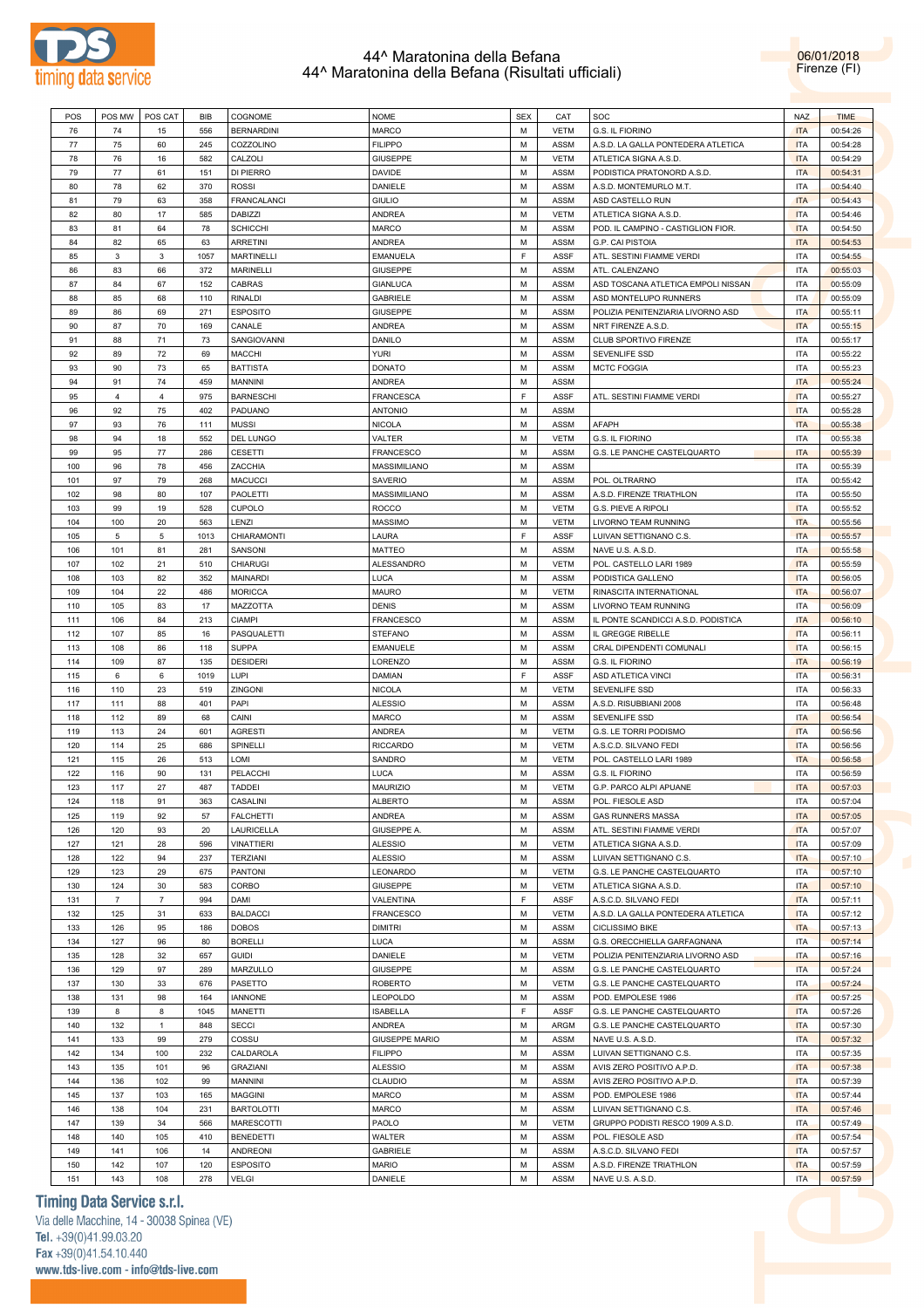



| POS | POS MW | POS CAT        | BIB            | COGNOME                | <b>NOME</b>              | <b>SEX</b> | CAT         | SOC                                 | <b>NAZ</b> | <b>TIME</b> |
|-----|--------|----------------|----------------|------------------------|--------------------------|------------|-------------|-------------------------------------|------------|-------------|
| 152 | 144    | 109            | 368            | <b>FIESOLI</b>         | <b>GIUSVAN</b>           | М          | ASSM        | ATL. CALENZANO                      | <b>ITA</b> | 00:58:00    |
| 153 | 145    | 35             | 569            | <b>GOSETTO</b>         | <b>RICCARDO</b>          | М          | VETM        | G.P. MISERICORDIA CHIESANUOVA       | <b>ITA</b> | 00:58:00    |
|     |        |                |                |                        |                          |            |             |                                     |            |             |
| 154 | 146    | 110            | 201            | SOLDI                  | <b>GIACOMO</b>           | М          | ASSM        | A.S.C.D. SILVANO FEDI               | <b>ITA</b> | 00:58:01    |
| 155 | 147    | 111            | 247            | <b>ARGIENTO</b>        | PIERO                    | М          | ASSM        | CLUB AUSONIA A.S.D.                 | <b>ITA</b> | 00:58:02    |
| 156 | 148    | 112            | $\overline{4}$ | <b>BEN MOUSSA'</b>     | <b>MOHAMED</b>           | М          | ASSM        | G.S. MAIANO                         | <b>ITA</b> | 00:58:03    |
| 157 | 149    | 36             | 579            | LENTO                  | <b>FABIO</b>             | М          | <b>VETM</b> | G.S. POLI - PODI A.S.D.             | <b>ITA</b> | 00:58:04    |
| 158 | 150    | 113            | 93             | <b>ROSSI</b>           | <b>FRANCESCO</b>         | М          | ASSM        | AVIS ZERO POSITIVO A.P.D.           | <b>ITA</b> | 00:58:07    |
| 159 | 151    | 37             | 640            | <b>TRABUCCO</b>        | <b>GIANCARLO</b>         | М          | <b>VETM</b> | CLUB AUSONIA A.S.D.                 | <b>ITA</b> | 00:58:08    |
| 160 | 9      | 9              | 1017           | <b>SOTGIA</b>          | <b>MICHELA</b>           | F          | ASSF        | A.S.D. LA GALLA PONTEDERA ATLETICA  | <b>ITA</b> | 00:58:09    |
|     |        |                |                |                        |                          |            |             |                                     |            |             |
| 161 | 152    | 114            | 54             | PICCARDI               | <b>GABRIELE</b>          | М          | ASSM        | LA FONTANINA A.P.S.                 | <b>ITA</b> | 00:58:13    |
| 162 | 153    | 38             | 661            | <b>BRUTTINI</b>        | PAOLO                    | М          | VETM        | NAVE U.S. A.S.D.                    | <b>ITA</b> | 00:58:14    |
| 163 | 154    | 115            | 21             | <b>ALDERIGHI</b>       | LEONARDO                 | М          | ASSM        | POD. EMPOLESE 1986                  | <b>ITA</b> | 00:58:21    |
| 164 | 155    | 39             | 554            | <b>SCARPELLI</b>       | LUCA                     | М          | <b>VETM</b> | G.S. IL FIORINO                     | <b>ITA</b> | 00:58:22    |
| 165 | 156    | 40             | 544            | <b>GALLI</b>           | <b>ALBERTO</b>           | М          | VETM        | ATL. CASTELLO                       | <b>ITA</b> | 00:58:25    |
| 166 | 157    | 116            | 166            | <b>PUCCI</b>           | ALESSANDRO               | М          | ASSM        | POD. EMPOLESE 1986                  | <b>ITA</b> | 00:58:28    |
| 167 | 158    | 117            | 119            | <b>JOSHUA</b>          | FEDERICO OLADAPO         | М          |             | ATL. CASTELLO                       | <b>ITA</b> | 00:58:34    |
|     |        |                |                |                        |                          |            | ASSM        |                                     |            |             |
| 168 | 159    | 118            | 44             | MIRABILE               | <b>FRANCESCO</b>         | М          | ASSM        | CLUB SPORTIVO FIRENZE               | <b>ITA</b> | 00:58:37    |
| 169 | 160    | 41             | 527            | <b>FRANCHINI</b>       | LUCA                     | М          | <b>VETM</b> | G.S. PIEVE A RIPOLI                 | <b>ITA</b> | 00:58:38    |
| 170 | 161    | 119            | 273            | CATANESE               | ANTONINO                 | М          | ASSM        | NAVE U.S. A.S.D.                    | <b>ITA</b> | 00:58:39    |
| 171 | 162    | 42             | 565            | MANFRE'                | <b>ANTONINO</b>          | М          | <b>VETM</b> | LIVORNO TEAM RUNNING                | <b>ITA</b> | 00:58:41    |
| 172 | 10     | $\mathbf{1}$   | 1154           | PIGNANELLI             | PAOLA                    | F          | <b>VETF</b> | A.S.C.D. SILVANO FEDI               | <b>ITA</b> | 00:58:42    |
| 173 | 163    | 43             | 656            | <b>DILIBERTO</b>       | <b>MARCO</b>             | М          | <b>VETM</b> | POLIZIA PENITENZIARIA LIVORNO ASD   | <b>ITA</b> | 00:58:42    |
|     |        |                |                |                        |                          |            |             |                                     |            |             |
| 174 | 164    | 44             | 724            | <b>MERCANTELLI</b>     | <b>ROBERTO</b>           | М          | <b>VETM</b> | ATL. BORGO A BUGGIANO               | <b>ITA</b> | 00:58:44    |
| 175 | 165    | 120            | 148            | <b>FULCERI</b>         | ALESSANDRO               | М          | ASSM        | <b>LIVORNO TEAM RUNNING</b>         | <b>ITA</b> | 00:58:49    |
| 176 | 166    | 121            | 227            | <b>TERRENI</b>         | <b>GIONATA</b>           | М          | ASSM        | A.S.D. GRUPPO POD. ROSSINI          | <b>ITA</b> | 00:58:50    |
| 177 | 167    | $\overline{2}$ | 842            | <b>BIAGI</b>           | ANDREA                   | М          | ARGM        | G.S. MAIANO                         | <b>ITA</b> | 00:58:51    |
| 178 | 168    | 122            | 403            | CAPECCHI               | MASSIMILIANO             | М          | ASSM        |                                     | <b>ITA</b> | 00:58:53    |
| 179 | 169    | 123            | 134            | <b>VISANI</b>          | <b>ALBERTO</b>           | М          | ASSM        | G.S. IL FIORINO                     | <b>ITA</b> | 00:58:55    |
|     |        |                |                |                        |                          |            |             | A.S.D. LA GALLA PONTEDERA ATLETICA  |            |             |
| 180 | 170    | 124            | 24             | NOVELLI                | MATTEO                   | М          | ASSM        |                                     | <b>ITA</b> | 00:58:57    |
| 181 | 171    | 3              | 828            | <b>DEL SOLDATO</b>     | ALESSANDRO               | М          | ARGM        | LUIVAN SETTIGNANO C.S.              | <b>ITA</b> | 00:59:00    |
| 182 | 172    | 45             | 765            | <b>RIBERI</b>          | <b>GIOVANNI BATTISTA</b> | М          | VETM        | <b>GS MELE MARCE LUCCA</b>          | <b>ITA</b> | 00:59:03    |
| 183 | 173    | 125            | 139            | <b>FRANCHI</b>         | CARLO                    | М          | ASSM        | A.S.D. RUNNERS BARBERINO            | <b>ITA</b> | 00:59:05    |
| 184 | 174    | 126            | 283            | MAIUOLO                | <b>FRANCESCO</b>         | М          | ASSM        | NAVE U.S. A.S.D.                    | <b>ITA</b> | 00:59:07    |
| 185 | 175    | 46             | 535            | <b>MUGNAI</b>          | WALTER                   | М          | <b>VETM</b> | ATL. SANGIOVANNESE 1967             | <b>ITA</b> | 00:59:09    |
| 186 | 176    | 127            | 220            | MELANI                 | ALESSANDRO               | М          | ASSM        | IL PONTE SCANDICCI A.S.D. PODISTICA | <b>ITA</b> | 00:59:09    |
|     |        |                |                |                        |                          |            |             |                                     |            |             |
| 187 | 177    | 128            | 416            | <b>VECCI</b>           | <b>MAURIZIO</b>          | М          | ASSM        | G.S.D. LIBERTAS LA TORRE            | <b>ITA</b> | 00:59:10    |
| 188 | 178    | 129            | 376            | <b>PICCININI</b>       | LORENZO                  | М          | ASSM        | ASS. RONDINELLA DEL TORRINO         | <b>ITA</b> | 00:59:13    |
| 189 | 179    | 130            | 249            | <b>RONCONI</b>         | MASSIMILIANO             | м          | ASSM        | CLUB AUSONIA A.S.D.                 | <b>ITA</b> | 00:59:15    |
| 190 | 180    | 47             | 632            | <b>DE LAURENTIIS</b>   | <b>DAVIDE</b>            | М          | <b>VETM</b> | CUS PISA - ATLETICA CASCINA         | <b>ITA</b> | 00:59:16    |
| 191 | 181    | 131            | 179            | PAOLOTTI               | SIMONE                   | М          | ASSM        | CLUB AUSONIA A.S.D.                 | <b>ITA</b> | 00:59:18    |
| 192 | 182    | 132            | 181            | ZOPPI                  | LEONARDO                 | М          | ASSM        | G.S. POLI - PODI A.S.D.             | <b>ITA</b> | 00:59:25    |
| 193 | 183    | 133            | 296            | LUMINI                 | LAPO                     | м          | ASSM        |                                     | <b>ITA</b> | 00:59:26    |
|     |        |                |                |                        |                          |            |             |                                     |            |             |
| 194 | 184    | 134            | 204            | <b>GAMBETTA VIANNA</b> | <b>GIANNI</b>            | М          | ASSM        | G.S. LE TORRI PODISMO               | <b>ITA</b> | 00:59:26    |
| 195 | 185    | 135            | 33             | <b>PIOMBONI</b>        | MASSIMO                  | М          | ASSM        |                                     | <b>ITA</b> | 00:59:27    |
| 196 | 186    | 136            | 404            | <b>TORDAZZI</b>        | ANDREA                   | М          | ASSM        | G.P. CAI PISTOIA                    | <b>ITA</b> | 00:59:29    |
| 197 | 187    | 48             | 688            | <b>HUYNH</b>           | VAN CUONG                | М          | <b>VETM</b> | ASD ATLETICA CAPRAIA E LIMITE       | <b>ITA</b> | 00:59:41    |
| 198 | 188    | 49             | 618            | <b>GISTRI</b>          | <b>FRANCO</b>            | М          | VETM        | IL PONTE SCANDICCI A.S.D. PODISTICA | <b>ITA</b> | 00:59:45    |
| 199 | 189    | 137            | 295            | <b>GUERRINI</b>        | MASSIMILIANO             | М          | ASSM        | CLUB SPORTIVO FIRENZE               | <b>ITA</b> | 00:59:45    |
| 200 | 190    | 138            | 215            | PERRI                  | ALESSANDRO               | M          | ASSM        | IL PONTE SCANDICCI A.S.D. PODISTICA | <b>ITA</b> |             |
|     |        |                |                |                        |                          |            |             |                                     |            | 00:59:45    |
| 201 | 191    | 50             | 672            | MASI                   | <b>FRANCO</b>            | М          | <b>VETM</b> | G.S. LE PANCHE CASTELQUARTO         | <b>ITA</b> | 00:59:50    |
| 202 | 192    | 139            | 223            | MANSUINO               | <b>NICOLA</b>            | М          | ASSM        | A.S.D. FIRENZE TRIATHLON            | <b>ITA</b> | 00:59:51    |
| 203 | 193    | 140            | 176            | CECCANTI               | ANDREA                   | М          | ASSM        | G.S. POLI - PODI A.S.D.             | <b>ITA</b> | 00:59:52    |
| 204 | 194    | 51             | 495            | <b>MONANNI</b>         | <b>ENRICO</b>            | М          | VETM        | U.P. POLICIANO                      | <b>ITA</b> | 00:59:52    |
| 205 | 195    | 141            | 156            | CASILE                 | <b>ANTONIO</b>           | М          | ASSM        | POL. R. MURRI ELLERA                | <b>ITA</b> | 00:59:53    |
| 206 | 196    | 142            | 41             | <b>RADICCHI</b>        | MANUEL                   | М          | ASSM        | A.S.D. POL. CHIANCIANO              | <b>ITA</b> | 00:59:54    |
| 207 | 197    | 52             | 481            | <b>GALLIGANI</b>       | <b>ALBERTO</b>           | М          | VETM        | ATL. BORGO A BUGGIANO               | <b>ITA</b> | 00:59:58    |
|     |        |                |                |                        |                          |            |             |                                     |            |             |
| 208 | 198    | 53             | 529            | <b>FERI</b>            | ALESSANDRO               | М          | VETM        | CIRCOLO RICREATIVO SOLVAY           | <b>ITA</b> | 01:00:04    |
| 209 | 199    | 54             | 545            | LIGI                   | <b>FABRIZIO</b>          | М          | <b>VETM</b> |                                     | <b>ITA</b> | 01:00:04    |
| 210 | 200    | 55             | 557            | <b>SCALELLA</b>        | SIMONE                   | М          | VETM        | G.S. IL FIORINO                     | <b>ITA</b> | 01:00:05    |
| 211 | 201    | 143            | 311            | <b>MONTI</b>           | LEONARDO                 | М          | ASSM        | ASS. RONDINELLA DEL TORRINO         | <b>ITA</b> | 01:00:07    |
| 212 | 202    | 56             | 482            | <b>BACCANI</b>         | <b>FILIPPO</b>           | М          | VETM        | PODISTICA VAL DI PESA A.S.D.        | <b>ITA</b> | 01:00:10    |
| 213 | 203    | 57             | 749            | <b>BROGIONI</b>        | PAOLO                    | М          | <b>VETM</b> | POL. OLIMPIA - COLLE VAL D'ELSA     | <b>ITA</b> | 01:00:12    |
|     |        |                |                |                        |                          |            |             |                                     |            |             |
| 214 | 204    | 58             | 505            | <b>CONTINI</b>         | MAURIZIO                 | М          | VETM        | LA FONTANINA A.P.S.                 | <b>ITA</b> | 01:00:16    |
| 215 | 205    | 59             | 522            | <b>TORRI</b>           | LUCIANO                  | М          | VETM        | POL.MADONNETTA                      | <b>ITA</b> | 01:00:16    |
| 216 | 206    | 60             | 667            | DESIRO'                | <b>RICCARDO</b>          | М          | VETM        | G.S. LE PANCHE CASTELQUARTO         | <b>ITA</b> | 01:00:18    |
| 217 | 207    | 61             | 604            | <b>BARTOLINI</b>       | LUCIANO                  | М          | <b>VETM</b> | G.S. LE TORRI PODISMO               | <b>ITA</b> | 01:00:19    |
| 218 | 208    | 4              | 783            | PEZZATINI              | FRANCO                   | М          | <b>ARGM</b> | POD. DICOMANO                       | <b>ITA</b> | 01:00:20    |
| 219 | 209    | 144            | 35             | <b>NANNONI</b>         | <b>TOMMASO</b>           | М          | ASSM        |                                     | <b>ITA</b> | 01:00:24    |
|     |        |                |                |                        |                          |            |             |                                     |            |             |
| 220 | 210    | 62             | 616            | MANETTI                | ANDREA                   | М          | VETM        | IL PONTE SCANDICCI A.S.D. PODISTICA | <b>ITA</b> | 01:00:26    |
| 221 | 211    | 145            | 373            | <b>BETTARINI</b>       | <b>STEFANO</b>           | М          | ASSM        |                                     | <b>ITA</b> | 01:00:29    |
| 222 | 212    | 63             | 642            | <b>SORRI</b>           | <b>MASSIMO</b>           | М          | VETM        | ASD ATLETICA VINCI                  | <b>ITA</b> | 01:00:31    |
| 223 | 213    | 146            | 124            | <b>MUGLIA</b>          | DANIELE                  | М          | ASSM        | G.S. IL FIORINO                     | <b>ITA</b> | 01:00:35    |
| 224 | 214    | 147            | 405            | VALERI                 | MASSIMO                  | М          | ASSM        | ASS. RONDINELLA DEL TORRINO         | <b>ITA</b> | 01:00:37    |
| 225 | 215    | 148            | 355            | <b>CERBINI</b>         | ALESSANDRO               | М          | ASSM        | ASD MONTELUPO RUNNERS               | <b>ITA</b> | 01:00:37    |
|     |        |                |                |                        |                          | F.         |             |                                     |            |             |
| 226 | 11     | 10             | 1014           | <b>GIACHETTI</b>       | VALENTINA                |            | ASSF        | LUIVAN SETTIGNANO C.S.              | <b>ITA</b> | 01:00:39    |
| 227 | 216    | 149            | 128            | RANFAGNI               | <b>ALESSIO</b>           | М          | ASSM        | G.S. IL FIORINO                     | <b>ITA</b> | 01:00:42    |

# **Timing Data Service s.r.l.**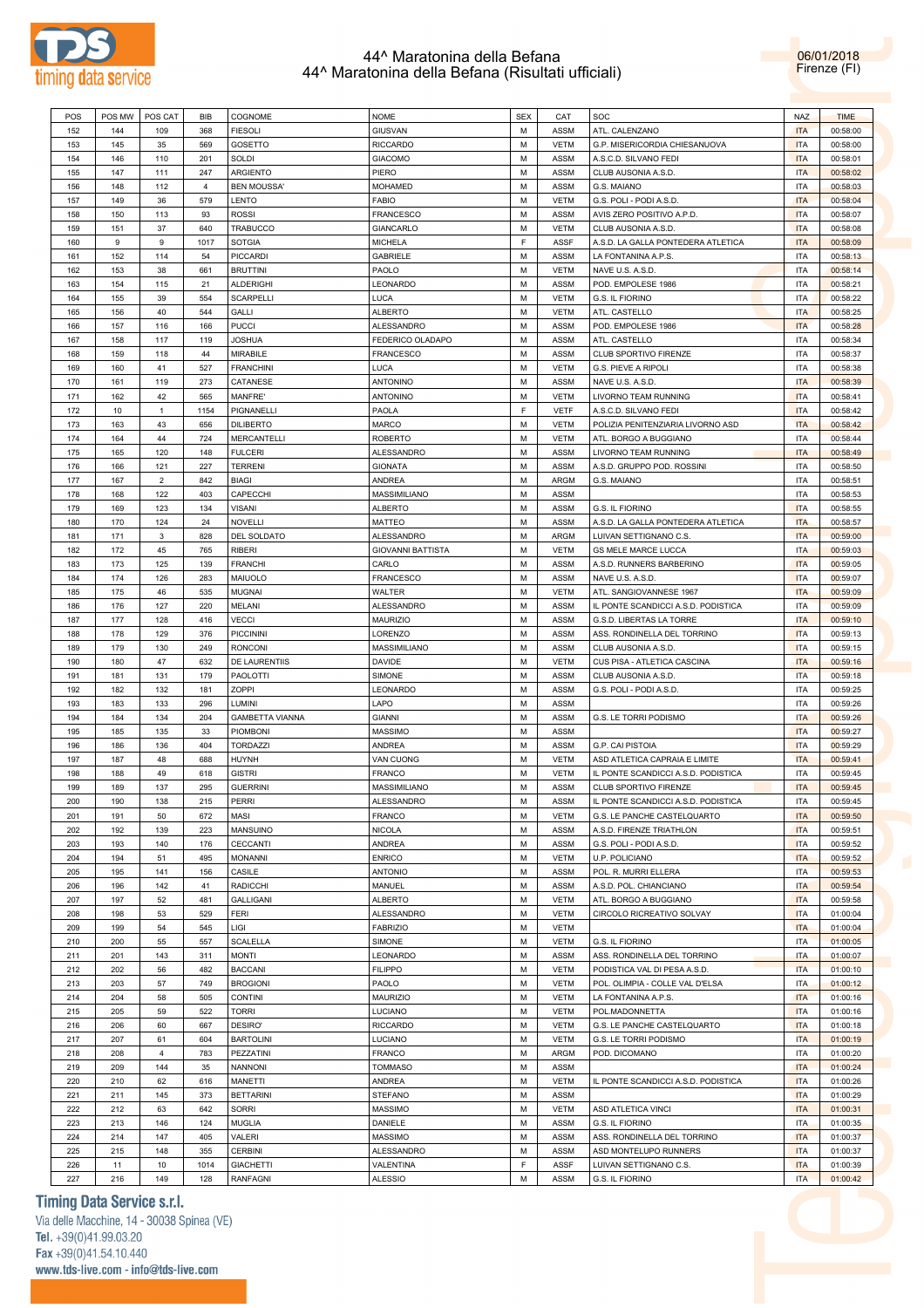

| 06/01/2018   |
|--------------|
| Firenze (FI) |

| POS | POS MW | POS CAT        | BIB  | COGNOME           | <b>NOME</b>      | <b>SEX</b>  | CAT         | SOC                                    | <b>NAZ</b> | <b>TIME</b> |
|-----|--------|----------------|------|-------------------|------------------|-------------|-------------|----------------------------------------|------------|-------------|
|     |        |                |      |                   |                  | M           |             |                                        |            |             |
| 228 | 217    | 150            | 121  | CALAMAI           | FRANCESCO        |             | ASSM        |                                        | <b>ITA</b> | 01:00:43    |
| 229 | 218    | 151            | 9    | <b>FIASCHI</b>    | <b>JACOPO</b>    | M           | ASSM        | IL PONTE SCANDICCI A.S.D. PODISTICA    | <b>ITA</b> | 01:00:45    |
| 230 | 219    | 64             | 610  | <b>PROIETTI</b>   | RAFFAELE         | M           | <b>VETM</b> | G.S. LE TORRI PODISMO                  | <b>ITA</b> | 01:00:49    |
| 231 | 220    | 152            | 234  | LOMBARDI          | <b>FEDERICO</b>  | M           | ASSM        | LUIVAN SETTIGNANO C.S.                 | <b>ITA</b> | 01:00:51    |
| 232 | 221    | 65             | 668  | <b>DONATI</b>     | DUCCIO ANDREA    | M           | <b>VETM</b> | G.S. LE PANCHE CASTELQUARTO            | <b>ITA</b> | 01:00:52    |
| 233 | 12     | 11             | 1006 | <b>MENINI</b>     | <b>BENEDETTA</b> | $\mathsf F$ | <b>ASSF</b> | IL PONTE SCANDICCI A.S.D. PODISTICA    | <b>ITA</b> | 01:00:53    |
|     |        |                | 1189 | SASSI             | <b>ANTONELLA</b> | $\mathsf F$ | ARGF        |                                        | <b>ITA</b> | 01:00:53    |
| 234 | 13     | $\mathbf{1}$   |      |                   |                  |             |             | G.S. IL FIORINO                        |            |             |
| 235 | 222    | 66             | 555  | PASI              | <b>MARCO</b>     | M           | <b>VETM</b> | G.S. IL FIORINO                        | <b>ITA</b> | 01:00:53    |
| 236 | 223    | 153            | 235  | LORENZI           | ANGELO           | M           | <b>ASSM</b> | LUIVAN SETTIGNANO C.S.                 | <b>ITA</b> | 01:00:56    |
| 237 | 224    | 67             | 494  | LORINI            | <b>FABRIZIO</b>  | M           | <b>VETM</b> | G.S. LE PANCHE CASTELQUARTO            | <b>ITA</b> | 01:00:56    |
| 238 | 225    | 5              | 824  | CALLISTO          | <b>ROCCO</b>     | M           | <b>ARGM</b> | IL PONTE SCANDICCI A.S.D. PODISTICA    | <b>ITA</b> | 01:00:59    |
| 239 | 226    | 68             | 591  | PARCO             | PIERPAOLO        | M           | <b>VETM</b> | ATLETICA SIGNA A.S.D.                  | <b>ITA</b> | 01:01:00    |
|     |        |                |      |                   |                  |             |             |                                        |            |             |
| 240 | 227    | 154            | 47   | <b>BINDI</b>      | ALESSANDRO       | M           | <b>ASSM</b> | LA FONTANINA A.P.S.                    | <b>ITA</b> | 01:01:02    |
| 241 | 228    | 69             | 653  | <b>PICCIOLI</b>   | CARLO            | М           | <b>VETM</b> | POL. OLTRARNO                          | <b>ITA</b> | 01:01:05    |
| 242 | 229    | 155            | 102  | <b>BARBAGLI</b>   | SANDRO           | M           | ASSM        | ATL. SANGIOVANNESE 1967                | <b>ITA</b> | 01:01:07    |
| 243 | 230    | 6              | 800  | <b>MARTINI</b>    | MAURIZIO         | M           | <b>ARGM</b> | PODISTICA PRATONORD A.S.D.             | <b>ITA</b> | 01:01:09    |
| 244 | 231    | $\mathbf{1}$   | 900  | PIETROSANTI       | <b>GIOVANNI</b>  | M           | OROM        | IL PONTE SCANDICCI A.S.D. PODISTICA    | <b>ITA</b> | 01:01:11    |
|     |        |                |      |                   |                  |             |             |                                        |            |             |
| 245 | 232    | 156            | 243  | <b>RUGLIONI</b>   | <b>GIULIO</b>    | М           | ASSM        | CUS PISA - ATLETICA CASCINA            | <b>ITA</b> | 01:01:11    |
| 246 | 14     | 12             | 1048 | LUISI             | <b>IRENE</b>     | $\mathsf F$ | ASSF        | SPEZIA DUFERCO                         | <b>ITA</b> | 01:01:12    |
| 247 | 233    | 70             | 702  | <b>MISCHI</b>     | <b>NICOLA</b>    | M           | <b>VETM</b> |                                        | <b>ITA</b> | 01:01:13    |
| 248 | 234    | 71             | 767  | <b>BARNABEI</b>   | CARLO            | M           | <b>VETM</b> | <b>GS MELE MARCE LUCCA</b>             | <b>ITA</b> | 01:01:13    |
| 249 | 235    | 157            | 293  | RAZZANO           | FABIO            | М           | ASSM        | G.S. LE PANCHE CASTELQUARTO            | <b>ITA</b> | 01:01:16    |
|     |        |                |      |                   |                  |             |             |                                        |            |             |
| 250 | 236    | 158            | 167  | PALUMMIERI        | PATRIZIO         | M           | ASSM        | G.P. BERZANTINA                        | <b>ITA</b> | 01:01:18    |
| 251 | 237    | 72             | 593  | SPINELLA          | <b>MARIO</b>     | M           | <b>VETM</b> | ATLETICA SIGNA A.S.D.                  | <b>ITA</b> | 01:01:19    |
| 252 | 238    | 73             | 750  | CASINI            | CORRADO          | M           | <b>VETM</b> |                                        | <b>ITA</b> | 01:01:20    |
| 253 | 15     | $\overline{2}$ | 1175 | <b>BILLI</b>      | FRANCA           | F           | <b>VETF</b> | G.S. FILIPPIDE - DLF CHIUSI            | <b>ITA</b> | 01:01:21    |
| 254 | 239    | $\overline{7}$ | 803  | <b>GENTILUOMO</b> | <b>GIUSEPPE</b>  | M           | <b>ARGM</b> | A.S.D. NUOVA ATLETICA LASTRA           | <b>ITA</b> | 01:01:21    |
|     |        |                |      |                   |                  |             |             |                                        |            |             |
| 255 | 240    | 74             | 669  | ROMEI             | RAUL             | M           | <b>VETM</b> |                                        | <b>ITA</b> | 01:01:22    |
| 256 | 241    | 75             | 499  | PEZZUCCHI         | <b>GIOVANNI</b>  | M           | <b>VETM</b> | CLUB SPORTIVO FIRENZE                  | <b>ITA</b> | 01:01:23    |
| 257 | 16     | 13             | 986  | <b>MORELLI</b>    | <b>ELISA</b>     | F           | <b>ASSF</b> | POD. EMPOLESE 1986                     | <b>ITA</b> | 01:01:24    |
| 258 | 242    | 159            | 189  | MAZZEI            | <b>IVAN</b>      | M           | ASSM        | ATLETICA SIGNA A.S.D.                  | <b>ITA</b> | 01:01:25    |
| 259 | 243    | 76             | 515  | <b>NARDI</b>      | FRANCO           | M           | <b>VETM</b> | U.S. UGNANO                            | <b>ITA</b> | 01:01:25    |
|     |        |                |      |                   |                  | $\mathsf F$ |             |                                        |            |             |
| 260 | 17     | 14             | 1101 | <b>TOGNINI</b>    | SARA             |             | <b>ASSF</b> | UISP CARRARA                           | <b>ITA</b> | 01:01:26    |
| 261 | 244    | 77             | 531  | LIBONE            | VINCENZO         | М           | <b>VETM</b> | AVIS ZERO POSITIVO A.P.D.              | <b>ITA</b> | 01:01:27    |
| 262 | 245    | 78             | 768  | <b>D'ONOFRIO</b>  | <b>NICOLA</b>    | M           | <b>VETM</b> |                                        | <b>ITA</b> | 01:01:28    |
| 263 | 18     | 15             | 936  | <b>ROSSI</b>      | FRANCESCA        | $\mathsf F$ | ASSF        | <b>CLUB SPORTIVO FIRENZE</b>           | <b>ITA</b> | 01:01:28    |
| 264 | 246    | 79             | 498  | <b>MUGNAINI</b>   | <b>GIAMPAOLO</b> | M           | <b>VETM</b> | CLUB SPORTIVO FIRENZE                  | <b>ITA</b> | 01:01:29    |
|     |        |                |      |                   |                  |             |             |                                        |            |             |
| 265 | 247    | 80             | 736  | PAPI              | DANIELE          | М           | <b>VETM</b> | ATLETICA MARCIATORI MUGELLO A.S.D.     | <b>ITA</b> | 01:01:30    |
| 266 | 248    | 8              | 831  | D'ALVANO          | MICHELE          | M           | <b>ARGM</b> | CUS PISA - ATLETICA CASCINA            | <b>ITA</b> | 01:01:32    |
| 267 | 249    | 81             | 663  | <b>BIGOZZI</b>    | FRANCESCO        | M           | <b>VETM</b> | NAVE U.S. A.S.D.                       | <b>ITA</b> | 01:01:34    |
| 268 | 250    | 160            | 361  | <b>MUGNAINI</b>   | GABRIELE         | M           | <b>ASSM</b> | PODISTICA VAL DI PESA A.S.D.           | <b>ITA</b> | 01:01:37    |
| 269 | 19     | 3              | 1163 | GRUNWALD          | EVA              | F           | VETF        | LUIVAN SETTIGNANO C.S.                 | <b>ITA</b> | 01:01:38    |
|     |        |                |      |                   |                  |             |             |                                        |            |             |
| 270 | 251    | $\overline{2}$ | 898  | SPINELLA          | ANTONINO         | M           | OROM        | ATLETICA SIGNA A.S.D.                  | <b>ITA</b> | 01:01:40    |
| 271 | 252    | 161            | 140  | <b>IGNESTI</b>    | FABIO            | M           | <b>ASSM</b> | A.S.D. RUNNERS BARBERINO               | <b>ITA</b> | 01:01:41    |
| 272 | 20     | 16             | 1008 | <b>BOSCHI</b>     | MANUELA          | $\mathsf F$ | <b>ASSF</b> | IL PONTE SCANDICCI A.S.D. PODISTICA    | <b>ITA</b> | 01:01:45    |
| 273 | 253    | 82             | 641  | <b>BARBETTA</b>   | <b>GIUSEPPE</b>  | м           | <b>VETM</b> | ASD ATLETICA VINCI                     | <b>ITA</b> | 01:01:47    |
| 274 | 254    | 162            | 141  | MAZZARINI         | LORENZO          | M           | <b>ASSM</b> | A.S.D. RUNNERS BARBERINO               | <b>ITA</b> | 01:01:47    |
|     |        |                |      |                   |                  |             |             |                                        |            |             |
| 275 | 255    | 83             | 643  | <b>BERTINI</b>    | PAOLO            | M           | <b>VETM</b> | ASD ATLETICA VINCI                     | <b>ITA</b> | 01:01:48    |
| 276 | 256    | 163            | 411  | <b>TOTI</b>       | MARCO            | М           | ASSM        |                                        | ITA        | 01:01:48    |
| 277 | 21     | 17             | 1005 | D'AMICO           | <b>TERESA</b>    | F           | <b>ASSF</b> | IL PONTE SCANDICCI A.S.D. PODISTICA    | <b>ITA</b> | 01:01:49    |
| 278 | 257    | 84             | 629  | <b>FRANCESCHI</b> | SIMONE           | M           | <b>VETM</b> | LUIVAN SETTIGNANO C.S.                 | <b>ITA</b> | 01:01:50    |
| 279 | 258    | 85             | 652  | <b>BIANCHI</b>    | MAURIZIO         | М           | <b>VETM</b> | POL. OLTRARNO                          | <b>ITA</b> | 01:01:51    |
|     |        |                |      |                   |                  |             |             |                                        |            |             |
| 280 | 259    | 164            | 302  | CANNONI           | <b>MIRKO</b>     | М           | ASSM        | G.S. FILIPPIDE - DLF CHIUSI            | <b>ITA</b> | 01:01:52    |
| 281 | 260    | 86             | 613  | <b>VESPRO</b>     | FRANCO           | М           | <b>VETM</b> | G.S. LE TORRI PODISMO                  | <b>ITA</b> | 01:01:54    |
| 282 | 261    | 87             | 619  | ROCCHI            | <b>RICCARDO</b>  | М           | <b>VETM</b> | IL PONTE SCANDICCI A.S.D. PODISTICA    | <b>ITA</b> | 01:01:58    |
| 283 | 262    | 165            | 103  | <b>VEGGENTI</b>   | <b>NICOLA</b>    | М           | ASSM        | ATL. SANGIOVANNESE 1967                | <b>ITA</b> | 01:01:58    |
| 284 | 22     | 18             | 1050 | <b>TONI</b>       | <b>ROBERTA</b>   | F           | ASSF        | ASD ATLETICA VINCI                     | <b>ITA</b> | 01:01:59    |
|     | 263    |                | 122  | <b>TRINCI</b>     | LUCA             | М           | ASSM        | POD.MISERICORDIA AGLIANESE 1980 A.S.D. |            |             |
| 285 |        | 166            |      |                   |                  |             |             |                                        | <b>ITA</b> | 01:02:01    |
| 286 | 264    | 88             | 682  | <b>PACINI</b>     | ALESSANDRO       | М           | <b>VETM</b> | ATL. SANGIOVANNESE 1967                | <b>ITA</b> | 01:02:02    |
| 287 | 265    | 167            | 230  | <b>CECCHERINI</b> | <b>MASSIMO</b>   | М           | ASSM        | POL. I' GIGLIO                         | <b>ITA</b> | 01:02:03    |
| 288 | 266    | 89             | 553  | <b>ROSAI</b>      | FRANCESCO        | М           | <b>VETM</b> | G.S. IL FIORINO                        | <b>ITA</b> | 01:02:05    |
| 289 | 267    | 168            | 123  | CASTELLANA        | ANDREA           | М           | ASSM        | ATLETICA MARCIATORI MUGELLO A.S.D.     | <b>ITA</b> | 01:02:06    |
|     |        |                |      |                   |                  | М           |             |                                        |            |             |
| 290 | 268    | 169            | 248  | <b>BERTI</b>      | DAVIDE           |             | ASSM        | CLUB AUSONIA A.S.D.                    | <b>ITA</b> | 01:02:07    |
| 291 | 269    | 3              | 892  | <b>FEMIA</b>      | <b>ANTONIO</b>   | М           | OROM        | ISOLOTTO A.P.D.                        | <b>ITA</b> | 01:02:13    |
| 292 | 270    | 170            | 351  | <b>BANDONI</b>    | <b>EMANUEL</b>   | M           | ASSM        | G.P. PARCO ALPI APUANE                 | <b>ITA</b> | 01:02:13    |
| 293 | 271    | 90             | 508  | <b>TESTI</b>      | <b>ROBERTO</b>   | М           | <b>VETM</b> |                                        | <b>ITA</b> | 01:02:18    |
| 294 | 272    | 171            | 104  | SOFI              | MARCELLO         | М           | ASSM        | POL. RINASCITA MONTEVARCHI             | <b>ITA</b> | 01:02:18    |
|     |        |                |      |                   |                  | F           |             |                                        |            |             |
| 295 | 23     | 19             | 968  | MAMELI            | SILVIA           |             | ASSF        | G.S. IL FIORINO                        | <b>ITA</b> | 01:02:20    |
| 296 | 273    | 91             | 484  | NARDONI           | LUCA             | M           | <b>VETM</b> | ISOLOTTO A.P.D.                        | <b>ITA</b> | 01:02:25    |
| 297 | 274    | 172            | 145  | SPADONI           | FRANCESCO        | М           | ASSM        | LIVORNO TEAM RUNNING                   | <b>ITA</b> | 01:02:28    |
| 298 | 275    | 173            | 413  | <b>FARINA</b>     | FRANCO           | М           | ASSM        | G.P. FRATELLANZA POPOLARE GRASSINA     | <b>ITA</b> | 01:02:28    |
| 299 | 276    | 174            | 182  | <b>GUARINO</b>    | <b>ALFONSO</b>   | М           | ASSM        | ATOMICA TRIATHLON                      | <b>ITA</b> | 01:02:28    |
|     |        |                |      |                   |                  |             |             |                                        |            |             |
| 300 | 277    | 92             | 665  | <b>VICHI</b>      | <b>GIANLUCA</b>  | M           | <b>VETM</b> | NAVE U.S. A.S.D.                       | <b>ITA</b> | 01:02:29    |
| 301 | 278    | 175            | 100  | CARDELLI          | <b>MIRCO</b>     | М           | ASSM        | MONTECATINI MARATHON A.S.D.            | <b>ITA</b> | 01:02:32    |
| 302 | 24     | 20             | 1062 | <b>FALCHI</b>     | <b>TERESA</b>    | F           | <b>ASSF</b> | G.S. LE PANCHE CASTELQUARTO            | <b>ITA</b> | 01:02:39    |
| 303 | 279    | 93             | 584  | CRESCI            | SILVIO           | М           | <b>VETM</b> | ATLETICA SIGNA A.S.D.                  | <b>ITA</b> | 01:02:42    |
|     |        |                |      |                   |                  |             |             |                                        |            |             |

# **Timing Data Service s.r.l.**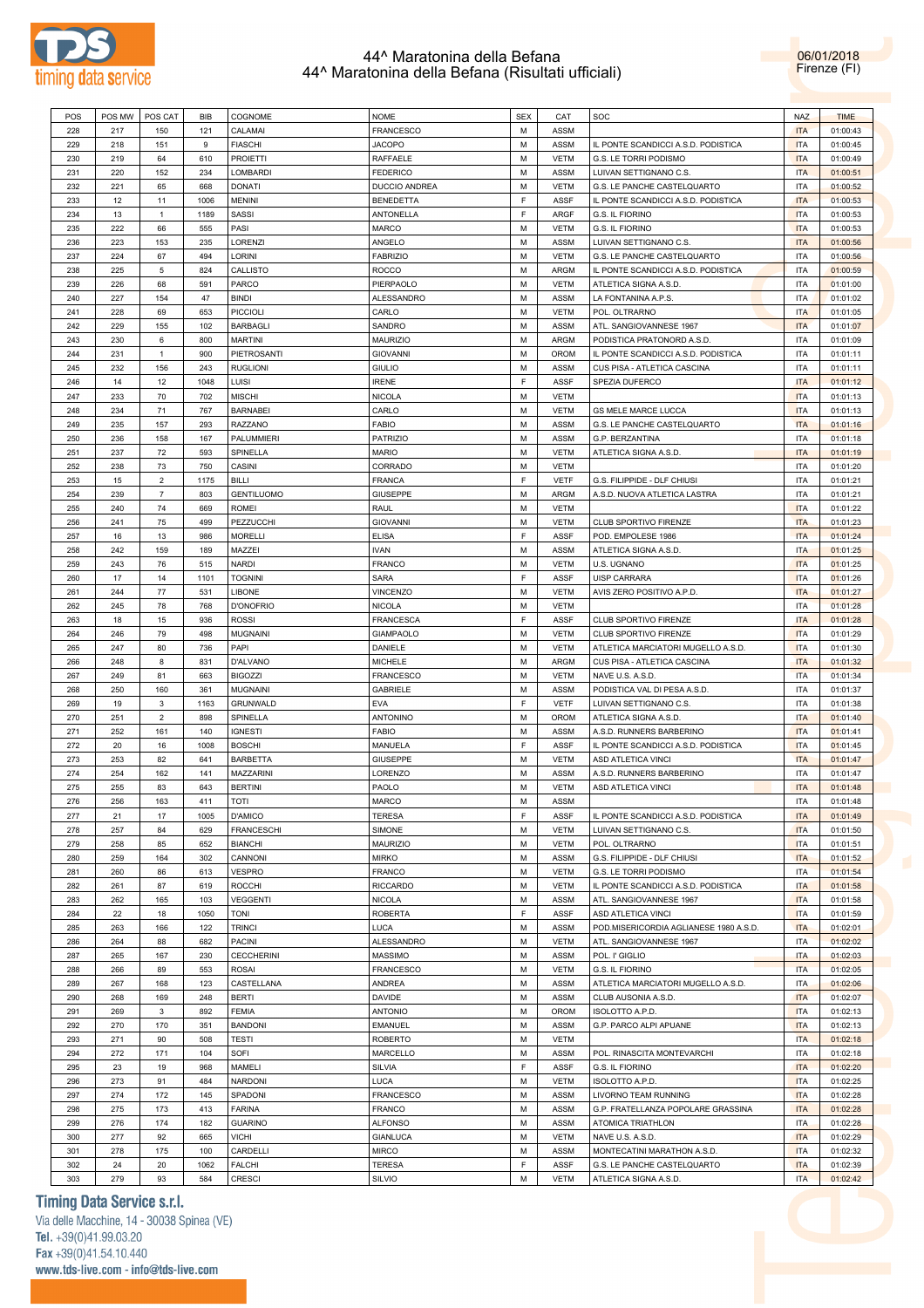



| POS | POS MW | POS CAT        | BIB  | <b>COGNOME</b>            | <b>NOME</b>        | <b>SEX</b>  | CAT         | SOC                                     | <b>NAZ</b> | <b>TIME</b> |
|-----|--------|----------------|------|---------------------------|--------------------|-------------|-------------|-----------------------------------------|------------|-------------|
| 304 | 280    | 176            | 161  | <b>BIGAZZI</b>            | <b>ANTONIO</b>     | M           | <b>ASSM</b> | POD. EMPOLESE 1986                      | <b>ITA</b> | 01:02:47    |
| 305 | 25     | 21             | 1003 | COLANTUONO                | <b>DEBORA</b>      | F.          | <b>ASSF</b> | IL PONTE SCANDICCI A.S.D. PODISTICA     | <b>ITA</b> | 01:02:51    |
|     |        |                |      |                           |                    |             |             |                                         |            |             |
| 306 | 281    | 94             | 559  | <b>GUALTIERI</b>          | <b>ROBERTO</b>     | M           | <b>VETM</b> | <b>LIVORNO TEAM RUNNING</b>             | <b>ITA</b> | 01:02:53    |
| 307 | 26     | 22             | 971  | <b>CIOLLI</b>             | <b>GIULIA</b>      | F.          | <b>ASSF</b> | G.S. IL FIORINO                         | <b>ITA</b> | 01:02:55    |
| 308 | 282    | 177            | 282  | FALSETTI                  | <b>FABIO</b>       | M           | ASSM        | NAVE U.S. A.S.D.                        | <b>ITA</b> | 01:02:56    |
| 309 | 283    | 95             | 599  | CECCONI                   | <b>RICCARDO</b>    | M           | <b>VETM</b> | A.S.C.D. SILVANO FEDI                   | <b>ITA</b> | 01:02:57    |
|     |        |                |      |                           |                    |             |             |                                         |            |             |
| 310 | 27     | 23             | 958  | <b>FABBRI</b>             | <b>FRANCESCA</b>   | E           | <b>ASSF</b> | ATL. SANGIOVANNESE 1967                 | <b>ITA</b> | 01:02:57    |
| 311 | 28     | 24             | 957  | <b>GRECO</b>              | <b>SIMONA</b>      | E           | <b>ASSF</b> | ATL. SANGIOVANNESE 1967                 | <b>ITA</b> | 01:02:57    |
| 312 | 284    | 178            | 418  | <b>ANTONUCCI</b>          | <b>MARCO</b>       | M           | <b>ASSM</b> | G.S.D. LIBERTAS LA TORRE                | <b>ITA</b> | 01:02:59    |
| 313 | 285    | 179            | 462  | <b>SERAFINI</b>           | <b>ANDREA</b>      | M           | ASSM        | G.S.D. LIBERTAS LA TORRE                | <b>ITA</b> | 01:03:00    |
|     |        |                |      |                           |                    |             |             |                                         |            |             |
| 314 | 29     | $\overline{4}$ | 1153 | SPADONI                   | <b>MARIA LUISA</b> | F.          | <b>VETF</b> | PRO AVIS CASTELNUOVO MAGRA              | <b>ITA</b> | 01:03:01    |
| 315 | 286    | 9              | 846  | PAPERETTI                 | <b>RICCARDO</b>    | M           | ARGM        | G.S. LE PANCHE CASTELQUARTO             | <b>ITA</b> | 01:03:02    |
| 316 | 287    | 10             | 818  | CAVALLINI                 | <b>MAURIZIO</b>    | M           | ARGM        | G.S. LE TORRI PODISMO                   | <b>ITA</b> | 01:03:02    |
| 317 | 288    | 180            | 157  | LANDI                     | <b>RICCARDO</b>    | M           | ASSM        | POL. R. MURRI ELLERA                    | <b>ITA</b> | 01:03:02    |
|     |        |                |      |                           |                    |             |             |                                         |            |             |
| 318 | 289    | 181            | 366  | <b>BALLONI</b>            | <b>MICHELE</b>     | M           | ASSM        | ASS. RONDINELLA DEL TORRINO             | <b>ITA</b> | 01:03:03    |
| 319 | 290    | 11             | 815  | SPINELLI                  | CARLO              | M           | ARGM        | A.S.D. G.S. BELLAVISTA                  | <b>ITA</b> | 01:03:03    |
| 320 | 30     | 25             | 1001 | MOHAMED MOHAMUD           | <b>SEYNAB</b>      | E           | <b>ASSF</b> | G.S. LE TORRI PODISMO                   | <b>ITA</b> | 01:03:03    |
| 321 | 31     | 5              | 1142 | <b>BERNARDINI</b>         | <b>SIMONETTA</b>   | E           | <b>VETF</b> | LIVORNO TEAM RUNNING                    | <b>ITA</b> | 01:03:04    |
|     |        |                |      |                           |                    |             |             |                                         |            |             |
| 322 | 291    | 96             | 521  | <b>CAMAIORA</b>           | <b>ACHILLE</b>     | M           | <b>VETM</b> | POL.MADONNETTA                          | <b>ITA</b> | 01:03:04    |
| 323 | 292    | 182            | 40   | CASI                      | <b>ALESSIO</b>     | M           | ASSM        | U.P. POLICIANO                          | <b>ITA</b> | 01:03:06    |
| 324 | 293    | 183            | 130  | <b>MOROZZI</b>            | CARLO              | M           | <b>ASSM</b> | G.S. IL FIORINO                         | <b>ITA</b> | 01:03:08    |
| 325 | 32     | 26             | 921  | <b>RODRIGUEZ</b>          | <b>ROCIO</b>       | F.          | <b>ASSF</b> |                                         | <b>ITA</b> | 01:03:12    |
|     | 294    | 184            | 172  | <b>CORBO</b>              | <b>ANDREA</b>      | M           | ASSM        |                                         | <b>ITA</b> |             |
| 326 |        |                |      |                           |                    |             |             | ATL. CASTELLO                           |            | 01:03:12    |
| 327 | 295    | 185            | 190  | PAOLI                     | ALESSANDRO         | M           | ASSM        | ATLETICA SIGNA A.S.D.                   | <b>ITA</b> | 01:03:15    |
| 328 | 296    | 186            | 451  | DELL'ORCO                 | <b>MASSIMO</b>     | M           | <b>ASSM</b> | ATLETICA SIGNA A.S.D.                   | <b>ITA</b> | 01:03:17    |
| 329 | 297    | 12             | 798  | <b>BRASCHI</b>            | <b>ANDREA</b>      | M           | ARGM        | G.S. IL FIORINO                         | <b>ITA</b> | 01:03:18    |
|     |        |                |      |                           |                    | M           |             |                                         |            |             |
| 330 | 298    | 187            | 409  | <b>PENNESI</b>            | <b>SEBASTIANO</b>  |             | ASSM        | G.P. PARCO ALPI APUANE                  | <b>ITA</b> | 01:03:20    |
| 331 | 299    | 97             | 560  | <b>CIARDI</b>             | <b>DAVIDE</b>      | M           | <b>VETM</b> | LIVORNO TEAM RUNNING                    | <b>ITA</b> | 01:03:22    |
| 332 | 300    | 98             | 649  | <b>DETTORI</b>            | <b>RENATO</b>      | M           | <b>VETM</b> | POD. EMPOLESE 1986                      | <b>ITA</b> | 01:03:25    |
| 333 | 33     | 27             | 989  | MEI                       | MAIDA              | F.          | <b>ASSF</b> | G.P. CAI PISTOIA                        | <b>ITA</b> | 01:03:25    |
| 334 | 301    | 13             | 813  | SPINELLA                  | <b>SALVATORE</b>   | M           | ARGM        |                                         | <b>ITA</b> | 01:03:27    |
|     |        |                |      |                           |                    |             |             | ATLETICA SIGNA A.S.D.                   |            |             |
| 335 | 302    | 14             | 781  | MANZINI                   | <b>STEFANO</b>     | M           | ARGM        | ATL. CASTELLO                           | <b>ITA</b> | 01:03:29    |
| 336 | 303    | 15             | 834  | <b>TIBERIO</b>            | <b>FRANCO</b>      | M           | ARGM        | CLUB AUSONIA A.S.D.                     | <b>ITA</b> | 01:03:31    |
| 337 | 34     | 28             | 960  | PINNA                     | ALESSANDRA         | E           | ASSF        | A.S.D. LA GALLA PONTEDERA ATLETICA      | <b>ITA</b> | 01:03:31    |
| 338 | 304    | 99             | 509  | <b>BRUNI</b>              |                    | M           | <b>VETM</b> | ATL. MONTECATINI                        | <b>ITA</b> | 01:03:31    |
|     |        |                |      |                           | MARCELLO           |             |             |                                         |            |             |
| 339 | 305    | 100            | 540  | <b>BENCI</b>              | <b>MARCO</b>       | M           | <b>VETM</b> | G.S. MAIANO                             | <b>ITA</b> | 01:03:33    |
| 340 | 306    | 188            | 374  | <b>TESTAI</b>             | <b>NICOLA</b>      | M           | <b>ASSM</b> | ASS. RONDINELLA DEL TORRINO             | <b>ITA</b> | 01:03:33    |
| 341 | 35     | 6              | 1139 | <b>MORETTI</b>            | SILVIA             | E           | <b>VETF</b> | G.S. IL FIORINO                         | <b>ITA</b> | 01:03:36    |
| 342 | 307    | 16             | 809  | <b>BARTOLOZZI</b>         | LUCIANO            | M           | ARGM        | ATLETICA SIGNA A.S.D.                   | <b>ITA</b> | 01:03:37    |
|     |        |                |      |                           |                    |             |             |                                         |            |             |
| 343 | 308    | 189            | 187  | <b>BARCIA</b>             | ALESSANDRO         | M           | ASSM        | ATLETICA SIGNA A.S.D.                   | <b>ITA</b> | 01:03:37    |
| 344 | 309    | 101            | 710  | <b>TONI</b>               | SANDRO             | M           | <b>VETM</b> | ASD TOSCANA ATLETICA EMPOLI NISSAN      | <b>ITA</b> | 01:03:39    |
| 345 | 310    | 190            | 142  | <b>CANTINI</b>            | SIMONE             | M           | ASSM        | A.S.D. RUNNERS BARBERINO                | <b>ITA</b> | 01:03:43    |
| 346 | 311    | 191            | 97   | CASSARA'                  | CHRISTIAN          | M           | <b>ASSM</b> | AVIS ZERO POSITIVO A.P.D.               | <b>ITA</b> | 01:03:47    |
|     |        |                |      |                           |                    |             |             |                                         |            |             |
| 347 | 312    | 192            | 39   | MILANI                    | MANUEL             | M           | ASSM        | U.P. POLICIANO                          | <b>ITA</b> | 01:03:48    |
| 348 | 313    | 17             | 811  | <b>SERGI</b>              | SALVATORE          | M           | ARGM        | ATLETICA SIGNA A.S.D.                   | <b>ITA</b> | 01:03:49    |
| 349 | 314    | 193            | 12   | <b>CIATTINI FILIPPINI</b> | <b>MATTEO</b>      | M           | ASSM        |                                         | <b>ITA</b> | 01:03:49    |
| 350 | 315    | 194            | 174  | <b>CENCETTI</b>           | <b>NICOLA</b>      | M           | ASSM        | NAVE U.S. A.S.D.                        | <b>ITA</b> | 01:03:50    |
|     |        |                |      |                           |                    |             |             |                                         |            |             |
| 351 | 316    | 195            | 216  | <b>INNOCENTI</b>          | <b>ANDREA</b>      | M           | ASSM        | IL PONTE SCANDICCI A.S.D. PODISTICA     | <b>ITA</b> | 01:03:51    |
| 352 | 317    | 196            | 170  | LA PORTA                  | <b>GIUSEPPE</b>    | М           | ASSM        | G.P. CAI PISTOIA                        | ITA        | 01:03:53    |
| 353 | 36     | $\overline{7}$ | 1172 | <b>SCATIZZI</b>           | <b>CRISTINA</b>    | $\mathsf F$ | <b>VETF</b> | NAVE U.S. A.S.D.                        | <b>ITA</b> | 01:03:54    |
| 354 | 37     | 29             | 954  | CORDONE                   | VALENTINA          | F           | ASSF        | AVIS ZERO POSITIVO A.P.D.               | <b>ITA</b> | 01:03:58    |
|     |        |                |      |                           |                    |             |             |                                         |            |             |
| 355 | 318    | $\overline{4}$ | 907  | SORO                      | <b>GRAZIETTO</b>   | М           | <b>OROM</b> |                                         | <b>ITA</b> | 01:03:59    |
| 356 | 319    | 18             | 821  | CHIARI                    | MARIO              | M           | ARGM        | IL PONTE SCANDICCI A.S.D. PODISTICA     | <b>ITA</b> | 01:04:01    |
| 357 | 320    | 102            | 673  | MAURO                     | FRANCESCO          | М           | VETM        | G.S. LE PANCHE CASTELQUARTO             | <b>ITA</b> | 01:04:02    |
| 358 | 38     | 30             | 1007 | PETRENI                   | <b>GIULIA</b>      | F           | ASSF        | IL PONTE SCANDICCI A.S.D. PODISTICA     | <b>ITA</b> | 01:04:06    |
|     |        |                |      |                           |                    | М           |             |                                         |            |             |
| 359 | 321    | 197            | 183  | MICHELAGNOLI              | CRISTIANO          |             | ASSM        | G.P. C. BATTISTI MISERICORDIA DI VERNIO | <b>ITA</b> | 01:04:10    |
| 360 | 322    | 198            | 92   | SCARDIGLI                 | <b>FILIPPO</b>     | M           | ASSM        | AVIS ZERO POSITIVO A.P.D.               | <b>ITA</b> | 01:04:11    |
| 361 | 39     | 31             | 951  | <b>MATASSINI</b>          | CAMILLA            | F           | ASSF        | ATL. SANGIOVANNESE 1967                 | <b>ITA</b> | 01:04:12    |
| 362 | 323    | 103            | 770  | DAL LAGO                  | LUDMILLO           | М           | <b>VETM</b> | G.P. PARCO ALPI APUANE                  | <b>ITA</b> | 01:04:14    |
| 363 | 324    | 199            | 375  | LAZZERI                   | ALESSANDRO         | М           | ASSM        | ASS. RONDINELLA DEL TORRINO             | <b>ITA</b> | 01:04:18    |
|     |        |                |      |                           |                    |             |             |                                         |            |             |
| 364 | 40     | 32             | 1016 | LELLI                     | <b>SILVIA</b>      | F           | ASSF        | <b>FINALE EMILIA</b>                    | <b>ITA</b> | 01:04:20    |
| 365 | 325    | 200            | 221  | <b>COLLINI</b>            | <b>ISACCO</b>      | М           | ASSM        | IL PONTE SCANDICCI A.S.D. PODISTICA     | <b>ITA</b> | 01:04:20    |
| 366 | 41     | 33             | 974  | FABBRIZZI                 | LARA               | F           | ASSF        | A.S.D. IMPRUNETA RUNNING                | <b>ITA</b> | 01:04:20    |
| 367 | 326    | 201            | 212  | <b>CINTOLESI</b>          | ANDREA             | М           | ASSM        | IL PONTE SCANDICCI A.S.D. PODISTICA     | <b>ITA</b> | 01:04:22    |
|     |        |                |      |                           |                    |             |             |                                         |            |             |
| 368 | 327    | 202            | 150  | <b>TREGGI</b>             | <b>GIOVANNI</b>    | М           | ASSM        | LIVORNO TEAM RUNNING                    | <b>ITA</b> | 01:04:22    |
| 369 | 42     | 34             | 987  | VARGAS PIEDRAFITA         | <b>MARIA PILAR</b> | F           | ASSF        | POD. EMPOLESE 1986                      | <b>ITA</b> | 01:04:22    |
| 370 | 43     | 35             | 992  | SANTONI                   | <b>MARIA</b>       | $\mathsf F$ | ASSF        | ATLETICA SIGNA A.S.D.                   | <b>ITA</b> | 01:04:24    |
| 371 | 328    | 19             | 817  | OLMI                      |                    | М           | ARGM        |                                         | <b>ITA</b> | 01:04:25    |
|     |        |                |      |                           | LUCA               |             |             | A.S.C.D. SILVANO FEDI                   |            |             |
| 372 | 329    | 203            | 85   | TINTI                     | LEONARDO           | М           | ASSM        | G.S. PIEVE A RIPOLI                     | <b>ITA</b> | 01:04:25    |
| 373 | 330    | 20             | 810  | <b>DI GIOIA</b>           | NICOLA             | М           | ARGM        | ATLETICA SIGNA A.S.D.                   | <b>ITA</b> | 01:04:26    |
| 374 | 331    | 204            | 258  | PAOLI                     | PAOLO              | M           | ASSM        | G.S. MAIANO                             | <b>ITA</b> | 01:04:30    |
|     |        |                |      |                           |                    | М           |             |                                         |            |             |
| 375 | 332    | 205            | 188  | <b>INNOCENTI</b>          | LEONARDO           |             | ASSM        | ATLETICA SIGNA A.S.D.                   | ITA        | 01:04:30    |
| 376 | 333    | 206            | 160  | <b>GRASSI</b>             | <b>ROBERTO</b>     | М           | ASSM        | A.S.D. NUOVA ATLETICA LASTRA            | <b>ITA</b> | 01:04:31    |
| 377 | 334    | 104            | 602  | <b>AGRESTI</b>            | SIMONE             | М           | VETM        | G.S. LE TORRI PODISMO                   | <b>ITA</b> | 01:04:33    |
| 378 | 335    | 207            | 192  | <b>GIULIANI</b>           | MASSIMO            | М           | ASSM        | ATLETICA SIGNA A.S.D.                   | <b>ITA</b> | 01:04:36    |
|     | 336    |                | 285  |                           | COSIMO             | М           | ASSM        |                                         |            |             |
| 379 |        | 208            |      | PARRINI                   |                    |             |             | NAVE U.S. A.S.D.                        | <b>ITA</b> | 01:04:38    |

# **Timing Data Service s.r.l.**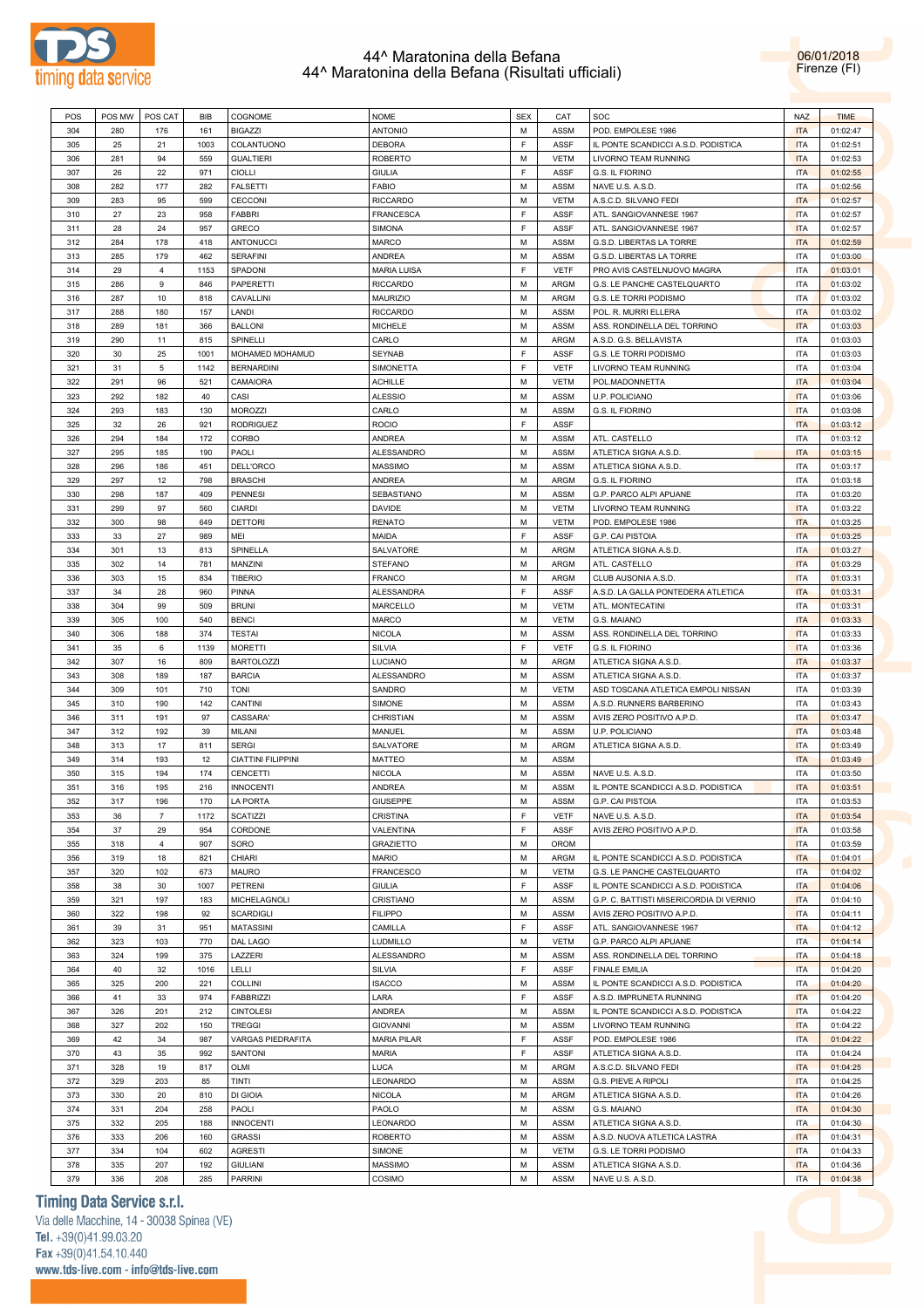



| POS | POS MW | POS CAT | <b>BIB</b> | COGNOME              | <b>NOME</b>        | <b>SEX</b> | CAT         | <b>SOC</b>                              | <b>NAZ</b> | <b>TIME</b> |
|-----|--------|---------|------------|----------------------|--------------------|------------|-------------|-----------------------------------------|------------|-------------|
| 380 | 337    | 209     | 292        | <b>ORIOLO</b>        | <b>FRANCESCO</b>   | M          | <b>ASSM</b> | G.S. LE PANCHE CASTELQUARTO             | <b>ITA</b> | 01:04:38    |
|     |        |         |            |                      |                    |            |             |                                         |            |             |
| 381 | 338    | 210     | 246        | <b>NICCOLAI</b>      | <b>STEFANO</b>     | M          | <b>ASSM</b> | MONTECATINI MARATHON A.S.D.             | <b>ITA</b> | 01:04:40    |
| 382 | 339    | 211     | 109        | <b>STILLI</b>        | <b>ALESSANDRO</b>  | M          | <b>ASSM</b> |                                         | <b>ITA</b> | 01:04:42    |
| 383 | 340    | 105     | 524        | <b>BONSANGUE</b>     | <b>STEFANO</b>     | M          | <b>VETM</b> | A.S.C.D. SILVANO FEDI                   | <b>ITA</b> | 01:04:43    |
| 384 | 341    | 21      | 832        | <b>GELLI</b>         | <b>SERGIO</b>      | M          | <b>ARGM</b> | A.S.C.D. SILVANO FEDI                   | <b>ITA</b> | 01:04:45    |
| 385 | 342    | 106     | 517        | <b>GERACE</b>        | <b>MAURO</b>       | M          | <b>VETM</b> | <b>SEVENLIFE SSD</b>                    | <b>ITA</b> | 01:04:47    |
| 386 | 343    | 107     | 614        | <b>BRUNORI</b>       | <b>ANDREA</b>      | M          | <b>VETM</b> | IL PONTE SCANDICCI A.S.D. PODISTICA     | <b>ITA</b> | 01:04:48    |
| 387 | 44     | 36      | 950        | <b>ROMAN</b>         | <b>STEFANIA</b>    | F          | <b>ASSF</b> | SEVENLIFE SSD                           | <b>ITA</b> | 01:04:48    |
|     |        |         |            |                      |                    |            |             |                                         |            |             |
| 388 | 344    | 108     | 526        | PISANO               | ETTORE             | M          | <b>VETM</b> | G.S. PIEVE A RIPOLI                     | <b>ITA</b> | 01:04:50    |
| 389 | 345    | 212     | 417        | <b>TORRINI</b>       | <b>FILIPPO</b>     | M          | <b>ASSM</b> | G.S.D. LIBERTAS LA TORRE                | <b>ITA</b> | 01:04:50    |
| 390 | 346    | 213     | 265        | <b>BARBANI</b>       | <b>FRANCESCO</b>   | M          | <b>ASSM</b> | POL. OLTRARNO                           | <b>ITA</b> | 01:04:51    |
| 391 | 347    | 214     | 407        | <b>SBARRA</b>        | AGOSTINO           | M          | <b>ASSM</b> | GRUPPO PODISTI RESCO 1909 A.S.D.        | <b>ITA</b> | 01:04:52    |
| 392 | 348    | 5       | 896        | <b>PALATRESI</b>     | <b>ENZO</b>        | M          | <b>OROM</b> | ASD TOSCANA ATLETICA EMPOLI NISSAN      | <b>ITA</b> | 01:04:55    |
| 393 | 349    | 22      | 787        | <b>NICCHI</b>        | <b>SANTI</b>       | M          | ARGM        | ATL. NICCHI AREZZO                      | <b>ITA</b> | 01:04:56    |
| 394 | 350    | 215     | 377        | <b>GIANNILIVIGNI</b> | PAOLO              | M          | <b>ASSM</b> | CANOTTIERI COMUNALI FIRENZE             | <b>ITA</b> | 01:04:59    |
| 395 | 351    | 109     | 594        | SPITALE              | <b>ANTONIO</b>     | M          | <b>VETM</b> | ATLETICA SIGNA A.S.D                    | <b>ITA</b> | 01:05:01    |
| 396 | 352    | 110     | 551        | <b>VENTURINI</b>     | <b>ALESSANDRO</b>  | M          | <b>VETM</b> |                                         | <b>ITA</b> | 01:05:02    |
|     |        |         |            |                      |                    |            |             | G.S. IL FIORINO                         |            |             |
| 397 | 45     | 37      | 928        | PAPI                 | ANGELA             | F          | <b>ASSF</b> |                                         | <b>ITA</b> | 01:05:03    |
| 398 | 353    | 216     | 222        | <b>GAFFORIO</b>      | <b>FRANCESCO</b>   | M          | <b>ASSM</b> | IL PONTE SCANDICCI A.S.D. PODISTICA     | <b>ITA</b> | 01:05:03    |
| 399 | 354    | 111     | 577        | CANOCCHI             | ALESSANDRO         | M          | <b>VETM</b> | G.S. POLI - PODI A.S.D.                 | <b>ITA</b> | 01:05:03    |
| 400 | 355    | 217     | 306        | DONZELLI             | <b>GABRIELE</b>    | M          | <b>ASSM</b> | G.S. POLI - PODI A.S.D.                 | <b>ITA</b> | 01:05:03    |
| 401 | 356    | 112     | 729        | <b>MATTEI</b>        | <b>MARCO</b>       | M          | <b>VETM</b> | ASS. RONDINELLA DEL TORRINO             | <b>ITA</b> | 01:05:05    |
| 402 | 46     | 38      | 1020       | <b>BONACCORSI</b>    | LAURA              | F          | ASSF        | ASD ATLETICA VINCI                      | <b>ITA</b> | 01:05:05    |
| 403 | 47     | 39      | 942        | <b>BORSELLI</b>      | SILVIA             | F          | <b>ASSF</b> | LA FONTANINA A.P.S.                     | <b>ITA</b> | 01:05:07    |
|     |        |         |            |                      |                    |            |             |                                         |            |             |
| 404 | 357    | 113     | 628        | CHICCHI              | MASSIMO            | M          | <b>VETM</b> | LUIVAN SETTIGNANO C.S.                  | <b>ITA</b> | 01:05:08    |
| 405 | 48     | 8       | 1148       | <b>ROLAND</b>        | <b>HELENA</b>      | F          | <b>VETF</b> | NRT FIRENZE A.S.D.                      | <b>ITA</b> | 01:05:08    |
| 406 | 358    | 23      | 785        | <b>BERGAMASCHI</b>   | <b>AGOSTINO</b>    | M          | ARGM        | ATL. CASTELLO                           | <b>ITA</b> | 01:05:08    |
| 407 | 49     | 9       | 1173       | <b>HAIM</b>          | JACQUELINE MIRIJAM | F          | <b>VETF</b> | NAVE U.S. A.S.D.                        | <b>ITA</b> | 01:05:10    |
| 408 | 50     | 40      | 990        | DEL NEGRO            | DANIELA            | F          | <b>ASSF</b> | NRT FIRENZE A.S.D.                      | <b>ITA</b> | 01:05:10    |
| 409 | 359    | 218     | 461        | <b>MANETTI</b>       | <b>VITTORIO</b>    | M          | <b>ASSM</b> | NRT FIRENZE A.S.D.                      | <b>ITA</b> | 01:05:11    |
| 410 | 51     | 41      | 967        | <b>GROSSI</b>        | SILVIA             | F          | <b>ASSF</b> | G.S. IL FIORINO                         | <b>ITA</b> | 01:05:11    |
| 411 | 360    | 114     | 747        | <b>MANNINI</b>       | <b>ANDREA</b>      | M          | <b>VETM</b> | G.S. AURORA 1948                        | <b>ITA</b> | 01:05:14    |
|     |        |         |            |                      |                    |            |             |                                         |            |             |
| 412 | 361    | 219     | 362        | <b>BELLATTI</b>      | DANIELE            | M          | <b>ASSM</b> |                                         | <b>ITA</b> | 01:05:16    |
| 413 | 362    | 220     | 184        | MASI                 | <b>MARCO</b>       | M          | <b>ASSM</b> | G.P. C. BATTISTI MISERICORDIA DI VERNIO | <b>ITA</b> | 01:05:17    |
| 414 | 52     | 42      | 1021       | <b>BROTINI</b>       | SILVIA             | F          | <b>ASSF</b> | ASD ATLETICA VINCI                      | <b>ITA</b> | 01:05:21    |
| 415 | 363    | 115     | 654        | <b>PICCIOLI</b>      | <b>MAURIZIO</b>    | M          | <b>VETM</b> | POL. OLTRARNO                           | <b>ITA</b> | 01:05:22    |
| 416 | 364    | 116     | 636        | <b>CIONI</b>         | MASSIMILIANO       | M          | <b>VETM</b> | CLUB AUSONIA A.S.D.                     | <b>ITA</b> | 01:05:22    |
| 417 | 53     | 43      | 1023       | CHIELLA              | GIULANA            | F          | <b>ASSF</b> | ASD ATLETICA VINCI                      | <b>ITA</b> | 01:05:23    |
| 418 | 365    | 221     | 253        | CARBONE              | <b>MARIO</b>       | M          | <b>ASSM</b> | ASD ATLETICA VINCI                      | <b>ITA</b> | 01:05:24    |
| 419 | 366    | 117     | 646        | <b>ANTONINI</b>      | <b>SILIANO</b>     | M          | <b>VETM</b> | ASD ATLETICA VINCI                      | <b>ITA</b> | 01:05:24    |
|     |        |         |            |                      |                    |            |             |                                         |            |             |
| 420 | 367    | 222     | 13         | <b>DEL GIUDICE</b>   | <b>DAVIDE</b>      | M          | <b>ASSM</b> | <b>GAS RUNNERS MASSA</b>                | <b>ITA</b> | 01:05:25    |
| 421 | 368    | 118     | 671        | <b>MANNINI</b>       | MAURIZIO           | M          | <b>VETM</b> | G.S. LE PANCHE CASTELQUARTO             | <b>ITA</b> | 01:05:25    |
| 422 | 369    | 223     | 194        | <b>GIORDANO</b>      | MAURIZIO           | M          | <b>ASSM</b> | A.S.D. G.S. BELLAVISTA                  | <b>ITA</b> | 01:05:27    |
| 423 | 54     | 10      | 1177       | <b>SCOPELLITI</b>    | <b>TANIA</b>       | F          | <b>VETF</b> | G.S. POLIZIA DI STATO                   | <b>ITA</b> | 01:05:29    |
| 424 | 370    | 224     | 125        | <b>BALLERINI</b>     | CLAUDIO            | M          | <b>ASSM</b> | G.S. IL FIORINO                         | <b>ITA</b> | 01:05:30    |
| 425 | 371    | 24      | 788        | <b>GORI</b>          | <b>ANTONIO</b>     | M          | ARGM        |                                         | <b>ITA</b> | 01:05:31    |
| 426 | 372    | 225     | 272        | <b>FIORDI</b>        | <b>STEFANO</b>     | M          | ASSM        | NAVE U.S. A.S.D.                        | <b>ITA</b> | 01:05:33    |
| 427 | 373    | 226     | 275        | <b>NARCISO</b>       | <b>ANDREA</b>      | M          | ASSM        | NAVE U.S. A.S.D.                        | <b>ITA</b> | 01:05:33    |
| 428 | 55     | 44      | 1040       | <b>FUSI</b>          | CLAUDIA            | F.         | ASSF        | NAVE U.S. A.S.D                         | <b>ITA</b> | 01:05:35    |
|     |        |         |            | <b>GIULIANI</b>      | <b>SAVERIO</b>     | M          |             |                                         |            |             |
| 429 | 374    | 227     | 193        |                      |                    |            | <b>ASSM</b> | ATLETICA SIGNA A.S.D                    | <b>ITA</b> | 01:05:35    |
| 430 | 375    | 228     | 284        | <b>DEL PANTA</b>     | NICCOLO'           | М          | <b>ASSM</b> | NAVE U.S. A.S.D.                        | <b>ITA</b> | 01:05:39    |
| 431 | 376    | 119     | 627        | PIZZAMANO            | <b>RICCARDO</b>    | М          | <b>VETM</b> | POL. FIESOLE ASD                        | <b>ITA</b> | 01:05:44    |
| 432 | 56     | 45      | 993        | CECCONI              | VALENTINA          | F          | ASSF        | ATLETICA SIGNA A.S.D.                   | <b>ITA</b> | 01:05:44    |
| 433 | 57     | 46      | 991        | <b>FIASCHI</b>       | LAURA              | F          | ASSF        | ATLETICA SIGNA A.S.D                    | <b>ITA</b> | 01:05:46    |
| 434 | 377    | 120     | 586        | DI CARLO             | MARCO              | M          | <b>VETM</b> | ATLETICA SIGNA A.S.D.                   | <b>ITA</b> | 01:05:48    |
| 435 | 378    | 229     | 178        | <b>BARBINO</b>       | <b>ENRICO</b>      | М          | <b>ASSM</b> | G.S. POLI - PODI A.S.D.                 | <b>ITA</b> | 01:05:50    |
| 436 | 379    | 25      | 816        | <b>BEGLIOMINI</b>    | MASSIMILIANO       | М          | ARGM        | A.S.C.D. SILVANO FEDI                   | <b>ITA</b> | 01:05:50    |
| 437 | 380    | 230     | 207        | PAPOTTO              | SAMUELE            | М          | <b>ASSM</b> | G.S. LE TORRI PODISMO                   | <b>ITA</b> | 01:05:52    |
|     |        |         |            | DI LORENZO           |                    |            |             |                                         |            |             |
| 438 | 381    | 231     | 359        |                      | <b>ANTONIO</b>     | M          | <b>ASSM</b> | PODISTICA VAL DI PESA A.S.D.            | <b>ITA</b> | 01:05:57    |
| 439 | 382    | 232     | 133        | <b>CICALI</b>        | <b>ALESSIO</b>     | М          | ASSM        | G.S. IL FIORINO                         | <b>ITA</b> | 01:05:57    |
| 440 | 383    | 233     | 59         | <b>PROFILI</b>       | <b>FRANCESCO</b>   | М          | ASSM        |                                         | <b>ITA</b> | 01:05:58    |
| 441 | 384    | 234     | 300        | <b>RICCI</b>         | <b>RICCARDO</b>    | М          | ASSM        | G.S. MAIANO                             | <b>ITA</b> | 01:06:00    |
| 442 | 385    | 121     | 538        | PACI                 | <b>GABRIELE</b>    | М          | <b>VETM</b> | ASD ATLETICA CAPRAIA E LIMITE           | <b>ITA</b> | 01:06:01    |
| 443 | 386    | 122     | 570        | <b>MATTEUCCI</b>     | ANDREA             | М          | <b>VETM</b> | POD. EMPOLESE 1986                      | <b>ITA</b> | 01:06:03    |
| 444 | 58     | 47      | 956        | <b>BURBERI</b>       | SARA               | F          | ASSF        | AVIS ZERO POSITIVO A.P.D.               | <b>ITA</b> | 01:06:06    |
| 445 | 387    | 235     | 117        | <b>BALDI</b>         | LUCA               | М          | <b>ASSM</b> | ATL. CASTELLO                           | <b>ITA</b> | 01:06:12    |
| 446 | 388    |         |            |                      |                    |            |             |                                         |            |             |
|     |        | 123     | 597        | CORSI                | <b>MARCO</b>       | M          | <b>VETM</b> | A.S.D. G.S. BELLAVISTA                  | <b>ITA</b> | 01:06:14    |
| 447 | 389    | 236     | 196        | GRAZZI               | <b>GIANNI</b>      | М          | ASSM        | A.S.D. G.S. BELLAVISTA                  | <b>ITA</b> | 01:06:14    |
| 448 | 390    | 237     | 197        | <b>PALMAS</b>        | ANDREA             | M          | <b>ASSM</b> | A.S.D. G.S. BELLAVISTA                  | <b>ITA</b> | 01:06:14    |
| 449 | 391    | 124     | 622        | <b>MANCINI</b>       | <b>FRANCESCO</b>   | М          | <b>VETM</b> | ASSI GIGLIO ROSSO                       | <b>ITA</b> | 01:06:15    |
| 450 | 392    | 238     | 206        | <b>MORINI</b>        | <b>RICCARDO</b>    | M          | <b>ASSM</b> | G.S. LE TORRI PODISMO                   | <b>ITA</b> | 01:06:16    |
| 451 | 59     | 48      | 944        | <b>FORASIEPI</b>     | SILVIA             | F          | ASSF        | LA FONTANINA A.P.S.                     | <b>ITA</b> | 01:06:21    |
| 452 | 393    | 125     | 507        | <b>SENSI</b>         | ANDREA             | М          | <b>VETM</b> | LA FONTANINA A.P.S.                     | <b>ITA</b> | 01:06:22    |
| 453 | 60     | 49      | 934        | SACHA                | VANESSA            | F          | ASSF        | POD. EMPOLESE 1986                      | <b>ITA</b> | 01:06:23    |
| 454 | 394    | 126     | 624        | <b>GHERI</b>         | SIMONE             | М          | <b>VETM</b> |                                         | <b>ITA</b> | 01:06:25    |
|     |        |         |            |                      |                    |            |             |                                         |            |             |
| 455 | 395    | 239     | 84         | <b>IVONE</b>         | <b>GIANLUCA</b>    | М          | ASSM        | G.S. PIEVE A RIPOLI                     | <b>ITA</b> | 01:06:26    |

# **Timing Data Service s.r.l.**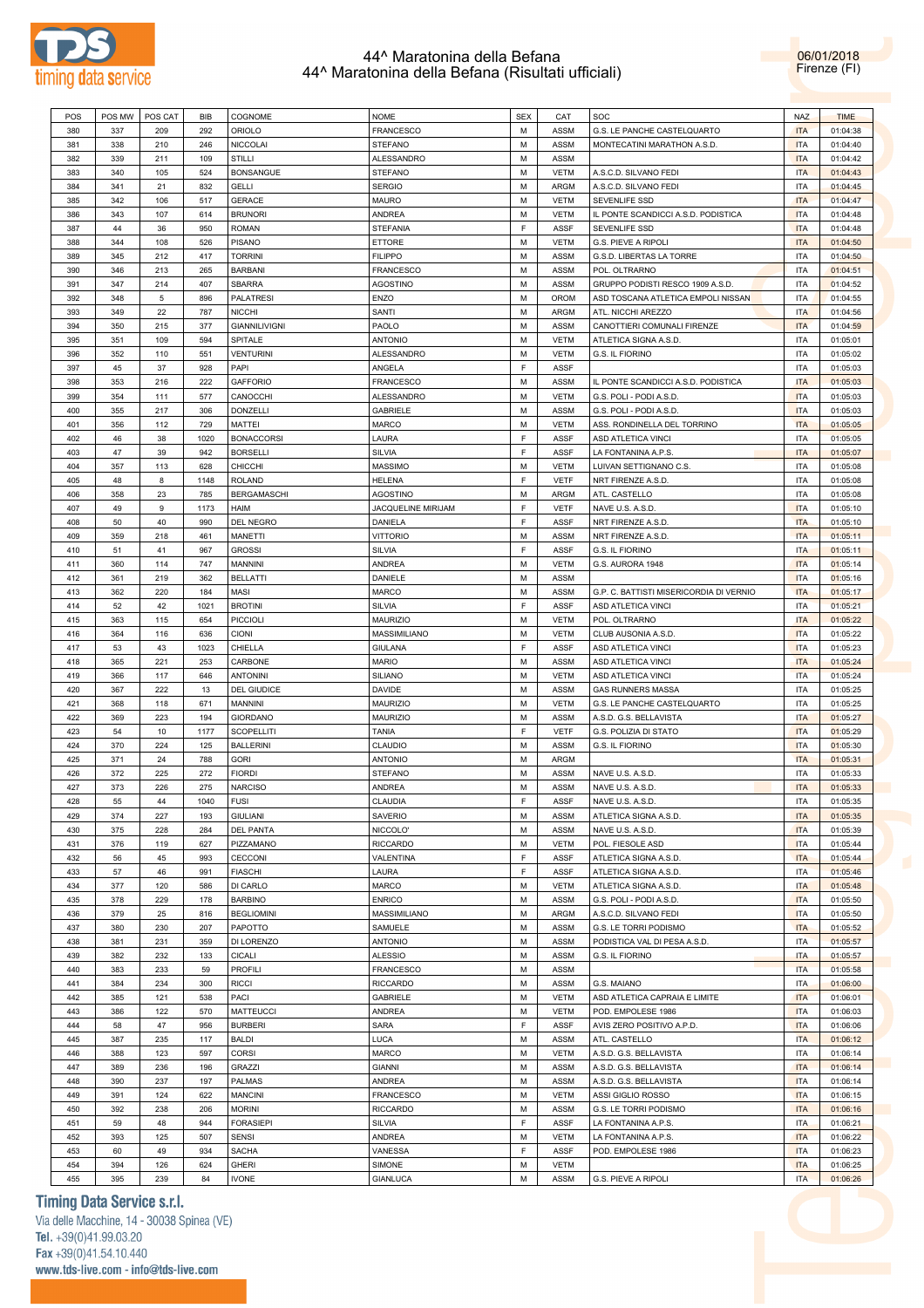



| POS | POS MW | POS CAT        | BIB  | COGNOME            | NOME              | <b>SEX</b> | CAT         | SOC                                 | <b>NAZ</b> | <b>TIME</b> |
|-----|--------|----------------|------|--------------------|-------------------|------------|-------------|-------------------------------------|------------|-------------|
|     |        |                |      |                    |                   |            |             |                                     |            |             |
| 456 | 396    | 240            | 29   | <b>MIGLIORINI</b>  | <b>FRANCESCO</b>  | M          | <b>ASSM</b> | IL GREGGE RIBELLE                   | <b>ITA</b> | 01:06:30    |
| 457 | 397    | 127            | 536  | <b>BURRINI</b>     | CLAUDIO           | M          | <b>VETM</b> | ATL. SANGIOVANNESE 1967             | <b>ITA</b> | 01:06:31    |
| 458 | 398    | 128            | 645  | CALANDRA           | <b>GIACOMO</b>    | M          | <b>VETM</b> | <b>ASD ATLETICA VINCI</b>           | <b>ITA</b> | 01:06:32    |
| 459 | 61     | 11             | 1161 | DI FIDIO           | PALMA             | F          | <b>VETF</b> | IL PONTE SCANDICCI A.S.D. PODISTICA | <b>ITA</b> | 01:06:32    |
| 460 | 62     | 50             | 1073 | <b>BUSONI</b>      | <b>ALESSIA</b>    | F          | ASSF        | ATOMICA TRIATHLON                   | <b>ITA</b> | 01:06:35    |
| 461 | 63     | 51             | 1029 | <b>DURVAL</b>      | ANNAMARIA         | F          | <b>ASSF</b> | POL. OLTRARNO                       | <b>ITA</b> | 01:06:35    |
|     |        |                |      |                    |                   |            |             |                                     |            |             |
| 462 | 399    | 129            | 738  | <b>BOSSINI</b>     | <b>GIACOMO</b>    | M          | <b>VETM</b> | G.S. LE PANCHE CASTELQUARTO         | <b>ITA</b> | 01:06:38    |
| 463 | 400    | 241            | 177  | <b>RUSSO</b>       | LORENZO           | М          | <b>ASSM</b> | G.S. POLI - PODI A.S.D.             | <b>ITA</b> | 01:06:40    |
| 464 | 401    | 26             | 822  | GALEOTTI           | <b>MAURIZIO</b>   | M          | <b>ARGM</b> | IL PONTE SCANDICCI A.S.D. PODISTICA | <b>ITA</b> | 01:06:43    |
| 465 | 402    | 27             | 799  | CERBAI             | ALESSANDRO        | M          | <b>ARGM</b> | G.S. IL FIORINO                     | <b>ITA</b> | 01:06:49    |
| 466 | 403    | 242            | 94   | MANAGO'            | <b>CRISTIAN</b>   | M          | <b>ASSM</b> | AVIS ZERO POSITIVO A.P.D.           | <b>ITA</b> | 01:06:51    |
| 467 | 404    | 243            | 168  | <b>PATRIARCHI</b>  | <b>TOMMASO</b>    | M          | <b>ASSM</b> | NRT FIRENZE A.S.D.                  | <b>ITA</b> | 01:06:57    |
|     |        |                |      |                    |                   |            |             |                                     |            |             |
| 468 | 405    | 130            | 683  | ORLANDINI          | <b>MASSIMO</b>    | M          | <b>VETM</b> |                                     | <b>ITA</b> | 01:07:02    |
| 469 | 64     | 52             | 996  | <b>BARTOLINI</b>   | SILVIA            | F          | <b>ASSF</b> | G.S. LE TORRI PODISMO               | <b>ITA</b> | 01:07:03    |
| 470 | 406    | 244            | 209  | SANSAVINI          | <b>STEFANO</b>    | M          | <b>ASSM</b> | G.S. LE TORRI PODISMO               | <b>ITA</b> | 01:07:04    |
| 471 | 65     | 12             | 1140 | FEI                | <b>CRISTINA</b>   | F          | <b>VETF</b> | A.S.D. IMPRUNETA RUNNING            | <b>ITA</b> | 01:07:04    |
| 472 | 407    | 131            | 576  | <b>BURGASSI</b>    | <b>TOMMASO</b>    | M          | <b>VETM</b> | G.S. POLI - PODI A.S.D.             | <b>ITA</b> | 01:07:07    |
| 473 | 408    | 245            | 138  | NANNETTI           | <b>ROBERTO</b>    | М          | <b>ASSM</b> | A.S.D. IMPRUNETA RUNNING            | <b>ITA</b> | 01:07:08    |
|     |        |                |      |                    |                   | M          |             |                                     | <b>ITA</b> |             |
| 474 | 409    | 246            | 129  | CASCINO            | <b>GIOVANNI</b>   |            | <b>ASSM</b> | G.S. IL FIORINO                     |            | 01:07:12    |
| 475 | 410    | 247            | 26   | <b>BIFFONI</b>     | <b>ALESSANDRO</b> | м          | <b>ASSM</b> | A.S.D. PODISTICA NARNALI            | <b>ITA</b> | 01:07:14    |
| 476 | 66     | 53             | 1052 | <b>NICCOMI</b>     | <b>ELENA</b>      | F          | ASSF        | A.S.D. LA GALLA PONTEDERA ATLETICA  | <b>ITA</b> | 01:07:15    |
| 477 | 411    | 132            | 607  | <b>MALEVOLTI</b>   | LUCA              | M          | <b>VETM</b> | IL PONTE SCANDICCI A.S.D. PODISTICA | <b>ITA</b> | 01:07:15    |
| 478 | 412    | 133            | 483  | MILANINI           | <b>ROBERTO</b>    | M          | <b>VETM</b> |                                     | <b>ITA</b> | 01:07:16    |
| 479 | 413    | 248            | 195  | <b>GIORDANO</b>    | PIERO             | м          | <b>ASSM</b> | A.S.D. G.S. BELLAVISTA              | <b>ITA</b> | 01:07:17    |
| 480 | 414    | 134            | 518  | <b>MARTELLINI</b>  | <b>GIAMPIERO</b>  | M          | <b>VETM</b> | <b>SEVENLIFE SSD</b>                | <b>ITA</b> | 01:07:18    |
|     |        |                |      |                    |                   |            |             |                                     |            |             |
| 481 | 415    | 135            | 485  | CIULLA             | <b>MATTEO</b>     | M          | <b>VETM</b> | A.S.D. PODISTICA NARNALI            | <b>ITA</b> | 01:07:19    |
| 482 | 416    | 136            | 491  | VILLANI            | <b>ALESSANDRO</b> | M          | <b>VETM</b> | GRUPPO PODISTI RESCO 1909 A.S.D.    | <b>ITA</b> | 01:07:19    |
| 483 | 417    | 249            | 299  | <b>MATTEINI</b>    | DANIELE           | M          | <b>ASSM</b> | G.S. MAIANO                         | <b>ITA</b> | 01:07:20    |
| 484 | 418    | 137            | 537  | VALCI              | <b>STEFANO</b>    | M          | <b>VETM</b> | ATL. SANGIOVANNESE 1967             | <b>ITA</b> | 01:07:24    |
| 485 | 419    | 138            | 506  | <b>GIORDANI</b>    | PIERO             | м          | <b>VETM</b> | LA FONTANINA A.P.S.                 | <b>ITA</b> | 01:07:25    |
| 486 | 420    | 139            | 534  | <b>BIGI</b>        | <b>ADRIANO</b>    | M          | <b>VETM</b> | ATL. SANGIOVANNESE 1967             | <b>ITA</b> | 01:07:27    |
|     |        |                |      |                    |                   |            |             |                                     |            |             |
| 487 | 421    | 250            | 260  | <b>GERINI</b>      | PAOLO             | M          | <b>ASSM</b> | G.S. MAIANO                         | <b>ITA</b> | 01:07:32    |
| 488 | 67     | 54             | 929  | <b>PUCCI</b>       | <b>ELEONORA</b>   | F          | <b>ASSF</b> | ISOLOTTO A.P.D.                     | <b>ITA</b> | 01:07:34    |
| 489 | 422    | 140            | 608  | MATTEUZZI          | SIMONE            | М          | <b>VETM</b> | G.S. LE TORRI PODISMO               | <b>ITA</b> | 01:07:36    |
| 490 | 68     | 55             | 1035 | <b>MATINI</b>      | <b>PATRIZIA</b>   | F          | ASSF        | NAVE U.S. A.S.D.                    | <b>ITA</b> | 01:07:37    |
| 491 | 423    | 141            | 598  | SOTTILE            | <b>GIUSEPPE</b>   | M          | <b>VETM</b> | A.S.D. G.S. BELLAVISTA              | <b>ITA</b> | 01:07:41    |
| 492 | 69     | 13             | 1157 | CAVALLINI          | <b>MARTA</b>      | F          | <b>VETF</b> | G.S. LE TORRI PODISMO               | <b>ITA</b> | 01:07:42    |
|     |        |                |      |                    |                   |            |             |                                     |            |             |
| 493 | 70     | 56             | 1074 | PASCALI            | <b>ILARA</b>      | F          | <b>ASSF</b> | ASS. RONDINELLA DEL TORRINO         | <b>ITA</b> | 01:07:43    |
| 494 | 424    | 251            | 298  | <b>RICCIARELLI</b> | LUCA              | M          | <b>ASSM</b> | G.S. LE PANCHE CASTELQUARTO         | <b>ITA</b> | 01:07:44    |
| 495 | 425    | 252            | 360  | LEMBI              | <b>MATTEO</b>     | М          | <b>ASSM</b> | G.S. ANTRACCOLI                     | <b>ITA</b> | 01:07:45    |
| 496 | 71     | 57             | 1036 | <b>BUFFOLINO</b>   | <b>DEBORA</b>     | F          | <b>ASSF</b> | NAVE U.S. A.S.D.                    | <b>ITA</b> | 01:07:45    |
| 497 | 426    | 142            | 615  | MELANI             | ANDREA            | M          | <b>VETM</b> | IL PONTE SCANDICCI A.S.D. PODISTICA | <b>ITA</b> | 01:07:46    |
| 498 | 72     | 58             | 941  | BINI               | ARIANNA           | F          | ASSF        | LA FONTANINA A.P.S.                 | <b>ITA</b> | 01:07:48    |
| 499 | 73     |                | 969  | <b>FROSALI</b>     | VALENTINA         | F          | <b>ASSF</b> | G.S. IL FIORINO                     | <b>ITA</b> | 01:07:49    |
|     |        | 59             |      |                    |                   |            |             |                                     |            |             |
| 500 | 427    | 28             | 807  | SANTINI            | LUCIANO           | M          | <b>ARGM</b> | POD. EMPOLESE 1986                  | <b>ITA</b> | 01:07:54    |
| 501 | 428    | 29             | 830  | <b>MARGHERI</b>    | <b>RENZO</b>      | м          | <b>ARGM</b> | ATLETICA MARCIATORI MUGELLO A.S.D.  | <b>ITA</b> | 01:07:57    |
| 502 | 429    | 143            | 638  | LIISTRO            | PASQUALE          | M          | <b>VETM</b> | CLUB AUSONIA A.S.D.                 | <b>ITA</b> | 01:08:01    |
| 503 | 430    | 253            | 98   | <b>RUFFO</b>       | <b>ALBERTO</b>    | M          | <b>ASSM</b> | AVIS ZERO POSITIVO A.P.D.           | <b>ITA</b> | 01:08:02    |
| 504 | 74     | 60             | 922  | GIANNECCHINI       | NICOLETTA         | F.         | <b>ASSF</b> |                                     | <b>ITA</b> | 01:08:03    |
| 505 | 431    | 254            | 261  | <b>BENVENUTI</b>   | <b>RICCARDO</b>   | M          | ASSM        | POL. OLTRARNO                       | <b>ITA</b> | 01:08:06    |
|     |        |                |      |                    |                   |            |             |                                     |            |             |
| 506 | 432    | 144            | 587  | FELLINI            | ALESSANDRO        | M          | <b>VETM</b> | ATLETICA SIGNA A.S.D.               | <b>ITA</b> | 01:08:06    |
| 507 | 433    | 145            | 543  | CAPPELLETTI        | <b>STEFANO</b>    | M          | <b>VETM</b> | G.S.D. LIBERTAS LA TORRE            | <b>ITA</b> | 01:08:12    |
| 508 | 434    | 255            | 171  | PANARELLO          | PLACIDO           | M          | ASSM        | G.P. CAI PISTOIA                    | <b>ITA</b> | 01:08:16    |
| 509 | 75     | 61             | 927  | <b>TORSINI</b>     | <b>FEDERICA</b>   | F          | <b>ASSF</b> | RINASCITA INTERNATIONAL             | <b>ITA</b> | 01:08:18    |
| 510 | 435    | 256            | 240  | <b>BAGIARDI</b>    | <b>FILIPPO</b>    | M          | <b>ASSM</b> | ATLETICA MARCIATORI MUGELLO A.S.D.  | <b>ITA</b> | 01:08:23    |
| 511 | 436    | 257            | 241  | ULIVI              | ALESSANDRO        | M          | <b>ASSM</b> | ATLETICA MARCIATORI MUGELLO A.S.D.  | <b>ITA</b> | 01:08:23    |
| 512 | 437    | 146            | 639  | <b>ROCCHINI</b>    | ANDREA            | M          | <b>VETM</b> | CLUB AUSONIA A.S.D.                 | <b>ITA</b> | 01:08:26    |
|     |        |                |      |                    |                   |            |             |                                     |            |             |
| 513 | 438    | 30             | 843  | <b>CHISARI</b>     | SALVATORE         | M          | <b>ARGM</b> | NAVE U.S. A.S.D.                    | <b>ITA</b> | 01:08:29    |
| 514 | 76     | 14             | 1152 | DI NATALE          | <b>MONICA</b>     | F          | <b>VETF</b> | A.S.C.D. SILVANO FEDI               | <b>ITA</b> | 01:08:29    |
| 515 | 439    | 147            | 492  | LEO                | <b>ROBERTO</b>    | M          | <b>VETM</b> | CLUB SPORTIVO FIRENZE               | <b>ITA</b> | 01:08:30    |
| 516 | 440    | 258            | 287  | <b>CITERNESI</b>   | LORENZO           | M          | ASSM        | G.S. LE PANCHE CASTELQUARTO         | <b>ITA</b> | 01:08:31    |
| 517 | 441    | 31             | 837  | <b>BRUNETTI</b>    | MASSIMO           | M          | <b>ARGM</b> | G.S. MAIANO                         | <b>ITA</b> | 01:08:36    |
| 518 | 442    | 259            | 270  | CARINI             | <b>SERGIO</b>     | M          | <b>ASSM</b> | POL. OLTRARNO                       | <b>ITA</b> | 01:08:37    |
| 519 | 77     | 62             | 1051 | <b>BRIZZI</b>      | LUCIA             | F          | <b>ASSF</b> | G.S. LE PANCHE CASTELQUARTO         | <b>ITA</b> | 01:08:39    |
|     |        |                |      |                    |                   |            |             |                                     |            |             |
| 520 | 443    | 260            | 244  | CASATI             | PAOLO             | M          | ASSM        | CAJ 25 APRILE ASD                   | <b>ITA</b> | 01:08:43    |
| 521 | 444    | 261            | 276  | CROCIANI           | <b>GABRIELE</b>   | M          | <b>ASSM</b> | NAVE U.S. A.S.D.                    | <b>ITA</b> | 01:08:46    |
| 522 | 445    | 262            | 277  | <b>PROTO</b>       | <b>GIUSEPPE</b>   | M          | <b>ASSM</b> | NAVE U.S. A.S.D.                    | <b>ITA</b> | 01:08:46    |
| 523 | 446    | 148            | 620  | <b>ROSSELLI</b>    | <b>FULVIO</b>     | M          | <b>VETM</b> | IL PONTE SCANDICCI A.S.D. PODISTICA | <b>ITA</b> | 01:08:47    |
| 524 | 447    | 263            | 224  | <b>ROMANELLI</b>   | MARCO             | M          | ASSM        |                                     | <b>ITA</b> | 01:08:49    |
| 525 | 448    | 149            | 685  | PERI               | <b>ROBERTO</b>    | M          | <b>VETM</b> | G.P. MASSA E COZZILE                | <b>ITA</b> | 01:08:50    |
|     |        |                |      |                    |                   |            |             |                                     |            |             |
| 526 | 449    | 32             | 806  | FINI               | LUCIANO           | M          | <b>ARGM</b> | POD. EMPOLESE 1986                  | <b>ITA</b> | 01:08:51    |
| 527 | 78     | 63             | 985  | <b>BOLOGNI</b>     | SARA              | F          | ASSF        | POD. EMPOLESE 1986                  | ITA        | 01:08:51    |
| 528 | 450    | 264            | 50   | LORUSSO            | <b>GIOVANNI</b>   | M          | ASSM        | LA FONTANINA A.P.S.                 | <b>ITA</b> | 01:08:53    |
| 529 | 79     | $\overline{c}$ | 1191 | VANNINI            | VANNA             | F          | ARGF        | POL. I' GIGLIO                      | <b>ITA</b> | 01:08:54    |
| 530 | 451    | 265            | 458  | <b>BOSSI</b>       | MARCO             | M          | ASSM        | G.P. FRATELLANZA POPOLARE GRASSINA  | <b>ITA</b> | 01:08:54    |
| 531 | 452    | 150            | 621  | LOMBARDINI         | PAOLO             | М          | <b>VETM</b> | IL PONTE SCANDICCI A.S.D. PODISTICA | <b>ITA</b> | 01:08:57    |
|     |        |                |      |                    |                   |            |             |                                     |            |             |

# **Timing Data Service s.r.l.**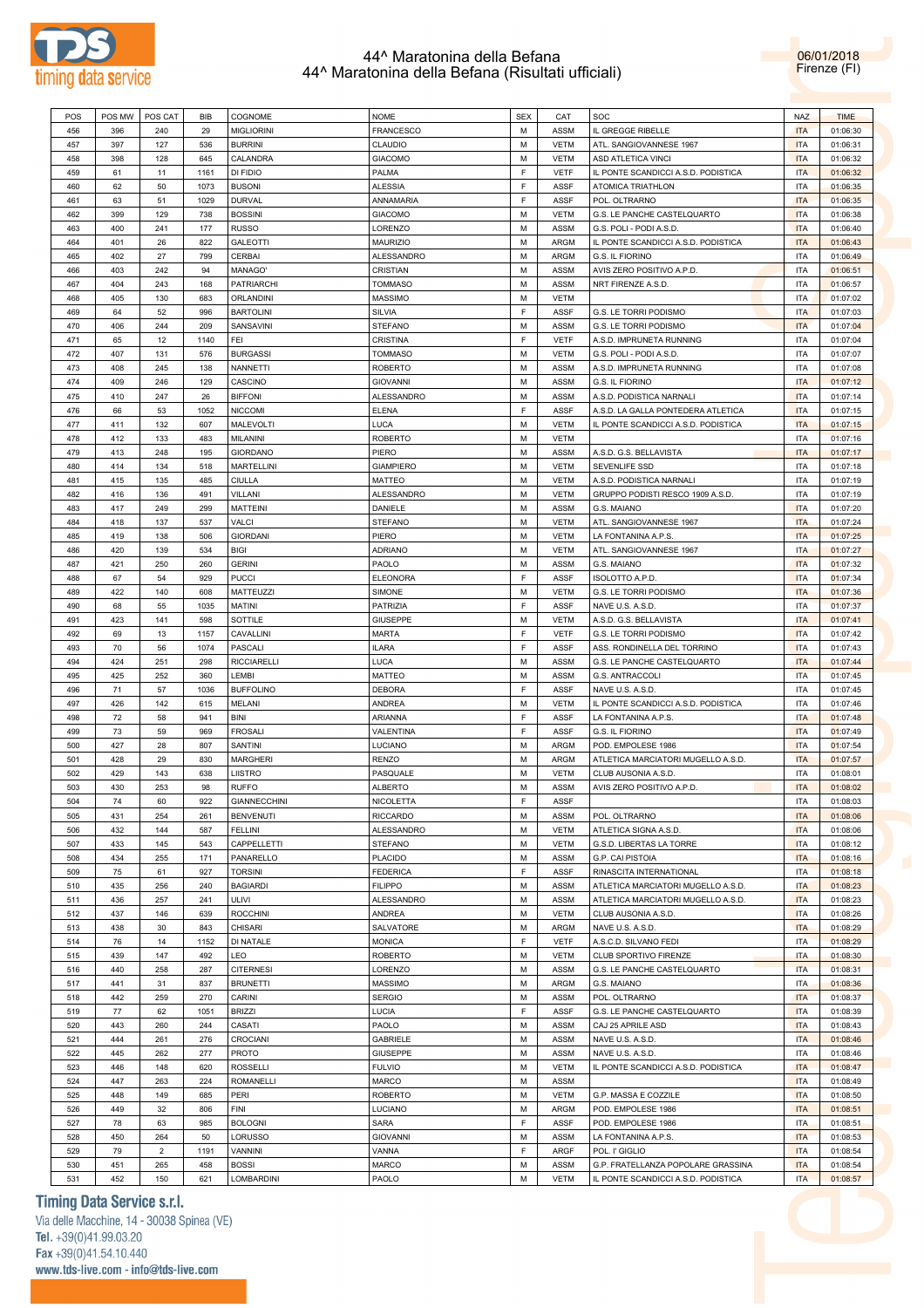

06/01/2018 Firenze (FI)

| POS        | POS MW     | POS CAT    | <b>BIB</b> | COGNOME                        | <b>NOME</b>               | <b>SEX</b> | CAT          | SOC                                             | <b>NAZ</b>               | <b>TIME</b>          |
|------------|------------|------------|------------|--------------------------------|---------------------------|------------|--------------|-------------------------------------------------|--------------------------|----------------------|
| 532        | 453        | 151        | 609        | ORLANDI                        | <b>ENRICO</b>             | М          | <b>VETM</b>  | G.S. LE TORRI PODISMO                           | <b>ITA</b>               | 01:08:59             |
| 533        | 454        | 266        | 356        | <b>TAVERNA</b>                 | <b>GIANLUCA</b>           | М          | <b>ASSM</b>  | ATL. CALENZANO                                  | <b>ITA</b>               | 01:09:01             |
| 534        | 455        | 267        | 49         | <b>GERINI</b>                  | <b>NICOLA</b>             | м          | <b>ASSM</b>  | LA FONTANINA A.P.S.                             | <b>ITA</b>               | 01:09:02             |
| 535        | 456        | 152        | 771        | SGAN                           | LEONARDO                  | М          | <b>VETM</b>  |                                                 | <b>ITA</b>               | 01:09:04             |
|            |            |            |            |                                |                           |            |              |                                                 |                          |                      |
| 536        | 457        | 268        | 42         | CALZOLAI                       | DAVID                     | М          | <b>ASSM</b>  | <b>CLUB SPORTIVO FIRENZE</b>                    | <b>ITA</b>               | 01:09:05             |
| 537        | 458        | 269        | 371        | <b>BRUNO</b>                   | <b>ANDREA</b>             | М          | <b>ASSM</b>  | FREESTYLE TRIATHLON                             | <b>ITA</b>               | 01:09:05             |
| 538        | 459        | 153        | 496        | <b>BRUNO</b>                   | <b>FEDERICO</b>           | М          | <b>VETM</b>  | <b>CLUB SPORTIVO FIRENZE</b>                    | <b>ITA</b>               | 01:09:06             |
| 539        | 460        | 33         | 852        | <b>ZUFFA</b>                   | <b>ANDREA</b>             | М          | ARGM         | G.S. LE TORRI PODISMO                           | <b>ITA</b>               | 01:09:06             |
| 540        | 80         | 64         | 952        | <b>PIRAS</b>                   | <b>FRANCESCA</b>          | F          | <b>ASSF</b>  | G.S. PIEVE A RIPOLI                             | <b>ITA</b>               | 01:09:06             |
| 541        | 461        | 270        | 307        | <b>MARIOTTI</b>                | LORENZO                   | М          | <b>ASSM</b>  | UISP CARRARA                                    | <b>ITA</b>               | 01:09:13             |
| 542        | 462        | 34         | 805        | <b>LISCI</b>                   | <b>ROBERTO</b>            | М          | ARGM         | A.S.D. NUOVA ATLETICA LASTRA                    | ITA                      | 01:09:16             |
|            |            |            |            |                                |                           | F          |              |                                                 |                          |                      |
| 543        | 81         | 15         | 1125       | <b>NISTRI</b>                  | ANNAMARIA                 |            | <b>VETF</b>  | CRAL DIP. UNIVERSITÁ FIRENZE                    | <b>ITA</b>               | 01:09:17             |
| 544        | 463        | 271        | 37         | <b>FRANCO</b>                  | <b>LUIGI</b>              | М          | ASSM         | G.S. LE PANCHE CASTELQUARTO                     | ITA                      | 01:09:17             |
| 545        | 464        | 272        | 266        | <b>GAMBUTI</b>                 | COSIMO                    | М          | <b>ASSM</b>  | POL. OLTRARNO                                   | <b>ITA</b>               | 01:09:19             |
| 546        | 465        | 273        | 180        | <b>PICCHI</b>                  | <b>CIRO</b>               | М          | ASSM         | G.S. POLI - PODI A.S.D.                         | <b>ITA</b>               | 01:09:20             |
| 547        | 466        | 274        | 406        | <b>BILIOTTI</b>                | <b>FABRIZIO</b>           | М          | <b>ASSM</b>  | ASS. RONDINELLA DEL TORRINO                     | <b>ITA</b>               | 01:09:20             |
| 548        | 467        | 275        | 257        | ZANCHI                         | <b>ALBERTO</b>            | М          | ASSM         | ATL. CALENZANO                                  | ITA                      | 01:09:21             |
| 549        | 468        | 276        | 460        | PIOLI                          | PILO                      | М          | <b>ASSM</b>  |                                                 | <b>ITA</b>               | 01:09:21             |
|            |            |            |            |                                |                           | F          |              |                                                 |                          |                      |
| 550        | 82         | 65         | 146        | CASALI                         | LAURENCE                  |            | <b>ASSF</b>  | LIVORNO TEAM RUNNING                            | <b>ITA</b>               | 01:09:26             |
| 551        | 469        | 154        | 769        | LANGANNI                       | <b>MARCO</b>              | М          | <b>VETM</b>  | G.P. C. BATTISTI MISERICORDIA DI VERNIO         | <b>ITA</b>               | 01:09:26             |
| 552        | 83         | 16         | 1165       | SASSOLINI                      | <b>SERENA</b>             | F          | <b>VETF</b>  | CLUB AUSONIA A.S.D.                             | <b>ITA</b>               | 01:09:28             |
| 553        | 84         | 66         | 966        | <b>IZZO</b>                    | <b>BARBARA</b>            | F          | <b>ASSF</b>  | G.S. IL FIORINO                                 | <b>ITA</b>               | 01:09:33             |
| 554        | 85         | 67         | 1018       | <b>MARIOTTI</b>                | <b>STEFANIA</b>           | F          | <b>ASSF</b>  | CLUB AUSONIA A.S.D.                             | ITA                      | 01:09:41             |
| 555        | 470        | 277        | 6          | <b>FRANCESCHI</b>              | <b>ANDREA</b>             | М          | <b>ASSM</b>  | IL PONTE SCANDICCI A.S.D. PODISTICA             | <b>ITA</b>               | 01:09:42             |
| 556        | 471        | 278        | 255        | CALAMINI                       | <b>MASSIMO</b>            | М          | ASSM         | ATL. CALENZANO                                  | ITA                      | 01:09:51             |
|            |            |            |            |                                |                           |            |              |                                                 |                          |                      |
| 557        | 472        | 279        | 214        | COLETTI                        | <b>STEFANO</b>            | М          | <b>ASSM</b>  | IL PONTE SCANDICCI A.S.D. PODISTICA             | <b>ITA</b>               | 01:09:54             |
| 558        | 473        | 280        | 301        | <b>PRATESI</b>                 | SIMONE                    | М          | ASSM         | ASS. RONDINELLA DEL TORRINO                     | ITA                      | 01:09:55             |
| 559        | 474        | 281        | 71         | <b>BONANNI</b>                 | MARCO                     | М          | <b>ASSM</b>  |                                                 | <b>ITA</b>               | 01:09:56             |
| 560        | 86         | 68         | 983        | PAOLETTI                       | <b>MICHELA</b>            | F          | <b>ASSF</b>  | G.P. MISERICORDIA CHIESANUOVA                   | <b>ITA</b>               | 01:10:03             |
| 561        | 475        | 155        | 626        | <b>MARIOTTI</b>                | MAURIZIO                  | М          | <b>VETM</b>  | G.P. CROCE D'ORO PRATO                          | <b>ITA</b>               | 01:10:05             |
| 562        | 476        | 156        | 755        | <b>BELLOSI</b>                 | <b>ALBERTO</b>            | М          | <b>VETM</b>  | PODISTICA VAL DI PESA A.S.D.                    | <b>ITA</b>               | 01:10:11             |
| 563        | 477        | 282        | 51         | <b>MARI</b>                    | GIANLUCA                  | М          | <b>ASSM</b>  | LA FONTANINA A.P.S.                             | <b>ITA</b>               | 01:10:13             |
|            |            |            |            |                                |                           |            |              |                                                 |                          |                      |
| 564        | 478        | 157        | 516        | ANSELMI                        | <b>GIANNI</b>             | М          | <b>VETM</b>  | SEVENLIFE SSD                                   | <b>ITA</b>               | 01:10:15             |
| 565        | 479        | 283        | 48         | <b>ERMINI</b>                  | <b>MARCO</b>              | М          | <b>ASSM</b>  | LA FONTANINA A.P.S.                             | <b>ITA</b>               | 01:10:15             |
| 566        | 480        | 284        | 15         | <b>BALDACCI</b>                | <b>GIOVANNI</b>           | М          | ASSM         | POD. CASTELFRANCHESE                            | ITA                      | 01:10:18             |
| 567        | 481        | 35         | 791        | <b>BURRINI</b>                 | <b>ANDREA</b>             | М          | ARGM         | PODISTICA VAL DI PESA A.S.D.                    | <b>ITA</b>               | 01:10:20             |
| 568        | 87         | 17         | 1167       | <b>CERBONI</b>                 | ROSSELLA                  | F          | <b>VETF</b>  | POD. EMPOLESE 1986                              | <b>ITA</b>               | 01:10:21             |
| 569        | 482        | 158        | 561        | DI MARZIO                      | <b>GUIDO</b>              | М          | <b>VETM</b>  | LIVORNO TEAM RUNNING                            | <b>ITA</b>               | 01:10:21             |
| 570        | 88         | 69         | 1002       |                                |                           | F          | <b>ASSF</b>  |                                                 |                          |                      |
|            |            |            |            | <b>VIGNOLI</b>                 | CINZIA                    |            |              | G.S. LE TORRI PODISMO                           | <b>ITA</b>               | 01:10:21             |
| 571        | 483        | 285        | 34         | ANSELMI                        | <b>GIANNI</b>             | М          | <b>ASSM</b>  |                                                 | <b>ITA</b>               | 01:10:22             |
| 572        | 89         | 70         | 949        | <b>GIOVANNELLI</b>             | <b>BARBARA</b>            | F          | <b>ASSF</b>  | ATL.FRIGNANO                                    | ITA                      | 01:10:23             |
| 573        | 484        | 286        | 414        | <b>CINCI</b>                   | MARCO                     | М          | <b>ASSM</b>  |                                                 | <b>ITA</b>               | 01:10:25             |
| 574        | 90         | 18         | 1174       | <b>BISORI</b>                  | SONIA                     | F          | <b>VETF</b>  | G.S. LE TORRI PODISMO                           | <b>ITA</b>               | 01:10:25             |
| 575        | 485        | 159        | 677        | <b>SIMONCINI</b>               | PAOLO                     | М          | <b>VETM</b>  | G.S. LE PANCHE CASTELQUARTO                     | <b>ITA</b>               | 01:10:28             |
| 576        | 486        | 160        | 490        | QUASADA                        | <b>GIAMPIERO</b>          | М          | <b>VETM</b>  |                                                 | <b>ITA</b>               | 01:10:32             |
| 577        | 487        | 36         | 819        | <b>BENEDETTI</b>               | <b>ENIO</b>               | М          | ARGM         | IL PONTE SCANDICCI A.S.D. PODISTICA             | <b>ITA</b>               | 01:10:34             |
|            |            |            |            |                                |                           | F          |              |                                                 |                          |                      |
| 578        | 91         | 19         | 1159       | PAOLI                          | <b>MARIA LETIZIA</b>      |            | <b>VETF</b>  | G.S. LE TORRI PODISMO                           | ITA                      | 01:10:36             |
| 579        | 488        | 287        | 208        | POLLI                          | <b>ALDO</b>               | М          | <b>ASSM</b>  | G.S. LE TORRI PODISMO                           | <b>ITA</b>               | 01:10:36             |
| 580        | 489        | 288        | 58         | QUERCI                         | <b>ALESSIO</b>            | М          | <b>ASSM</b>  | A.S.C.D. SILVANO FEDI                           | <b>ITA</b>               | 01:10:38             |
| 581        | 490        | 289        | 126        | <b>BERTI</b>                   | PAOLO                     | М          | ASSM         | G.S. IL FIORINO                                 | <b>ITA</b>               | 01:10:39             |
| 582        | 491        | 161        | 501        | <b>RONDINE</b>                 | <b>FABRIZIO</b>           | М          | <b>VETM</b>  | A.S.D. ATLETICA UMBERTIDE                       | <b>ITA</b>               | 01:10:41             |
| 583        | 92         | 71         | 938        | DASCALU                        | MIRELA LAURA              | F          | <b>ASSF</b>  | A.S.D. ATLETICA UMBERTIDE                       | <b>ITA</b>               | 01:10:42             |
| 584        | 492        | 290        | 367        | CASALINI                       | LEONARDO                  | М          | <b>ASSM</b>  | IL PONTE SCANDICCI A.S.D. PODISTICA             | <b>ITA</b>               | 01:10:43             |
| 585        | 93         | 20         | 1128       | <b>ANDORLINI</b>               | CRISTINA                  | F          | <b>VETF</b>  | POL. FIESOLE ASD                                | <b>ITA</b>               | 01:10:44             |
|            |            |            |            |                                |                           |            |              |                                                 |                          |                      |
| 586        | 493        | 37         | 820        | <b>BUTINI</b>                  | MAURIZIO                  | М          | ARGM         | IL PONTE SCANDICCI A.S.D. PODISTICA             | <b>ITA</b>               | 01:10:49             |
| 587        | 494        | 162        | 756        | <b>GIOVANNONI</b>              | <b>FRANCESCO</b>          | М          | <b>VETM</b>  | G.S.D. LIBERTAS LA TORRE                        | <b>ITA</b>               | 01:10:49             |
| 588        | 495        | 291        | 108        | <b>BALDI</b>                   | <b>STEFANO</b>            | М          | <b>ASSM</b>  | POLISPORTIVA VAGLIA A.S.D.                      | <b>ITA</b>               | 01:10:50             |
| 589        | 496        | 292        | 365        | SIENI                          | LORENZO                   | М          | ASSM         | ASS. RONDINELLA DEL TORRINO                     | <b>ITA</b>               | 01:10:54             |
| 590        | 497        | 6          | 905        | PIERUCCI                       | <b>FOSCO</b>              | М          | OROM         | G.S. LE PANCHE CASTELQUARTO                     | <b>ITA</b>               | 01:10:55             |
| 591        | 498        | 163        | 592        | POZZI                          | <b>RANIERO</b>            | М          | <b>VETM</b>  | ATLETICA SIGNA A.S.D.                           | <b>ITA</b>               | 01:10:56             |
| 592        | 94         | 72         | 984        | DI MEO                         | <b>FEDERICA</b>           | F          | ASSF         | G.P. MISERICORDIA CHIESANUOVA                   | <b>ITA</b>               | 01:10:56             |
| 593        | 499        | 164        | 637        | <b>BARTOLINI</b>               | <b>PIERLUIGI</b>          | М          | <b>VETM</b>  |                                                 | <b>ITA</b>               |                      |
|            |            |            |            |                                |                           |            |              | A.S.D. RISUBBIANI 2008                          |                          | 01:10:57             |
| 594        | 500        | 38         | 786        | <b>BRUNO</b>                   | FRANCESCO PAOLO           | М          | ARGM         |                                                 | <b>ITA</b>               | 01:10:59             |
| 595        | 501        | 165        | 655        | <b>NEPI</b>                    | SAMUELE                   | М          | <b>VETM</b>  | POL. OLTRARNO                                   | <b>ITA</b>               | 01:11:00             |
|            |            | 21         | 1127       | <b>DONATI</b>                  | LUCIA                     | F          | VETF         | A.S.D. G. P. LA STANCA                          | <b>ITA</b>               | 01:11:02             |
| 596        | 95         |            |            | <b>FANETTI</b>                 | <b>ALESSIO</b>            | М          | ASSM         | ASS. RONDINELLA DEL TORRINO                     | <b>ITA</b>               | 01:11:04             |
| 597        | 502        | 293        | 463        |                                |                           | М          | <b>VETM</b>  | MONTECATINI MARATHON A.S.D.                     | ITA                      | 01:11:09             |
| 598        | 503        |            | 532        |                                |                           |            |              |                                                 |                          |                      |
|            |            | 166        |            | DELLA ROCCA                    | <b>RENZO</b>              |            |              |                                                 |                          |                      |
| 599        | 504        | 294        | 304        | <b>ANICHINI</b>                | MATTEO                    | М          | ASSM         |                                                 | <b>ITA</b>               | 01:11:10             |
| 600        | 96         | 73         | 1000       | <b>JERMAKOVIENE</b>            | INGA                      | F          | ASSF         | G.S. LE TORRI PODISMO                           | <b>ITA</b>               | 01:11:11             |
| 601        | 505        | 167        | 670        | LO GIOCO                       | <b>GIANLUCA</b>           | М          | <b>VETM</b>  | G.S. LE PANCHE CASTELQUARTO                     | <b>ITA</b>               | 01:11:11             |
| 602        | 506        | 168        | 578        | SANTANGELI                     | <b>FLAVIO</b>             | М          | <b>VETM</b>  | G.S. POLI - PODI A.S.D.                         | <b>ITA</b>               | 01:11:14             |
| 603        | 97         | 22         | 1149       | <b>TRAVERSI</b>                | GIULIA                    | F          | <b>VETF</b>  | G.S. POLI - PODI A.S.D.                         | <b>ITA</b>               | 01:11:14             |
| 604        | 507        | 169        | 731        | <b>VISCONTI</b>                | <b>ADRIANO</b>            | М          | <b>VETM</b>  | ATL. CASTELLO                                   | <b>ITA</b>               | 01:11:15             |
|            |            |            |            |                                |                           |            |              |                                                 |                          |                      |
| 605        | 98         | 74         | 1015       | <b>GELLI</b>                   | <b>BARBARA</b>            | F          | ASSF         | PODISTICA PRATONORD A.S.D.                      | <b>ITA</b>               | 01:11:15             |
| 606<br>607 | 508<br>509 | 295<br>296 | 242<br>379 | <b>MEONI</b><br><b>CINELLI</b> | <b>DAMIANO</b><br>DANIELE | М<br>М     | ASSM<br>ASSM | PODISTICA PRATONORD A.S.D.<br>CAJ 25 APRILE ASD | <b>ITA</b><br><b>ITA</b> | 01:11:15<br>01:11:15 |

# **Timing Data Service s.r.l.**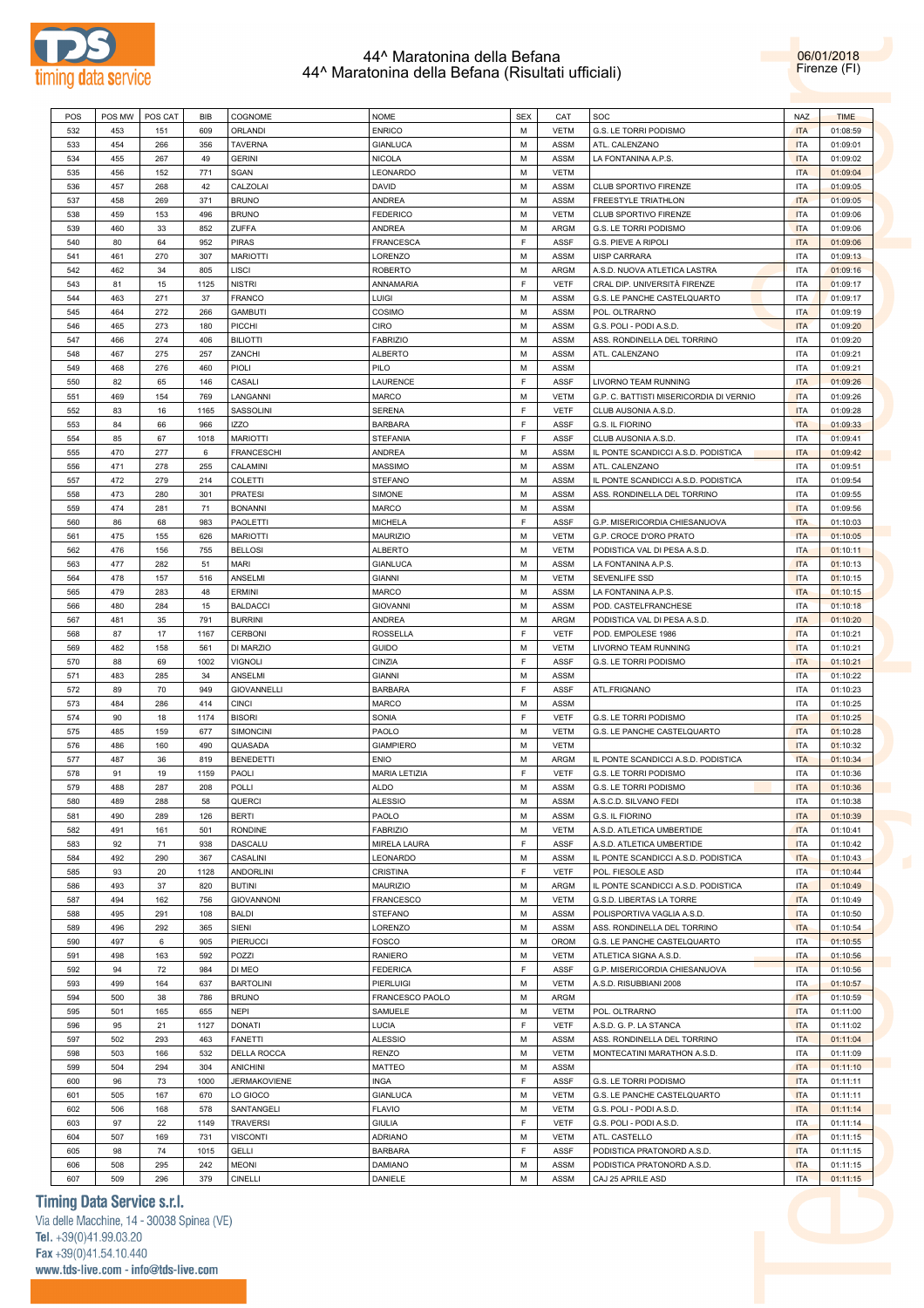

06/01/2018 Firenze (FI)

| POS        | POS MW     | POS CAT    | BIB        | COGNOME               | <b>NOME</b>                       | <b>SEX</b> | CAT                 | SOC                                    | <b>NAZ</b>               | <b>TIME</b>          |
|------------|------------|------------|------------|-----------------------|-----------------------------------|------------|---------------------|----------------------------------------|--------------------------|----------------------|
| 608        | 99         | 23         | 1133       | <b>IZZO</b>           | ANNUNZIATA                        | F          | <b>VETF</b>         | MONTECATINI MARATHON A.S.D.            | <b>ITA</b>               | 01:11:16             |
| 609        | 510        | 297        | 424        | <b>GRISENTI</b>       | CRISTIANO                         | М          | ASSM                |                                        | <b>ITA</b>               | 01:11:18             |
| 610        | 511        | 170        | 548        | <b>BACCINI</b>        | LUCA                              | М          | VETM                | POD.MISERICORDIA AGLIANESE 1980 A.S.D. | <b>ITA</b>               | 01:11:19             |
| 611        | 512        | 298        | 132        | <b>MARAFIOTI</b>      | <b>MORENO</b>                     | М          | ASSM                | G.S. IL FIORINO                        | <b>ITA</b>               | 01:11:19             |
| 612        | 100        | 75         | 963        | PIERATTINI            | <b>VERONICA</b>                   | F          | ASSF                | POD.MISERICORDIA AGLIANESE 1980 A.S.D. | <b>ITA</b>               | 01:11:20             |
|            |            |            |            | FRATI                 | LAURA                             | F          | ARGF                | A.S.D. NUOVA ATLETICA LASTRA           | <b>ITA</b>               |                      |
| 613        | 101        | 3          | 1187       |                       |                                   |            |                     |                                        |                          | 01:11:23             |
| 614        | 513        | 171        | 514        | <b>MASSAI</b>         | <b>BRUNO</b>                      | М          | VETM                | A.S.D. HAPPY RUNNERS                   | <b>ITA</b>               | 01:11:24             |
| 615        | 514        | 39         | 804        | DI GIUSEPPE           | ENZO                              | М          | <b>ARGM</b>         | A.S.D. NUOVA ATLETICA LASTRA           | <b>ITA</b>               | 01:11:24             |
| 616        | 515        | 299        | 106        | GUZZO                 | STEFANO                           | М          | ASSM                |                                        | <b>ITA</b>               | 01:11:30             |
| 617        | 516        | 172        | 612        | SBRACI                | <b>IACOPO</b>                     | М          | <b>VETM</b>         | G.S. LE TORRI PODISMO                  | <b>ITA</b>               | 01:11:32             |
| 618        | 102        | 24         | 1150       | <b>PUGLIA</b>         | <b>GRAZIELLA</b>                  | F.         | <b>VETF</b>         | ATLETICA SIGNA A.S.D.                  | <b>ITA</b>               | 01:11:33             |
| 619        | 517        | 300        | 415        | <b>RUSSO</b>          | SIMONE                            | М          | ASSM                | G.S.D. LIBERTAS LA TORRE               | <b>ITA</b>               | 01:11:40             |
| 620        | 103        | 25         | 1170       | <b>BACCIN</b>         | MARIA ANGELA                      | F          | <b>VETF</b>         | POL. OLTRARNO                          | <b>ITA</b>               | 01:11:46             |
| 621        | 518        | 173        | 572        | <b>CICERO</b>         | GAETANO                           | М          | <b>VETM</b>         | NRT FIRENZE A.S.D.                     | <b>ITA</b>               | 01:11:52             |
| 622        | 519        | 174        | 573        | <b>MIGNOLLI</b>       | PIERPAOLO                         | М          | VETM                | NRT FIRENZE A.S.D.                     | <b>ITA</b>               | 01:11:52             |
|            |            |            |            |                       |                                   |            |                     |                                        |                          |                      |
| 623        | 520        | 175        | 574        | <b>PACINI</b>         | <b>ANDREA</b>                     | М          | <b>VETM</b>         | NRT FIRENZE A.S.D.                     | <b>ITA</b>               | 01:11:52             |
| 624        | 521        | 40         | 845        | <b>LEONI</b>          | <b>ANDREA</b>                     | М          | ARGM                | G.S. LE PANCHE CASTELQUARTO            | <b>ITA</b>               | 01:11:57             |
| 625        | 522        | 301        | 25         | FEDI                  | CLAUDIO                           | М          | ASSM                | POL. CRAL BREDA                        | <b>ITA</b>               | 01:11:59             |
| 626        | 523        | 302        | 66         | <b>MASOTTI</b>        | DANIELE                           | М          | ASSM                | ASD CASTELLO RUN                       | <b>ITA</b>               | 01:12:02             |
| 627        | 524        | 176        | 709        | <b>FUSI</b>           | LORENZO                           | М          | <b>VETM</b>         | G.S. LE PANCHE CASTELQUARTO            | <b>ITA</b>               | 01:12:03             |
| 628        | 525        | 303        | 67         | <b>TEMPESTINI</b>     | FRANCESCO                         | М          | ASSM                | ASD MONTELUPO RUNNERS                  | <b>ITA</b>               | 01:12:05             |
| 629        | 526        | 41         | 854        | <b>NESI</b>           | ROSSANO                           | М          | ARGM                | POL. R. MURRI ELLERA                   | <b>ITA</b>               | 01:12:07             |
| 630        | 527        | 42         | 792        | SALUCCI               | <b>FABRIZIO</b>                   | М          | ARGM                | CRAL QUADRIFOGLIO                      | <b>ITA</b>               | 01:12:09             |
| 631        | 528        | 177        | 558        | PIGNOLONI             | GABRIELE                          | М          | VETM                | A.S.D. IMPRUNETA RUNNING               | <b>ITA</b>               | 01:12:12             |
|            |            |            |            | CAPPELLINI            | <b>IACOPO</b>                     |            |                     |                                        |                          | 01:12:17             |
| 632        | 529        | 304        | 262        |                       |                                   | М          | ASSM                | POL. OLTRARNO                          | <b>ITA</b>               |                      |
| 633        | 530        | 43         | 801        | <b>FARAONI</b>        | <b>FLAVIO</b>                     | М          | <b>ARGM</b>         | ASD TOSCANA ATLETICA EMPOLI NISSAN     | <b>ITA</b>               | 01:12:19             |
| 634        | 531        | 178        | 588        | <b>FIESOLI</b>        | DANIELE                           | М          | VETM                | ATLETICA SIGNA A.S.D.                  | <b>ITA</b>               | 01:12:22             |
| 635        | 532        | 305        | 23         | <b>MOLINARO</b>       | RAFFAELE                          | М          | ASSM                | ASD G.P. LE SBARRE                     | <b>ITA</b>               | 01:12:24             |
| 636        | 104        | 76         | 926        | DI CESARE             | DANIELA                           | F.         | ASSF                | ASD G.P. LE SBARRE                     | <b>ITA</b>               | 01:12:24             |
| 637        | 533        | 179        | 630        | TOTTI                 | ALESSANDRO                        | М          | <b>VETM</b>         | LUIVAN SETTIGNANO C.S.                 | <b>ITA</b>               | 01:12:31             |
| 638        | 105        | 77         | 1012       | <b>BELLINI</b>        | ASSUNTA                           | F.         | ASSF                | LUIVAN SETTIGNANO C.S.                 | ITA                      | 01:12:31             |
| 639        | 534        | 306        | 420        | <b>DEL PERUGIA</b>    | MATTEO                            | М          | ASSM                | A.S.D. NUOVA ATLETICA LASTRA           | <b>ITA</b>               | 01:12:33             |
| 640        | 535        | 7          | 893        | <b>BELLACCI</b>       | <b>ALFREDO</b>                    | М          | OROM                | ATL. CALENZANO                         | <b>ITA</b>               | 01:12:46             |
| 641        | 536        | 307        | 264        | CENDALI               | GABRIELE                          | М          | ASSM                | POL. OLTRARNO                          | <b>ITA</b>               | 01:12:55             |
|            |            |            |            |                       |                                   | F          |                     |                                        |                          |                      |
| 642        | 106        | 78         | 1032       | GALANTI               | MANUELA                           |            | ASSF                | POL. OLTRARNO                          | <b>ITA</b>               | 01:12:55             |
| 643        | 537        | 308        | 43         | CANNONI               | <b>NICOLA</b>                     | М          | ASSM                | CLUB SPORTIVO FIRENZE                  | <b>ITA</b>               | 01:12:57             |
| 644        | 107        | 79         | 937        | <b>SMITH</b>          | RACHAEL CATHERINE                 | F.         | ASSF                | CLUB SPORTIVO FIRENZE                  | <b>ITA</b>               | 01:12:57             |
| 645        | 108        | 26         | 1143       | CIANFANELLI           | ANGELA                            | F          |                     | G.P. FRATELLANZA POPOLARE GRASSINA     | <b>ITA</b>               | 01:12:58             |
|            |            |            |            |                       |                                   |            | <b>VETF</b>         |                                        |                          |                      |
| 646        | 538        | 309        | 412        | SANTINELLI            | LUCA                              | М          | ASSM                | ATL. PONTICINO                         | <b>ITA</b>               | 01:13:04             |
| 647        | 539        | 180        | 547        | <b>NERBOSI</b>        | <b>FABIO</b>                      | М          | <b>VETM</b>         | PODISTICA VAL DI PESA A.S.D.           | <b>ITA</b>               | 01:13:09             |
| 648        | 109        | 27         | 1123       | <b>FIASCHI</b>        | <b>ILARIA</b>                     | F          | <b>VETF</b>         | PODISTICA VAL DI PESA A.S.D.           | <b>ITA</b>               | 01:13:10             |
| 649        | 110        | 80         | 1037       | <b>GAMBINERI</b>      | <b>ELEONORA</b>                   | F          | ASSF                | NAVE U.S. A.S.D.                       | <b>ITA</b>               | 01:13:18             |
|            |            |            |            |                       |                                   |            |                     |                                        |                          |                      |
| 650        | 540        | 44         | 797        | <b>CERBIONI</b>       | <b>STEFANO</b>                    | М          | ARGM                | G.S. IL FIORINO                        | <b>ITA</b>               | 01:13:20             |
| 651        | 541        | 181        | 603        | <b>BAGANTI</b>        | GABRIELE                          | М          | <b>VETM</b>         | G.S. LE TORRI PODISMO                  | <b>ITA</b>               | 01:13:21             |
| 652        | 542        | 182        | 575        | <b>GENSINI</b>        | MARCO                             | М          | VETM                | ATL. CASTELLO                          | <b>ITA</b>               | 01:13:22             |
| 653        | 543        | 310        | 82         | <b>BENACCI</b>        | <b>ANDREA</b>                     | М          | ASSM                | A.S.D. GOLFO DEI POETI                 | <b>ITA</b>               | 01:13:23             |
| 654        | 544        | 183        | 751        | <b>ALUNNI</b>         | <b>ROBERTO</b>                    | М          | VETM                | T.C. TIME OUT                          | <b>ITA</b>               | 01:13:24             |
| 655        | 545        | 184        | 760        | <b>PUCCI</b>          | ALESSANDRA                        | М          | <b>VETM</b>         |                                        | <b>ITA</b>               | 01:13:25             |
| 656        | 546        | 185        | 549        | <b>FERLITO</b>        | <b>ROSARIO</b>                    | М          | <b>VETM</b>         | POD.MISERICORDIA AGLIANESE 1980 A.S.D. | <b>ITA</b>               | 01:13:32             |
| 657        | 547        | 45         | 794        | <b>BUCCIERI</b>       | <b>ERNESTO</b>                    | М          | ARGM                | POD.MISERICORDIA AGLIANESE 1980 A.S.D. | <b>ITA</b>               | 01:13:33             |
| 658        | 111        | 28         | 1179       | <b>RAUTEK</b>         | CRISTINE                          | F          | <b>VETF</b>         | G.S. LE PANCHE CASTELQUARTO            | <b>ITA</b>               | 01:13:36             |
| 659        | 112        | 29         | 1178       | <b>BUENI</b>          | ANGELA                            | F.         | <b>VETF</b>         |                                        | <b>ITA</b>               | 01:13:36             |
|            |            |            |            |                       |                                   |            |                     |                                        |                          |                      |
| 660        | 548        | 311        | 8          | <b>BENCINI</b>        | <b>GIONATA</b>                    | М          | ASSM                | IL PONTE SCANDICCI A.S.D. PODISTICA    | <b>ITA</b>               | 01:13:41             |
| 661        | 549        | 186        | 772        | <b>CIULLI</b>         | UGO                               | М          | <b>VETM</b>         | G.S. LE PANCHE CASTELQUARTO            | <b>ITA</b>               | 01:13:47             |
| 662        | 550        | 312        | 267        | NICOLELLA             | MARCO                             | М          | ASSM                | POL. OLTRARNO                          | <b>ITA</b>               | 01:13:48             |
| 663        | 551        | 313        | 114        | VANNONI               | MASSIMO                           | М          | ASSM                |                                        | <b>ITA</b>               | 01:13:49             |
| 664        | 552        | 187        | 687        | PITTALIS              | LUIGI                             | М          | <b>VETM</b>         |                                        | <b>ITA</b>               | 01:13:51             |
| 665        | 113        | 81         | 972        | <b>BOSSI</b>          | CHIARA                            | F.         | ASSF                | A.S.D. FIRENZE TRIATHLON               | <b>ITA</b>               | 01:14:00             |
| 666        | 553        | 314        | 312        | DE ROBERTIS           | ANDREA                            | M          | ASSM                | A.S.D. FIRENZE TRIATHLON               | <b>ITA</b>               | 01:14:01             |
| 667        | 554        | 315        | 226        | PUPESCHI              | <b>GIAMPIERO</b>                  | М          | ASSM                |                                        | <b>ITA</b>               | 01:14:02             |
| 668        | 114        | 82         | 973        | <b>ANICHINI</b>       | <b>VERONICA</b>                   | F.         | ASSF                | A.S.D. IMPRUNETA RUNNING               | <b>ITA</b>               | 01:14:02             |
| 669        | 555        | 316        | 70         | PANTI                 | SIMONE                            | М          | ASSM                | SEVENLIFE SSD                          | <b>ITA</b>               | 01:14:03             |
|            |            |            |            |                       |                                   |            |                     |                                        |                          |                      |
| 670        | 556        | 188        | 635        | SASSI                 | MAURO                             | M          | <b>VETM</b>         | POL. FIESOLE ASD                       | <b>ITA</b>               | 01:14:05             |
| 671        | 557        | 189        | 634        | AMIDEI                | <b>ANTONIO</b>                    | М          | <b>VETM</b>         | G.S. ANTRACCOLI                        | <b>ITA</b>               | 01:14:11             |
| 672        | 558        | 317        | 303        | PELLEGRINI            | <b>GIANNI</b>                     | M          | ASSM                | G.S. FILIPPIDE - DLF CHIUSI            | <b>ITA</b>               | 01:14:12             |
| 673        | 559        | 190        | 539        | <b>BACHERINI</b>      | <b>STEFANO</b>                    | М          | <b>VETM</b>         | A.S.D. FIRENZE TRIATHLON               | <b>ITA</b>               | 01:14:12             |
| 674        | 560        | 318        | 210        | SANTINI               | ANDREA                            | M          | ASSM                | G.S. LE TORRI PODISMO                  | ITA                      | 01:14:17             |
| 675        | 561        | 319        | 53         | <b>NICCOLI</b>        | <b>JACOPO</b>                     | М          | ASSM                | LA FONTANINA A.P.S.                    | <b>ITA</b>               | 01:14:29             |
| 676        | 562        | 191        | 739        | ORESTANO              | LUCA                              | M          | <b>VETM</b>         | POL. FIESOLE ASD                       | <b>ITA</b>               | 01:14:31             |
| 677        | 563        | 192        | 725        | MERCANTELLI           | ROSSANO                           | М          | <b>VETM</b>         | ATL. BORGO A BUGGIANO                  | <b>ITA</b>               | 01:14:31             |
| 678        | 564        | 320        | 76         | VERRUCCHI             | <b>FEDERICO</b>                   | M          | ASSM                |                                        | <b>ITA</b>               | 01:14:33             |
|            |            |            |            |                       |                                   | F          |                     |                                        |                          |                      |
| 679        | 115        | 83         | 1010       | DI PIETRO             | LETIZIA                           |            | ASSF                | CRAL NUOVO PIGNONE                     | ITA                      | 01:14:34             |
| 680        | 565        | 193        | 533        | LAMBERTI              | <b>MARIO</b>                      | M          | <b>VETM</b>         | ATL. SANGIOVANNESE 1967                | <b>ITA</b>               | 01:14:35             |
| 681        | 566        | 194        | 727        | <b>BRACCINI</b>       | SAURO                             | М          | <b>VETM</b>         | G.S.D. LIBERTAS LA TORRE               | <b>ITA</b>               | 01:14:35             |
| 682<br>683 | 567<br>568 | 195<br>196 | 648<br>723 | CAPORIZZI<br>LA PORTA | <b>GIUSEPPE</b><br>NICOLA MASSIMO | М<br>М     | VETM<br><b>VETM</b> | ASD ATLETICA VINCI<br>T.C. TIME OUT    | <b>ITA</b><br><b>ITA</b> | 01:14:38<br>01:14:39 |

# **Timing Data Service s.r.l.**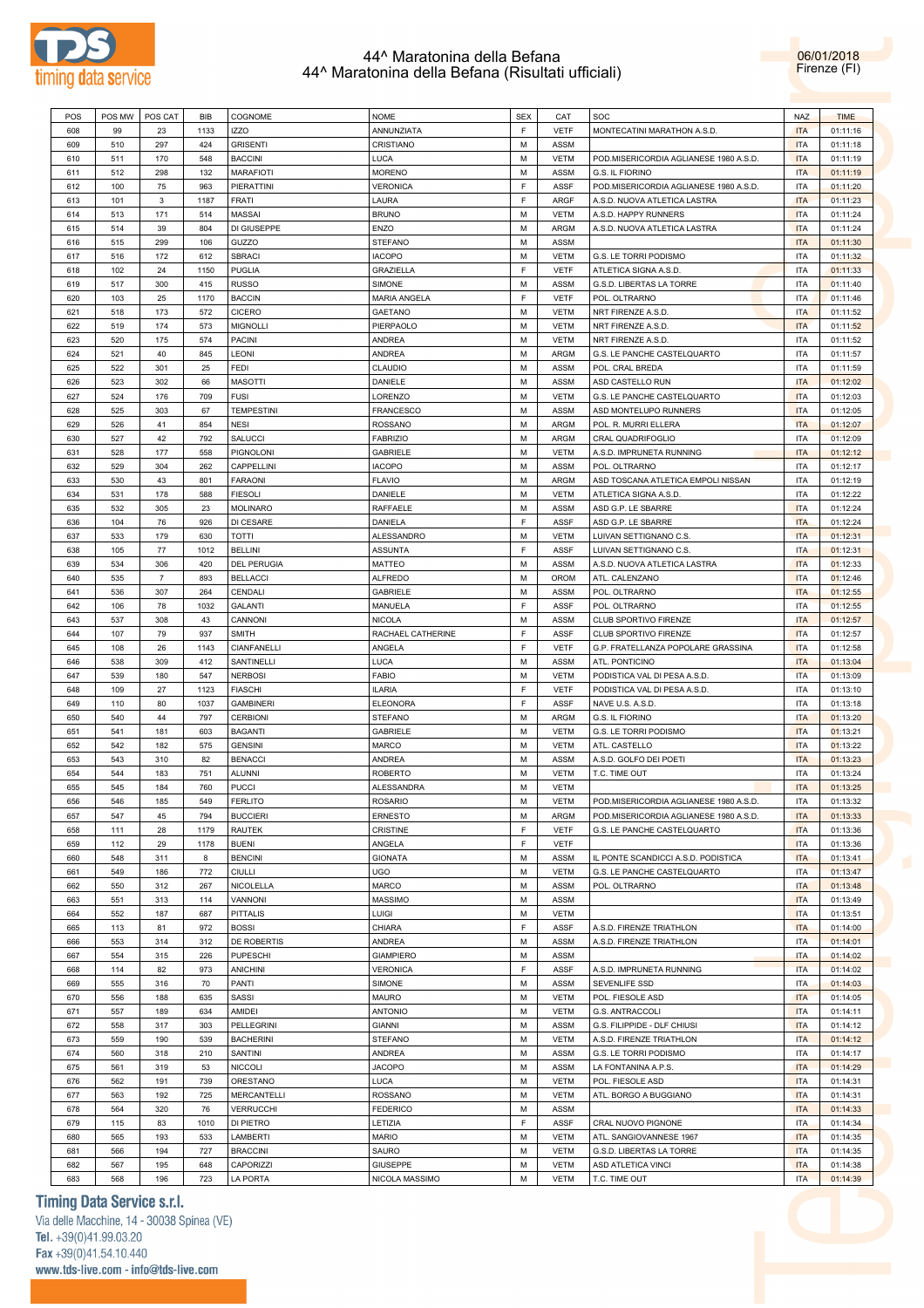



|     |        |                |            |                    |                        | <b>SEX</b>  |             |                                         |            |             |
|-----|--------|----------------|------------|--------------------|------------------------|-------------|-------------|-----------------------------------------|------------|-------------|
| POS | POS MW | POS CAT        | <b>BIB</b> | COGNOME            | <b>NOME</b>            |             | CAT         | SOC                                     | <b>NAZ</b> | <b>TIME</b> |
| 684 | 569    | 197            | 662        | <b>GIACCHI</b>     | <b>ALESSANDRO</b>      | M           | <b>VETM</b> | NAVE U.S. A.S.D.                        | <b>ITA</b> | 01:14:41    |
| 685 | 570    | 321            | 280        | <b>MOLINO</b>      | PAOLO                  | M           | ASSM        | NAVE U.S. A.S.D.                        | <b>ITA</b> | 01:14:41    |
| 686 | 571    | 198            | 664        | CAMERINI           | CORSO                  | M           | <b>VETM</b> | NAVE U.S. A.S.D.                        | <b>ITA</b> | 01:14:41    |
| 687 | 572    | 322            | 454        | <b>DECARIA</b>     | <b>FRANCO</b>          | M           | ASSM        | POD.MISERICORDIA AGLIANESE 1980 A.S.D.  | <b>ITA</b> | 01:14:42    |
| 688 | 573    | 8              | 894        | PIERRO             | <b>LUIGI FRANCESCO</b> | M           | <b>OROM</b> | A.S.D. PODISTICA POMIGLIANO             | <b>ITA</b> | 01:14:51    |
|     |        |                |            |                    |                        | M           |             |                                         |            |             |
| 689 | 574    | 199            | 617        | <b>FICOZZI</b>     | PAOLO                  |             | <b>VETM</b> | IL PONTE SCANDICCI A.S.D. PODISTICA     | <b>ITA</b> | 01:14:54    |
| 690 | 575    | 46             | 814        | <b>D'ERRICO</b>    | GABRIELE               | M           | ARGM        | G.S. MAIANO                             | <b>ITA</b> | 01:14:57    |
| 691 | 116    | 84             | 1055       | <b>VECCHI</b>      | <b>ADRIANA</b>         | E           | ASSF        | ASS. RONDINELLA DEL TORRINO             | <b>ITA</b> | 01:15:01    |
| 692 | 576    | 200            | 581        | <b>PANERAI</b>     | <b>ALESSIO</b>         | M           | <b>VETM</b> | G.P. C. BATTISTI MISERICORDIA DI VERNIO | <b>ITA</b> | 01:15:04    |
| 693 | 117    | 30             | 1145       | <b>MURANO</b>      | <b>BOMBINA</b>         | F           | <b>VETF</b> | ASD TOSCANA ATLETICA EMPOLI NISSAN      | <b>ITA</b> | 01:15:05    |
| 694 | 577    | 323            | 263        | <b>CECCHI</b>      | <b>TOMMASO</b>         | M           | ASSM        | POL. OLTRARNO                           | <b>ITA</b> | 01:15:06    |
| 695 | 118    | 31             | 1131       |                    |                        | E           | <b>VETF</b> | <b>VIRTUS ORENTANO</b>                  | <b>ITA</b> |             |
|     |        |                |            | <b>PACINI</b>      | TIZIANA                |             |             |                                         |            | 01:15:18    |
| 696 | 578    | 324            | 422        | <b>BLASI</b>       | MARCO                  | M           | ASSM        |                                         | <b>ITA</b> | 01:15:32    |
| 697 | 579    | 201            | 550        | SANTI              | LUCA                   | M           | <b>VETM</b> | POD.MISERICORDIA AGLIANESE 1980 A.S.D.  | <b>ITA</b> | 01:15:35    |
| 698 | 119    | 85             | 962        | <b>TESI</b>        | <b>BARBARA</b>         | E           | <b>ASSF</b> | POD.MISERICORDIA AGLIANESE 1980 A.S.D.  | <b>ITA</b> | 01:15:35    |
| 699 | 580    | 47             | 790        | LAVORINI           | <b>UMBERTO</b>         | M           | ARGM        | <b>VIRTUS ORENTANO</b>                  | <b>ITA</b> | 01:15:38    |
| 700 | 120    | 86             | 940        | <b>ALTERINI</b>    | <b>FRANCESCA</b>       | E           | ASSF        | LA FONTANINA A.P.S.                     | <b>ITA</b> | 01:15:40    |
| 701 | 581    | 9              | 897        | <b>CECCHI</b>      | <b>MASSIMO</b>         | M           | <b>OROM</b> | ATOMICA TRIATHLON                       | <b>ITA</b> | 01:15:41    |
|     |        |                |            |                    |                        |             |             |                                         |            |             |
| 702 | 121    | 87             | 1044       | ESPINOSA HIDALGO   | SONIA LILIANA          | E           | ASSF        | G.S. LE PANCHE CASTELQUARTO             | <b>ITA</b> | 01:15:41    |
| 703 | 582    | 48             | 826        | <b>BIRRI</b>       | <b>GUIDO</b>           | M           | ARGM        | G.S. MAIANO                             | <b>ITA</b> | 01:15:42    |
| 704 | 122    | 88             | 982        | <b>BIRRI</b>       | <b>VERONICA</b>        | F           | ASSF        | POL. R. MURRI ELLERA                    | <b>ITA</b> | 01:15:42    |
| 705 | 583    | 49             | 850        | ARICO'             | SALVATORE              | M           | ARGM        |                                         | <b>ITA</b> | 01:15:44    |
| 706 | 123    | 89             | 930        | <b>GASPERINI</b>   | CATERINA               | E           | ASSF        | CARICENTRO                              | <b>ITA</b> | 01:15:46    |
| 707 | 584    | 50             | 796        | CHIPARO            | <b>TOMMASO</b>         | M           | ARGM        | POD.MISERICORDIA AGLIANESE 1980 A.S.D.  | <b>ITA</b> | 01:15:49    |
| 708 | 585    | 51             | 795        |                    |                        | M           | ARGM        | POD.MISERICORDIA AGLIANESE 1980 A.S.D.  | <b>ITA</b> |             |
|     |        |                |            | CAPPELLINI         | ROMEO                  |             |             |                                         |            | 01:15:50    |
| 709 | 586    | 52             | 827        | <b>MASSINI</b>     | <b>FULVIO</b>          | M           | ARGM        |                                         | <b>ITA</b> | 01:15:52    |
| 710 | 124    | 90             | 1009       | <b>SESSA</b>       | PATRIZIA               | E           | ASSF        |                                         | <b>ITA</b> | 01:15:52    |
| 711 | 125    | 91             | 953        | <b>BENEDETTI</b>   | <b>VIRGINIA</b>        | E           | ASSF        | CIRCOLO RICREATIVO SOLVAY               | <b>ITA</b> | 01:15:52    |
| 712 | 587    | 202            | 759        | <b>BENINATI</b>    | <b>GERLANDO</b>        | M           | <b>VETM</b> | A.S.D. LE ANCELLE                       | <b>ITA</b> | 01:15:55    |
| 713 | 126    | 92             | 933        | <b>MORI</b>        | MARIA ANGELIQUE        | F           | ASSF        | ATL. LIVORNO                            | <b>ITA</b> | 01:15:57    |
|     | 588    | 325            | 357        | PASSIGNANI         | <b>STEFANO</b>         | M           | ASSM        | ATLETICA SIGNA A.S.D.                   | <b>ITA</b> |             |
| 714 |        |                |            |                    |                        |             |             |                                         |            | 01:16:08    |
| 715 | 589    | 203            | 502        | <b>CECCHINELLI</b> | MANUEL                 | M           | <b>VETM</b> | A.S.D. GOLFO DEI POETI                  | <b>ITA</b> | 01:16:11    |
| 716 | 590    | 326            | 205        | MANGLI             | ILIR                   | M           | ASSM        | G.S. LE TORRI PODISMO                   | <b>ITA</b> | 01:16:15    |
| 717 | 591    | 204            | 674        | PALUMBO            | CLAUDIO                | M           | <b>VETM</b> | G.S. LE PANCHE CASTELQUARTO             | <b>ITA</b> | 01:16:16    |
| 718 | 592    | 205            | 737        | <b>GHIRARDELLI</b> | SIMONE                 | M           | <b>VETM</b> |                                         | <b>ITA</b> | 01:16:17    |
| 719 | 127    | 93             | 935        | PAPALINI           | SONIA                  | F           | ASSF        | CLUB SPORTIVO FIRENZE                   | <b>ITA</b> | 01:16:17    |
| 720 | 128    | 32             | 1126       | <b>MARINI</b>      | CARLA                  | E           | <b>VETF</b> | LA FONTANINA A.P.S.                     | <b>ITA</b> | 01:16:18    |
|     |        |                |            |                    |                        |             |             |                                         |            |             |
| 721 | 129    | 94             | 988        | <b>FATTORI</b>     | FRANCESCA              | E           | ASSF        | POD. EMPOLESE 1986                      | <b>ITA</b> | 01:16:23    |
| 722 | 130    | 95             | 1067       | <b>MIGLIORATI</b>  | LOREDANA               | E           | ASSF        | G.S.D. RUNDAGI                          | <b>ITA</b> | 01:16:44    |
| 723 | 593    | 327            | 423        | PASQUINI           | LORENZO                | M           | ASSM        |                                         | <b>ITA</b> | 01:16:44    |
| 724 | 594    | 206            | 746        | CALDINI            | <b>ANDREA</b>          | M           | <b>VETM</b> | G.S.D. LIBERTAS LA TORRE                | <b>ITA</b> | 01:16:45    |
| 725 | 595    | 328            | 229        | <b>MANETTI</b>     | <b>JACOPO</b>          | M           | ASSM        | POL. I' GIGLIO                          | <b>ITA</b> | 01:16:45    |
| 726 | 131    | 33             | 1121       | <b>BOLDI</b>       | CARLA                  | E           | <b>VETF</b> | S.P. TORRE DEL MANGIA - SIENA           | <b>ITA</b> | 01:16:46    |
|     | 596    | 329            | 421        | <b>DEL PERUGIA</b> |                        | M           | ASSM        | A.S.D. NUOVA ATLETICA LASTRA            | <b>ITA</b> |             |
| 727 |        |                |            |                    | <b>FRANCESCO</b>       |             |             |                                         |            | 01:16:46    |
| 728 | 597    | 207            | 757        | CORBINELLI         | GABRIELE               | M           | <b>VETM</b> | A.S.D. NUOVA ATLETICA LASTRA            | <b>ITA</b> | 01:16:47    |
| 729 | 132    | $\overline{4}$ | 1181       | <b>BARSI</b>       | <b>CECILIA</b>         | F           | ARGF        | LA FONTANINA A.P.S.                     | <b>ITA</b> | 01:16:48    |
| 730 | 598    | 208            | 611        | <b>MECONI</b>      | <b>MARCO</b>           | M           | <b>VETM</b> | IL PONTE SCANDICCI A.S.D. PODISTICA     | <b>ITA</b> | 01:16:53    |
| 731 | 133    | 96             | 970        | SPADACCI           | LAURA                  | E           | ASSF        | G.S. IL FIORINO                         | <b>ITA</b> | 01:16:58    |
| 732 | 599    | 53             | 851        | <b>CODOVINI</b>    | <b>ALBERTO</b>         | М           | ARGM        | PIETRALUNGA RUNNERS ASD                 | ITA        | 01:17:02    |
| 733 | 600    | 209            | 590        | <b>NICCOLI</b>     | <b>GIANLUCA</b>        | M           | <b>VETM</b> | ATLETICA SIGNA A.S.D.                   | <b>ITA</b> | 01:17:07    |
|     |        |                |            |                    |                        |             |             |                                         |            |             |
| 734 | 134    | 97             | 977        | <b>MARINO</b>      | DONATELLA              | F           | ASSF        | T.C. TIME OUT                           | <b>ITA</b> | 01:17:19    |
| 735 | 601    | 210            | 589        | <b>NERI</b>        | SIMONE                 | M           | <b>VETM</b> | ATLETICA SIGNA A.S.D.                   | <b>ITA</b> | 01:17:23    |
| 736 | 135    | 98             | 979        | PAGNI              | LAURA                  | $\mathsf F$ | ASSF        | ASD TOSCANA ATLETICA EMPOLI NISSAN      | <b>ITA</b> | 01:17:23    |
| 737 | 602    | 211            | 680        | ZEI                | SIMONE                 | М           | <b>VETM</b> | G.S. LE PANCHE CASTELQUARTO             | <b>ITA</b> | 01:17:31    |
| 738 | 603    | 330            | 464        | <b>BUTINI</b>      | <b>ALESSIO</b>         | М           | ASSM        |                                         | <b>ITA</b> | 01:17:32    |
| 739 | 604    | 54             | 840        | CASTOLDI           | <b>GIANLUCA</b>        | M           | ARGM        | G.S. MAIANO                             | <b>ITA</b> | 01:17:41    |
| 740 | 136    | $\,$ 5 $\,$    | 1194       | LUNAKOBA           | YUETTA                 | F           | ARGF        | A.S.D. JOLLY MOTORS                     | <b>ITA</b> | 01:17:45    |
|     |        |                |            |                    |                        |             |             |                                         |            |             |
| 741 | 137    | 99             | 1004       | COSTABILE          | ANNA                   | F           | ASSF        | IL PONTE SCANDICCI A.S.D. PODISTICA     | <b>ITA</b> | 01:17:45    |
| 742 | 605    | 331            | 453        | <b>BAGLIO</b>      | <b>GIUSEPPE</b>        | M           | ASSM        | POD.MISERICORDIA AGLIANESE 1980 A.S.D.  | <b>ITA</b> | 01:17:46    |
| 743 | 138    | 34             | 1122       | <b>VICARIO</b>     | <b>MARGHERITA</b>      | F           | <b>VETF</b> |                                         | <b>ITA</b> | 01:17:53    |
| 744 | 606    | 212            | 678        | <b>TENDUCCI</b>    | ALESSANDRO             | M           | <b>VETM</b> | G.S. LE PANCHE CASTELQUARTO             | <b>ITA</b> | 01:17:54    |
| 745 | 607    | 55             | 812        | SODI               | MARCO                  | M           | ARGM        | ATLETICA SIGNA A.S.D.                   | <b>ITA</b> | 01:17:56    |
| 746 | 608    | 213            | 726        | CONTI              | SIMONE                 | M           | <b>VETM</b> | SPIRITO TRAIL                           | <b>ITA</b> | 01:18:00    |
|     |        |                |            |                    |                        | F           |             |                                         |            |             |
| 747 | 139    | 100            | 1038       | MINGOZZI           | SARA                   |             | ASSF        | NAVE U.S. A.S.D.                        | <b>ITA</b> | 01:18:05    |
| 748 | 140    | 101            | 959        | SIMONETTI          | MARTA                  | F           | ASSF        | POLISPORTIVA VAGLIA A.S.D.              | <b>ITA</b> | 01:18:06    |
| 749 | 141    | 102            | 965        | <b>MASCI</b>       | <b>VERONICA</b>        | F           | ASSF        | POD.MISERICORDIA AGLIANESE 1980 A.S.D.  | <b>ITA</b> | 01:18:06    |
| 750 | 609    | 56             | 823        | VANNUCCI           | <b>REMO</b>            | M           | ARGM        | IL PONTE SCANDICCI A.S.D. PODISTICA     | <b>ITA</b> | 01:18:07    |
| 751 | 142    | 35             | 1168       | <b>RICCHI</b>      | ROSSELLA               | F           | VETF        | G.S. MAIANO                             | <b>ITA</b> | 01:18:17    |
| 752 | 610    | 57             | 829        | <b>GASPERINI</b>   | <b>FABIO</b>           | M           | ARGM        | LUIVAN SETTIGNANO C.S.                  | <b>ITA</b> | 01:18:28    |
|     |        |                |            |                    |                        |             |             |                                         |            |             |
| 753 | 611    | 214            | 605        | CELIENTO           | CLAUDIO                | M           | <b>VETM</b> | G.S. LE TORRI PODISMO                   | <b>ITA</b> | 01:18:31    |
| 754 | 612    | 332            | 202        | <b>BITONTI</b>     | <b>DOMENICO</b>        | M           | ASSM        | G.S. LE TORRI PODISMO                   | <b>ITA</b> | 01:18:31    |
| 755 | 613    | 58             | 833        | <b>BELLANDI</b>    | <b>FABIO</b>           | M           | ARGM        | CLUB AUSONIA A.S.D.                     | <b>ITA</b> | 01:18:36    |
| 756 | 143    | 103            | 955        | DI PISA            | ANNA                   | F           | ASSF        | AVIS ZERO POSITIVO A.P.D.               | <b>ITA</b> | 01:18:40    |
| 757 | 614    | 59             | 808        | PATRIARCHI         | <b>GIUSEPPE</b>        | М           | ARGM        | NRT FIRENZE A.S.D.                      | <b>ITA</b> | 01:18:57    |
| 758 | 144    | 6              | 1184       | <b>NUTINI</b>      | ANNA LUCIA             | $\mathsf F$ | ARGF        | LA FONTANINA A.P.S.                     | <b>ITA</b> | 01:18:59    |
|     | 145    | 36             | 1176       | <b>CHERUBINI</b>   | <b>SERENA</b>          | F           | <b>VETF</b> | G.P. FRATELLANZA POPOLARE GRASSINA      | <b>ITA</b> | 01:19:07    |
| 759 |        |                |            |                    |                        |             |             |                                         |            |             |

# **Timing Data Service s.r.l.**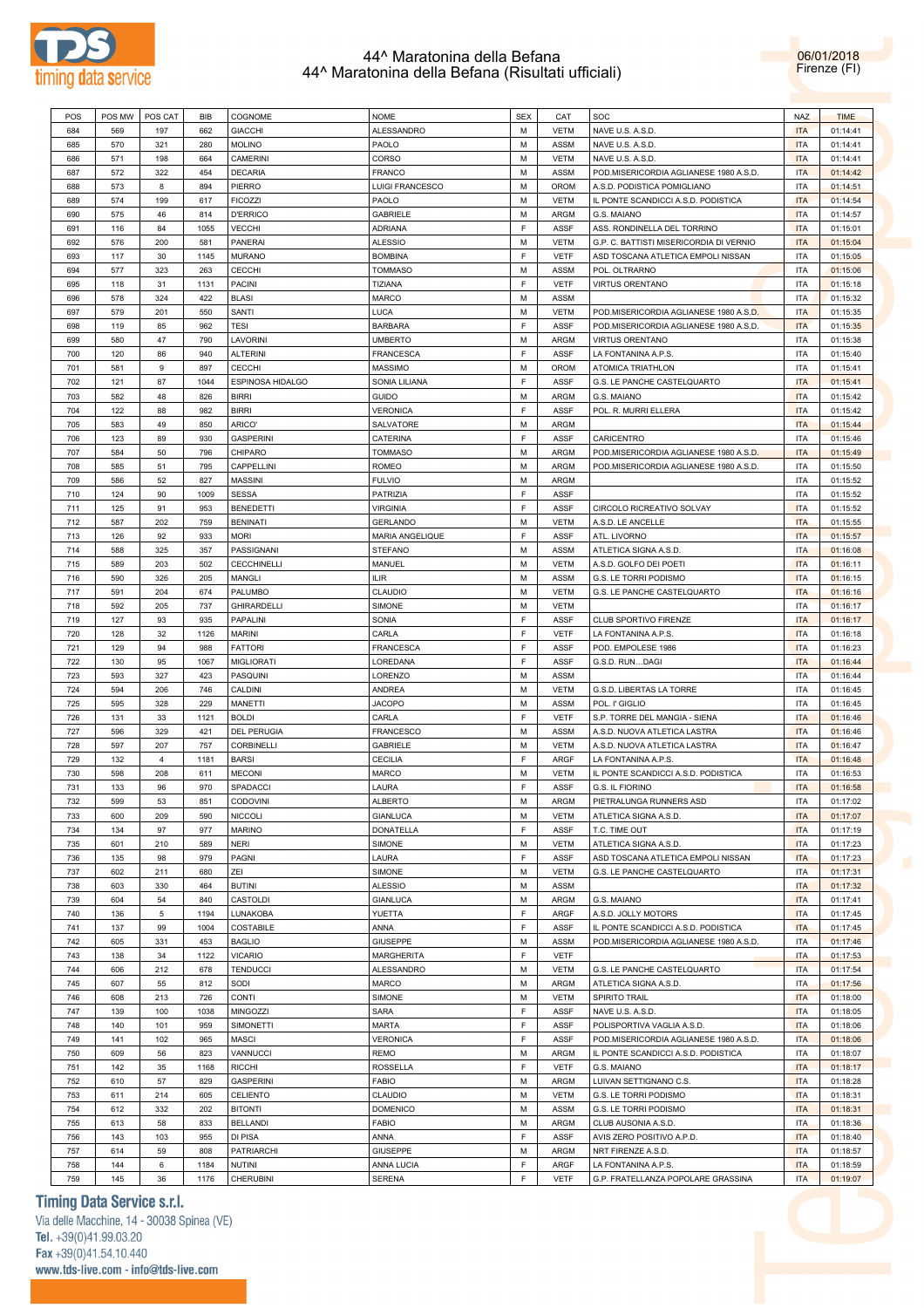



| POS | POS MW | POS CAT        | <b>BIB</b> | COGNOME           | <b>NOME</b>       | <b>SEX</b>  | CAT         | SOC                                   | <b>NAZ</b> | <b>TIME</b> |
|-----|--------|----------------|------------|-------------------|-------------------|-------------|-------------|---------------------------------------|------------|-------------|
|     |        |                |            |                   |                   |             |             |                                       |            |             |
| 760 | 146    | 104            | 1054       | PIOVI             | <b>LISA</b>       | $\mathsf F$ | <b>ASSF</b> | G.P. FRATELLANZA POPOLARE GRASSINA    | <b>ITA</b> | 01:19:07    |
| 761 | 147    | 105            | 981        | <b>MELIS</b>      | <b>MARIA</b>      | $\mathsf F$ | <b>ASSF</b> | POL. R. MURRI ELLERA                  | <b>ITA</b> | 01:19:08    |
| 762 | 148    | 106            | 925        | LE ROSE           | <b>ECAROPITA</b>  | $\mathsf F$ | <b>ASSF</b> | FIRENZE SOCIAL RUNNER A.S.D.          | <b>ITA</b> | 01:19:09    |
|     |        |                |            |                   |                   |             |             |                                       |            |             |
| 763 | 615    | 333            | 154        | <b>MINERVINI</b>  | LUCA              | М           | ASSM        | POL. R. MURRI ELLERA                  | <b>ITA</b> | 01:19:11    |
| 764 | 149    | 37             | 1151       | PAMPALONI         | <b>BARBARA</b>    | $\mathsf F$ | <b>VETF</b> | A.S.D. G.S. BELLAVISTA                | <b>ITA</b> | 01:19:12    |
| 765 | 150    | 38             | 1155       | <b>BAGNI</b>      | PAOLA             | $\mathsf F$ | <b>VETF</b> | G.S. LE TORRI PODISMO                 | <b>ITA</b> | 01:19:13    |
| 766 | 616    | 334            | 364        | <b>BERTINI</b>    | <b>GIANNI</b>     | M           | <b>ASSM</b> |                                       | <b>ITA</b> | 01:19:15    |
|     |        |                |            |                   |                   | $\mathsf F$ |             |                                       |            |             |
| 767 | 151    | 107            | 945        | <b>PUCCI</b>      | SIMONA            |             | ASSF        | LA FONTANINA A.P.S.                   | <b>ITA</b> | 01:19:37    |
| 768 | 617    | 215            | 568        | SAURINO           | <b>FRANCESCO</b>  | M           | <b>VETM</b> | G.P. MISERICORDIA CHIESANUOVA         | <b>ITA</b> | 01:19:42    |
| 769 | 618    | 216            | 758        | TIRELLI           | ALBERTO           | М           | <b>VETM</b> |                                       | ITA        | 01:19:47    |
| 770 | 619    | 217            | 660        | GAITO             | <b>MARCO</b>      | M           | <b>VETM</b> | NAVE U.S. A.S.D.                      | <b>ITA</b> | 01:19:50    |
|     |        |                |            |                   |                   |             |             |                                       |            |             |
| 771 | 620    | 218            | 651        | <b>TALOZZI</b>    | <b>MARCO</b>      | М           | <b>VETM</b> | G.S. MAIANO                           | ITA        | 01:19:51    |
| 772 | 621    | 219            | 744        | <b>FANCELLI</b>   | <b>UMBERTO</b>    | M           | <b>VETM</b> |                                       | <b>ITA</b> | 01:19:51    |
| 773 | 152    | 39             | 1147       | FANI              | VALERIA           | $\mathsf F$ | <b>VETF</b> | POD. EMPOLESE 1986                    | <b>ITA</b> | 01:19:54    |
| 774 | 153    | $\overline{7}$ | 1190       | LABARDI           | LAURA             | $\mathsf F$ | ARGF        | IL PONTE SCANDICCI A.S.D. PODISTICA   | <b>ITA</b> | 01:19:56    |
| 775 | 622    | 60             | 825        | <b>TADDEI</b>     | <b>FRANCESCO</b>  | М           | ARGM        | IL PONTE SCANDICCI A.S.D. PODISTICA   | ITA        | 01:19:56    |
|     |        |                |            |                   |                   |             |             |                                       |            |             |
| 776 | 154    | 40             | 1135       | <b>FERA</b>       | PATRIZIA          | $\mathsf F$ | <b>VETF</b> | MONTECATINI MARATHON A.S.D.           | <b>ITA</b> | 01:19:59    |
| 777 | 623    | 335            | 101        | <b>FERONE</b>     | <b>FRANCESCO</b>  | М           | ASSM        | MONTECATINI MARATHON A.S.D.           | ITA        | 01:20:00    |
| 778 | 155    | 108            | 978        | CAPUTO            | PATRIZIA          | $\mathsf F$ | <b>ASSF</b> | ASD TOSCANA ATLETICA EMPOLI NISSAN    | <b>ITA</b> | 01:20:01    |
| 779 | 624    | 220            | 493        | <b>BAGGIANI</b>   | SIMONE            | М           | <b>VETM</b> |                                       | <b>ITA</b> | 01:20:20    |
|     |        |                |            |                   |                   |             |             |                                       |            |             |
| 780 | 156    | 8              | 1192       | <b>BIANCHI</b>    | <b>ELIANA</b>     | $\mathsf F$ | ARGF        | POL. OLTRARNO                         | <b>ITA</b> | 01:20:28    |
| 781 | 157    | 41             | 1171       | SAMMICCHELI       | <b>DONATA</b>     | $\mathsf F$ | <b>VETF</b> | POL. OLTRARNO                         | <b>ITA</b> | 01:20:28    |
| 782 | 625    | 221            | 546        | CONVERSELLI       | <b>STEFANO</b>    | M           | <b>VETM</b> | <b>FS RUNNERS</b>                     | <b>ITA</b> | 01:20:28    |
| 783 | 626    | 336            | 378        | PORCU             | <b>ROBERTO</b>    | М           | <b>ASSM</b> | U.S. UGNANO                           | <b>ITA</b> | 01:20:35    |
|     |        |                |            |                   |                   |             |             |                                       |            |             |
| 784 | 627    | 337            | 163        | <b>GIORGI</b>     | DAMIANO           | M           | <b>ASSM</b> | POD. EMPOLESE 1986                    | <b>ITA</b> | 01:20:42    |
| 785 | 628    | 10             | 904        | <b>NORI</b>       | <b>ROBERTO</b>    | М           | OROM        | G.S. LE PANCHE CASTELQUARTO           | <b>ITA</b> | 01:20:42    |
| 786 | 158    | 42             | 1158       | <b>GALLETTI</b>   | PAOLA             | $\mathsf F$ | <b>VETF</b> | G.S. LE TORRI PODISMO                 | <b>ITA</b> | 01:20:45    |
| 787 | 159    | 43             | 1144       | <b>RONCONI</b>    | <b>ROSSANA</b>    | $\mathsf F$ | VETF        | G.P. FRATELLANZA POPOLARE GRASSINA    | <b>ITA</b> | 01:20:55    |
|     |        |                |            |                   |                   |             |             |                                       |            |             |
| 788 | 160    | 44             | 1130       | <b>MAIOLI</b>     | <b>BARBARA</b>    | $\mathsf F$ | <b>VETF</b> | ATL. PORCARI                          | <b>ITA</b> | 01:20:55    |
| 789 | 629    | 222            | 623        | <b>MORI</b>       | <b>ENRICO</b>     | М           | <b>VETM</b> | PODISTICA VAL DI PESA A.S.D.          | <b>ITA</b> | 01:21:00    |
| 790 | 161    | 109            | 943        | CALDELLI          | <b>ELENA</b>      | $\mathsf F$ | <b>ASSF</b> | LA FONTANINA A.P.S.                   | <b>ITA</b> | 01:21:13    |
| 791 | 162    | 9              | 1188       | <b>IZZO</b>       | <b>IMMACOLATA</b> | $\mathsf F$ | ARGF        | POD.MISERICORDIA AGLIANESE 1980 A.S.D | <b>ITA</b> | 01:21:22    |
|     |        |                |            |                   |                   |             |             |                                       |            |             |
| 792 | 630    | 338            | 225        | <b>MARINI</b>     | CHRISTIAN         | М           | ASSM        |                                       | <b>ITA</b> | 01:21:38    |
| 793 | 163    | 45             | 1156       | <b>BRACCINI</b>   | <b>FIORENZA</b>   | $\mathsf F$ | <b>VETF</b> | G.S. LE TORRI PODISMO                 | <b>ITA</b> | 01:21:41    |
| 794 | 631    | 339            | 159        | CENCI             | <b>FILIPPO</b>    | M           | <b>ASSM</b> | A.S.D. NUOVA ATLETICA LASTRA          | <b>ITA</b> | 01:21:50    |
| 795 | 632    | 61             | 784        | <b>TOGNACCINI</b> | MAURIZIO          | М           | ARGM        |                                       | <b>ITA</b> | 01:21:50    |
| 796 |        | 110            | 1053       | <b>MEINI</b>      |                   | $\mathsf F$ | ASSF        |                                       | <b>ITA</b> |             |
|     | 164    |                |            |                   | NICOLETTA         |             |             | LA FONTANINA A.P.S.                   |            | 01:21:54    |
| 797 | 165    | 111            | 1034       | LANDI             | <b>BARBARA</b>    | $\mathsf F$ | ASSF        | NAVE U.S. A.S.D.                      | <b>ITA</b> | 01:21:57    |
| 798 | 633    | 223            | 748        | <b>MASINI</b>     | SAURO             | M           | <b>VETM</b> | G.S.D. LIBERTAS LA TORRE              | <b>ITA</b> | 01:22:00    |
| 799 | 634    | 340            | 22         | PAGANO            | ANDREA            | М           | <b>ASSM</b> |                                       | <b>ITA</b> | 01:22:14    |
| 800 | 166    | 112            | 924        | <b>DI MARIA</b>   | ANTONELLA         | $\mathsf F$ | ASSF        |                                       | <b>ITA</b> | 01:22:14    |
|     |        |                |            |                   |                   |             |             |                                       |            |             |
| 801 | 167    | 113            | 997        | CAPPELLANO        | <b>SARA</b>       | $\mathsf F$ | <b>ASSF</b> | G.S. LE TORRI PODISMO                 | <b>ITA</b> | 01:22:24    |
| 802 | 635    | 341            | 86         | <b>PACINI</b>     | VALERIO           | М           | ASSM        | CIRCOLO RICREATIVO SOLVAY             | <b>ITA</b> | 01:22:28    |
| 803 | 636    | 224            | 658        | <b>BERCIGLI</b>   | MAURO             | М           | <b>VETM</b> | NAVE U.S. A.S.D.                      | <b>ITA</b> | 01:22:30    |
| 804 | 168    | 10             | 1182       | <b>CONTINI</b>    | PATRIZIA          | $\mathsf F$ | ARGF        | LA FONTANINA A.P.S.                   | <b>ITA</b> | 01:22:31    |
|     |        |                |            |                   |                   |             |             |                                       |            |             |
| 805 | 169    | 114            | 1119       | <b>CECCHI</b>     | CHIARA            | $\mathsf F$ | ASSF        | G.S. IL FIORINO                       | <b>ITA</b> | 01:22:32    |
| 806 | 170    | 115            | 1039       | MAZZONI           | <b>FRANCESCA</b>  | $\mathsf F$ | ASSF        | NAVE U.S. A.S.D.                      | <b>ITA</b> | 01:22:33    |
| 807 | 171    | 116            | 1030       | MELANI            | MAILA             | $\mathsf F$ | ASSF        | POL. OLTRARNO                         | <b>ITA</b> | 01:22:53    |
| 808 | 172    | 117            | 1028       | FERRUCCI          | <b>NATASCHA</b>   | $\mathsf F$ | ASSF        | POL. OLTRARNO                         | <b>ITA</b> | 01:22:53    |
|     |        |                |            |                   |                   | $\mathsf F$ |             |                                       |            |             |
| 809 | 173    | 46             | 1137       | SCACCABAROZZI     | LUCIA             |             | <b>VETF</b> | POL. RINASCITA MONTEVARCHI            | <b>ITA</b> | 01:22:56    |
| 810 | 174    | 11             | 1185       | <b>FERRI</b>      | MARZIA            | $\mathsf F$ | ARGF        | VIRTUS ORENTANO                       | <b>ITA</b> | 01:23:07    |
| 811 | 637    | $\mathbf{1}$   | 728        | XXX               | XXX               | M           | $\sim$      |                                       | <b>ITA</b> | 01:23:08    |
| 812 | 175    | 118            | 1047       | MELA              | MALIKA            | $\mathsf F$ | ASSF        | G.S. LE PANCHE CASTELQUARTO           | <b>ITA</b> | 01:23:10    |
| 813 | 176    | 119            | 932        | CANNONE           | <b>GERMANA</b>    | $\mathsf F$ | <b>ASSF</b> | ASD G.P. LE SBARRE                    | <b>ITA</b> | 01:23:11    |
|     |        |                |            |                   |                   |             |             |                                       |            |             |
| 814 | 638    | 62             | 789        | SCOPELLITI        | LETTERIO          | M           | ARGM        | G.S. LE PANCHE CASTELQUARTO           | <b>ITA</b> | 01:24:08    |
| 815 | 177    | 120            | 980        | <b>PISTOLESI</b>  | PAOLA             | $\mathsf F$ | ASSF        | ASD TOSCANA ATLETICA EMPOLI NISSAN    | <b>ITA</b> | 01:24:09    |
| 816 | 178    | 121            | 976        | SUGGELLI          | <b>ROMINA</b>     | $\mathsf F$ | ASSF        | A.S.D. RUNNERS BARBERINO              | <b>ITA</b> | 01:24:11    |
| 817 | 179    | 47             | 1164       | CINQUEGRANA       | <b>ELISABETTA</b> | $\mathsf F$ | <b>VETF</b> | ATLETICA MARCIATORI MUGELLO A.S.D.    | <b>ITA</b> | 01:24:11    |
|     |        |                |            |                   |                   | $\mathsf F$ |             | ATL. CALENZANO                        |            |             |
| 818 | 180    | 122            | 1025       | <b>UBERTI</b>     | <b>ISABELLA</b>   |             | ASSF        |                                       | <b>ITA</b> | 01:24:17    |
| 819 | 181    | 123            | 1031       | <b>FANETTI</b>    | <b>CRISTINA</b>   | $\mathsf F$ | <b>ASSF</b> | POL. OLTRARNO                         | <b>ITA</b> | 01:24:54    |
| 820 | 639    | 342            | 274        | <b>MATERASSI</b>  | <b>FILIPPO</b>    | M           | <b>ASSM</b> | NAVE U.S. A.S.D.                      | <b>ITA</b> | 01:24:54    |
| 821 | 640    | 225            | 659        | <b>BRAZZINI</b>   | MARCO             | M           | <b>VETM</b> | NAVE U.S. A.S.D.                      | <b>ITA</b> | 01:24:55    |
| 822 | 182    | 48             | 1134       | <b>GRAZZINI</b>   | PATRIZIA          | $\mathsf F$ | <b>VETF</b> | MONTECATINI MARATHON A.S.D.           | <b>ITA</b> | 01:25:10    |
|     |        |                |            |                   |                   |             |             |                                       |            |             |
| 823 | 641    | 11             | 903        | MELI              | ANDREA            | M           | OROM        | G.S. MAIANO                           | <b>ITA</b> | 01:25:12    |
| 824 | 642    | $\overline{2}$ | 1160       | YYY               | YYY.              | M           | $\sim$      |                                       | <b>ITA</b> | 01:25:26    |
| 825 | 183    | 124            | 1033       | RAMETTI           | MARIA SERENA      | $\mathsf F$ | ASSF        | NAVE U.S. A.S.D.                      | <b>ITA</b> | 01:25:31    |
| 826 | 643    | 226            | 512        | <b>ROSSI</b>      | PAOLO             | M           | <b>VETM</b> | U.S. UGNANO                           | <b>ITA</b> | 01:25:34    |
|     |        |                |            |                   |                   |             |             |                                       |            |             |
| 827 | 184    | 49             | 1132       | CAODURO           | LINETTA           | $\mathsf F$ | <b>VETF</b> | G.S. PIEVE A RIPOLI                   | <b>ITA</b> | 01:25:43    |
| 828 | 185    | 50             | 1129       | DI PIRRO          | <b>ELENA</b>      | $\mathsf F$ | <b>VETF</b> |                                       | <b>ITA</b> | 01:25:52    |
| 829 | 644    | 227            | 523        | NUTI              | <b>FILIPPO</b>    | M           | VETM        |                                       | <b>ITA</b> | 01:25:53    |
| 830 | 645    | 63             | 835        | PINARELLI         | PAOLO             | M           | ARGM        | G.S. MAIANO                           | <b>ITA</b> | 01:25:57    |
|     |        |                |            |                   |                   |             |             |                                       |            |             |
| 831 | 646    | 64             | 839        | <b>GENERINI</b>   | ANDREA            | M           | ARGM        | G.S. MAIANO                           | <b>ITA</b> | 01:25:59    |
| 832 | 647    | 65             | 841        | <b>FORMELLI</b>   | LORENZO           | M           | ARGM        | G.S. MAIANO                           | <b>ITA</b> | 01:26:00    |
| 833 | 186    | 125            | 946        | SEVERI            | <b>ELISA</b>      | $\mathsf F$ | ASSF        | LA FONTANINA A.P.S.                   | <b>ITA</b> | 01:26:16    |
| 834 | 187    | 12             | 1183       | <b>CORSINOVI</b>  | LUCIA             | $\mathsf F$ | ARGF        | LA FONTANINA A.P.S.                   | <b>ITA</b> | 01:26:16    |
| 835 | 188    | 51             | 1136       | <b>BREGA</b>      | DANIELA           | $\mathsf F$ | <b>VETF</b> | G.S. AURORA 1948                      | <b>ITA</b> | 01:26:24    |
|     |        |                |            |                   |                   |             |             |                                       |            |             |

# **Timing Data Service s.r.l.**